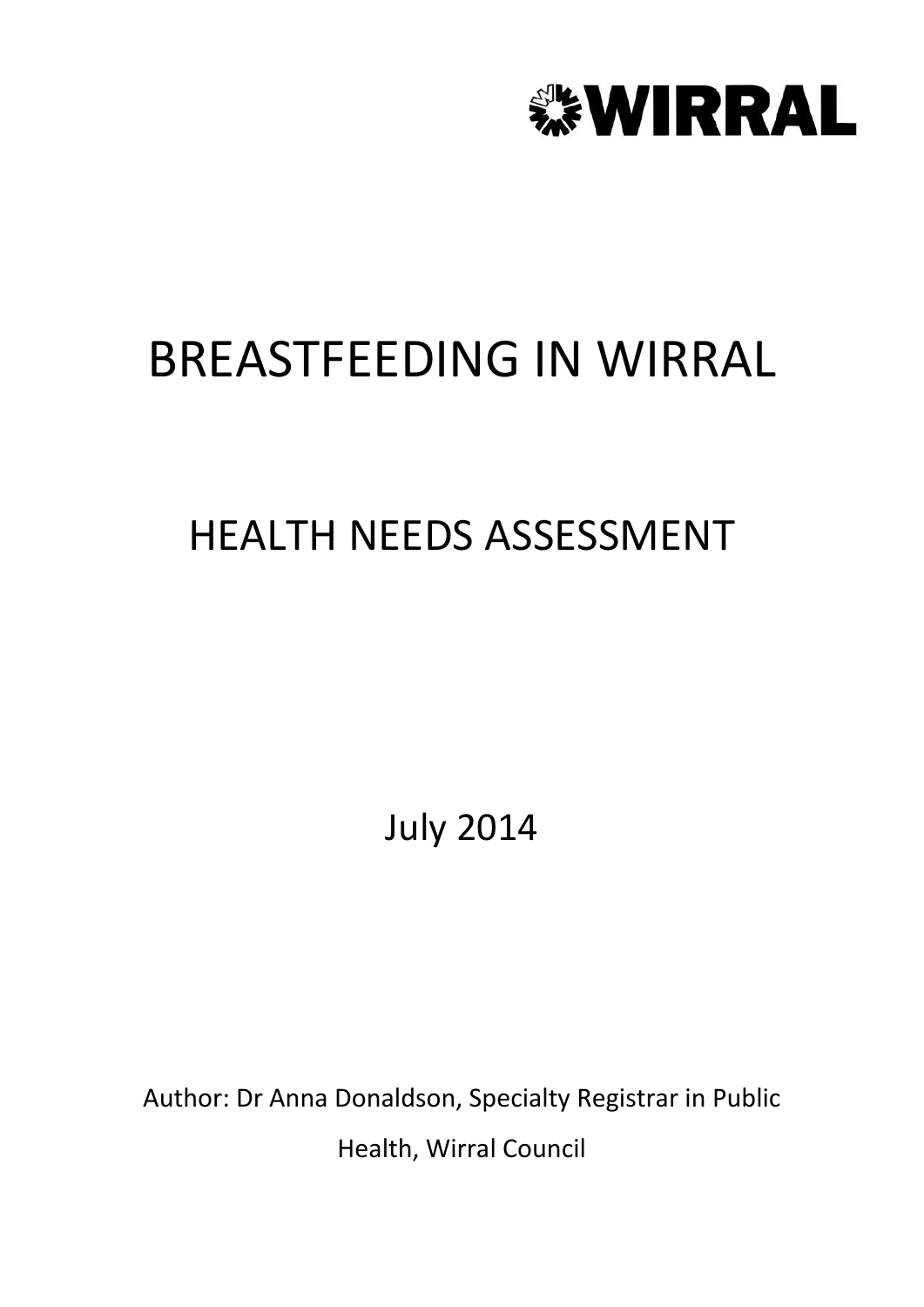# **DOCUMENT CONTROL**

| <b>DOCUMENT TITLE</b> | Breastfeeding in Wirral: Health Needs Assessment           |
|-----------------------|------------------------------------------------------------|
| <b>AUTHOR</b>         | Dr Anna Donaldson, Speciality Registrar in Public Health,  |
|                       | <b>Wirral Council</b>                                      |
| <b>CONTRIBUTIONS</b>  | Julie Graham, Senior Public Health Manager, Wirral Council |
|                       | Rebecca Lewis, Public Health Advisor, Wirral Council       |
|                       | Julie Webster, Deputy Director of Public Health, Wirral    |
|                       | Council                                                    |
|                       | <b>Breastfeeding Steering Group</b>                        |
|                       | <b>Breastfeeding Strategy Group</b>                        |
| <b>VERSION</b>        | 6.0                                                        |
| <b>STATUS</b>         | <b>FINAL</b>                                               |
| DATE OF ISSUE         | 29.07.14                                                   |
| NUMBER OF PAGES       | 47                                                         |

| <b>DISTRIBUTION HISTORY</b> |         |                                                                                                                                 |              |  |
|-----------------------------|---------|---------------------------------------------------------------------------------------------------------------------------------|--------------|--|
| Date                        | Version | Name/Group                                                                                                                      | Comments     |  |
| 20.05.14                    | 1.0     | Julie Graham, Senior Public Health<br>Manager, Wirral Council<br>Rebecca Lewis, Public Health Advisor,<br><b>Wirral Council</b> | Editors      |  |
| 21.05.14                    | 2.0     | Julie Webster, Deputy Director of Public<br>Health, Wirral Council                                                              | Editors      |  |
| 02.07.14                    | 3.0     | Members of the Breastfeeding Steering<br>Group                                                                                  | Consultation |  |
| 10.07.14                    | 4.0     | Members of the Breastfeeding Strategy<br>Group                                                                                  | Consultation |  |
| 29.07.14                    | 5.0     | Julie Graham, Senior Public Health<br>Manager, Wirral Council                                                                   | Final review |  |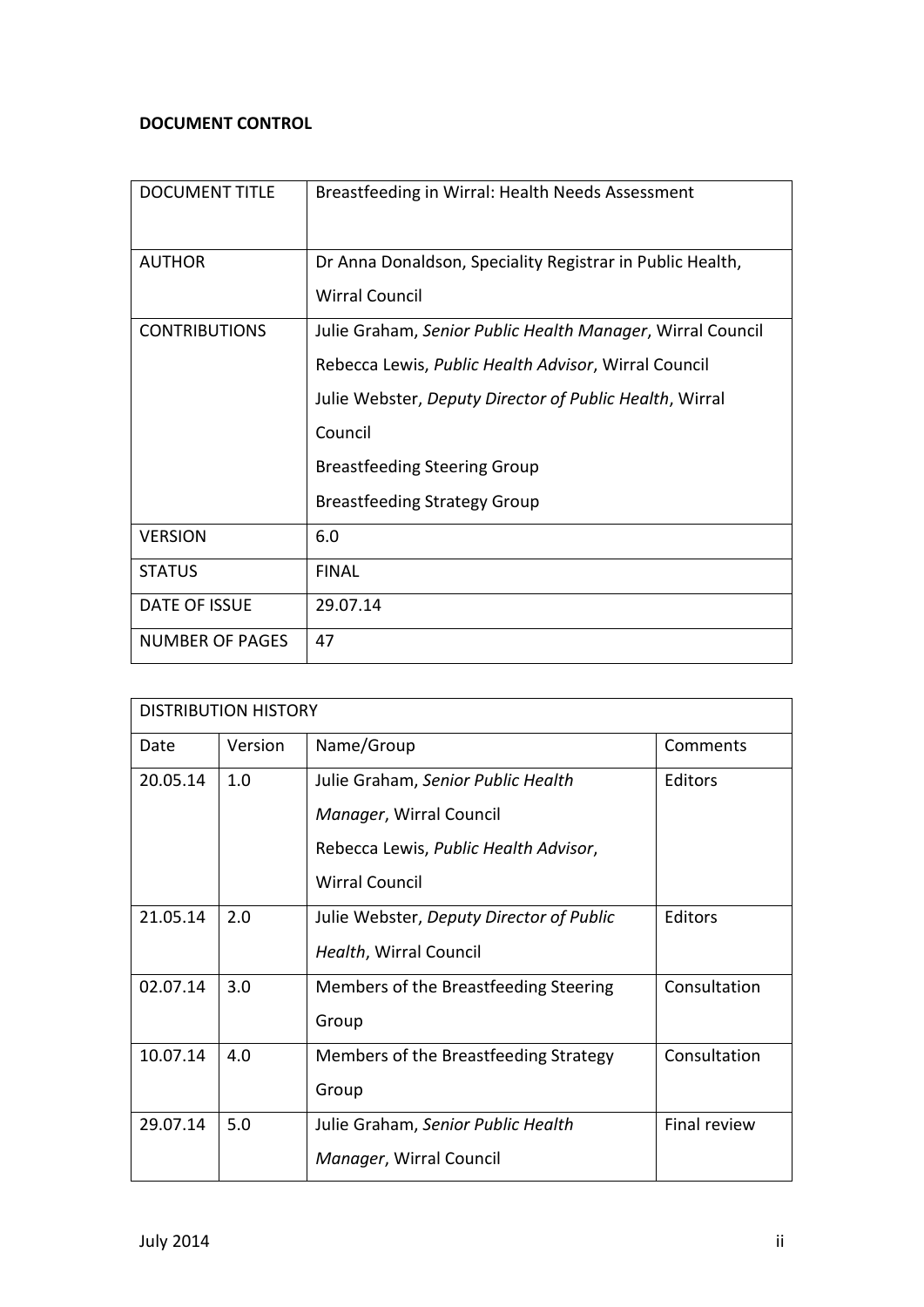# **Contents**

| 1.0 |     |       |  |  |  |  |
|-----|-----|-------|--|--|--|--|
| 2.0 |     |       |  |  |  |  |
|     | 2.1 |       |  |  |  |  |
|     | 2.2 |       |  |  |  |  |
|     | 2.3 |       |  |  |  |  |
|     | 2.4 |       |  |  |  |  |
|     | 2.5 |       |  |  |  |  |
|     | 2.6 |       |  |  |  |  |
|     | 2.7 |       |  |  |  |  |
|     |     | 2.7.1 |  |  |  |  |
|     |     | 2.7.2 |  |  |  |  |
| 3.0 |     |       |  |  |  |  |
| 4.0 |     |       |  |  |  |  |
|     | 4.1 |       |  |  |  |  |
|     | 4.2 |       |  |  |  |  |
|     | 4.3 |       |  |  |  |  |
|     | 4.4 |       |  |  |  |  |
| 5.0 |     |       |  |  |  |  |
|     | 5.1 |       |  |  |  |  |
|     | 5.2 |       |  |  |  |  |
|     | 5.3 |       |  |  |  |  |
| 6.0 |     |       |  |  |  |  |
|     | 6.1 |       |  |  |  |  |
|     | 6.2 |       |  |  |  |  |
|     | 6.3 |       |  |  |  |  |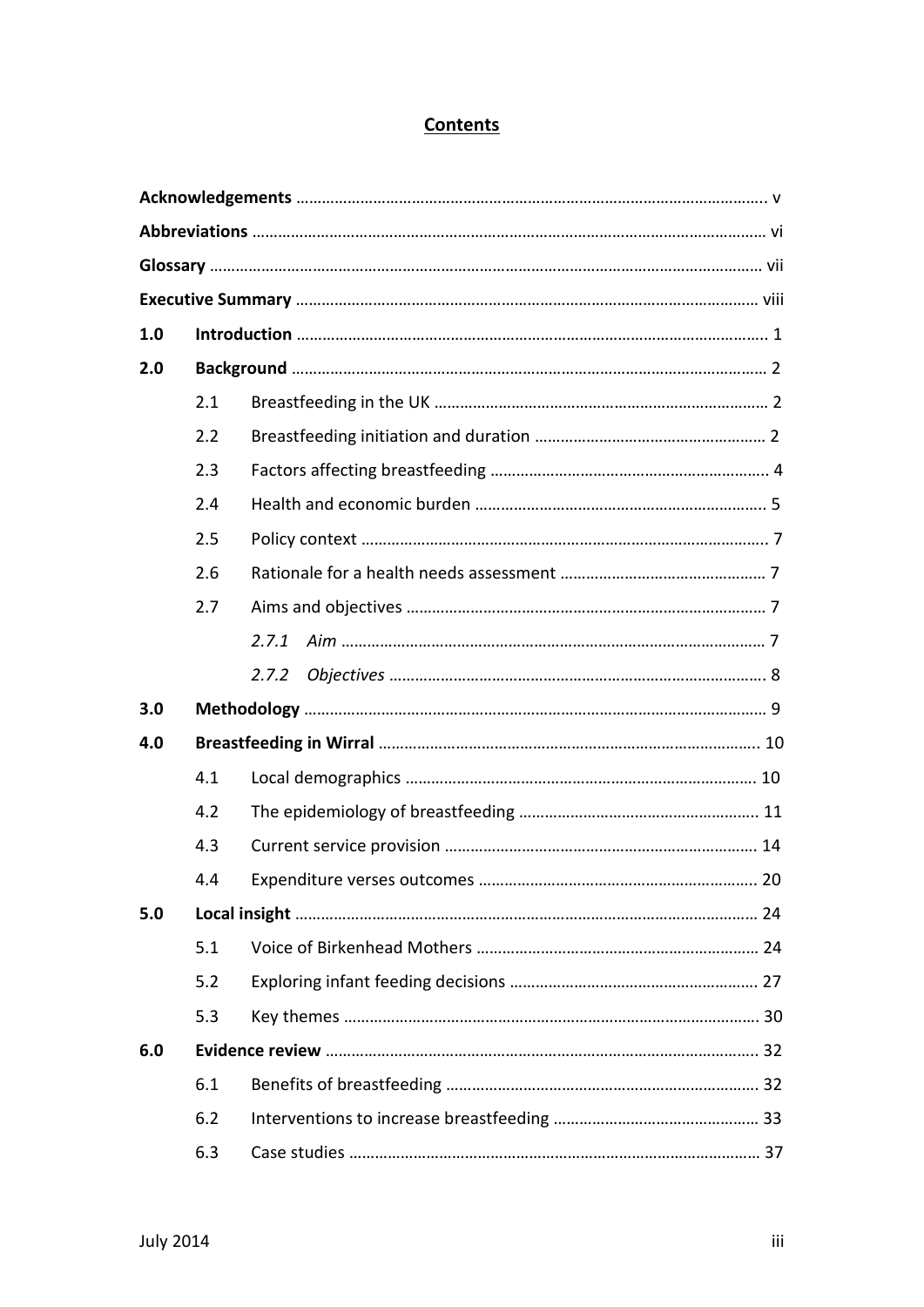| 8.0 |  |
|-----|--|
|     |  |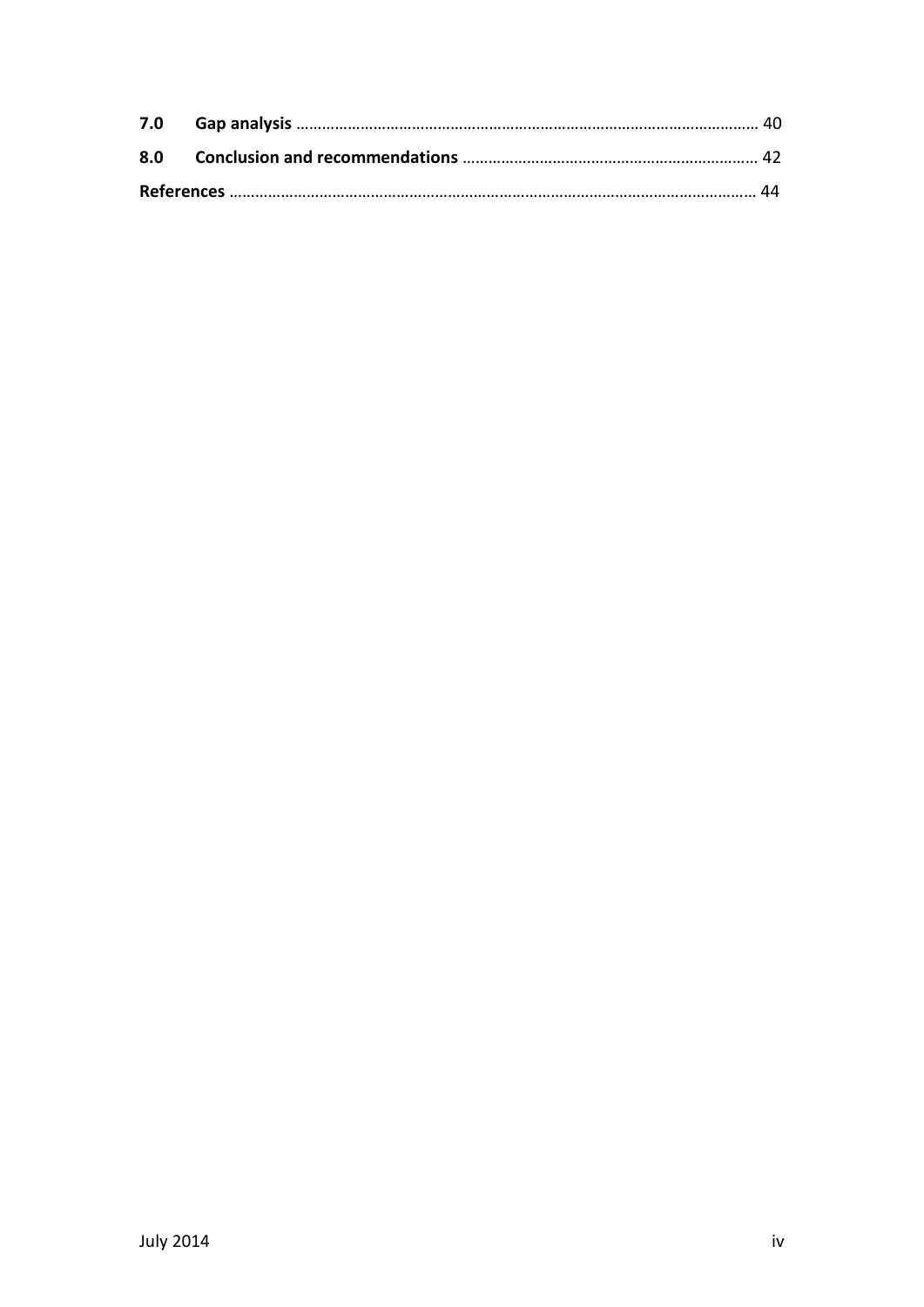# **Acknowledgements**

With thanks to the members of the Breastfeeding Steering Group and the Breastfeeding Strategy Group for their contributions and insight.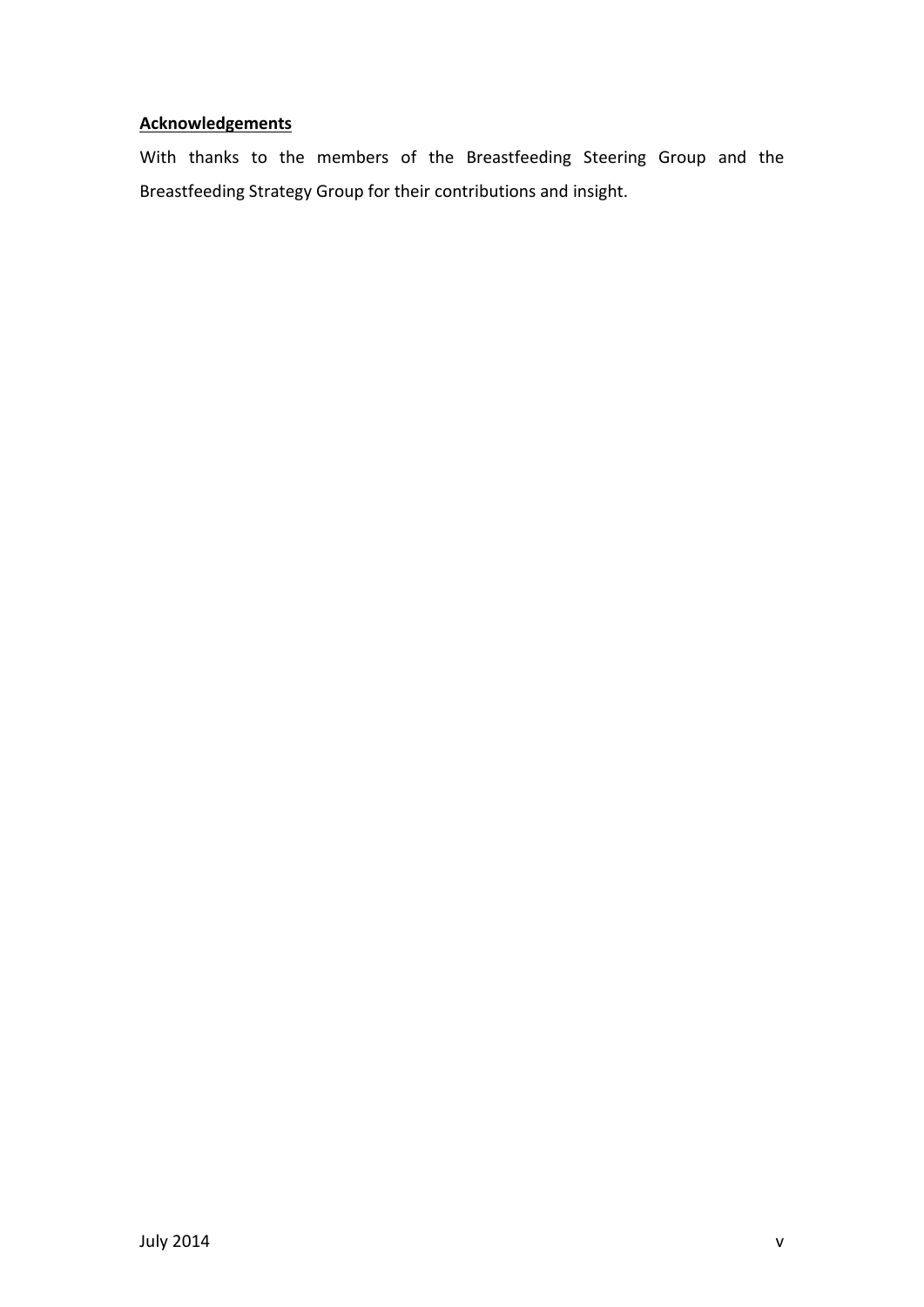# **Abbreviations**

| APH        | <b>Arrowe Park Hospital</b>                |
|------------|--------------------------------------------|
| BFI        | <b>Baby Friendly Initiative</b>            |
| BME        | <b>Black and Minority Ethnic</b>           |
| CCG        | <b>Clinical Commissioning Group</b>        |
| LA         | Local Authority                            |
| <b>PCT</b> | <b>Primary Care Trust</b>                  |
| <b>PHE</b> | <b>Public Health England</b>               |
| SCBU       | Special Care Baby Unit                     |
| WHO        | World Health Organization                  |
| WUTH       | <b>Wirral University Teaching Hospital</b> |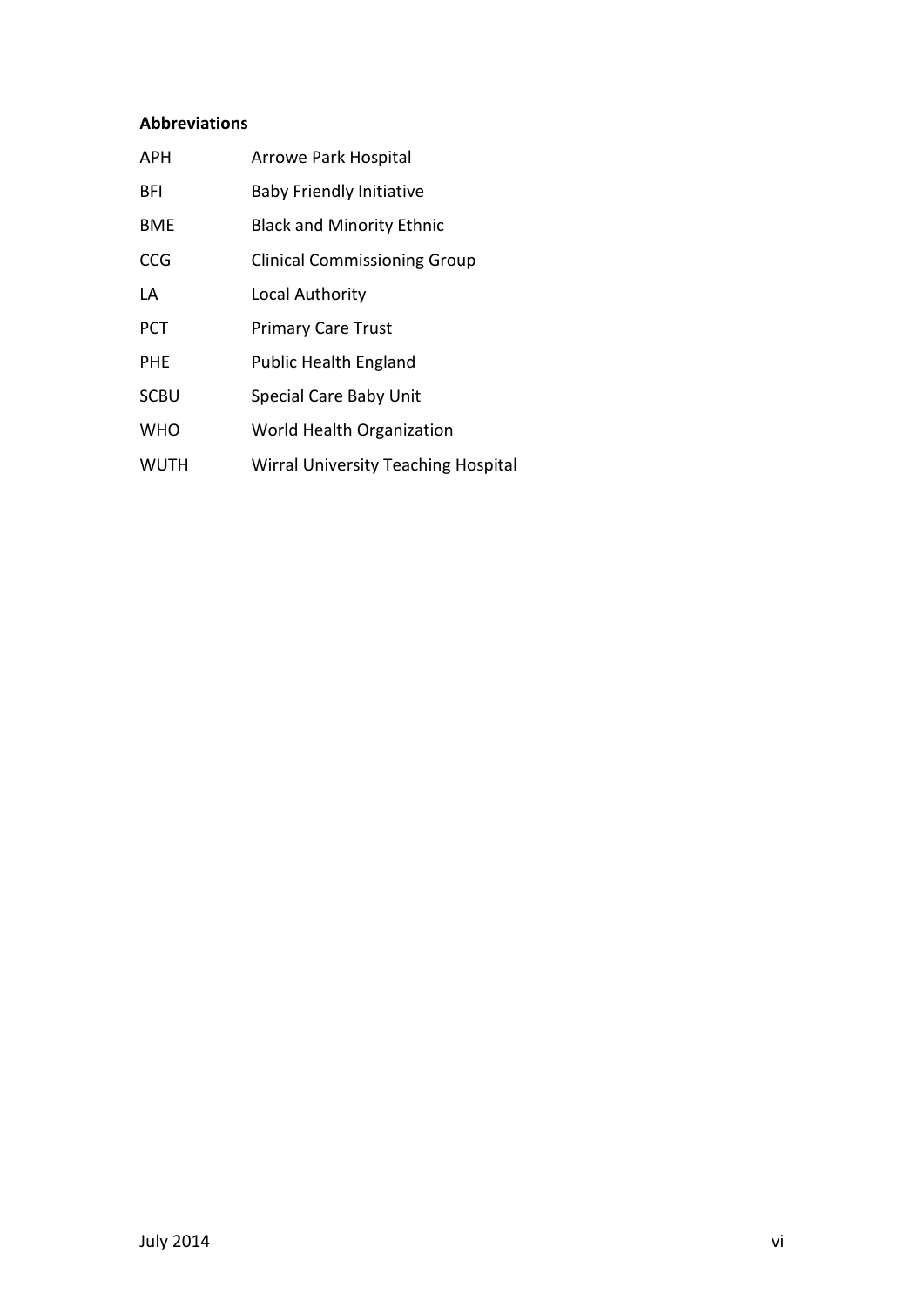# **Glossary**

| Breastfeeding initiation | Any breast milk given with the first 48 hours of birth. |
|--------------------------|---------------------------------------------------------|
| Exclusive breastfeeding  | Infant receives only breast milk (including expressed   |
|                          | breast milk).                                           |
| Mixed feeding            | Infant receives both breast milk and any other food or  |
|                          | liquid before 6 months of age.                          |
| Partial breastfeeding    | Another term for mixed feeding.                         |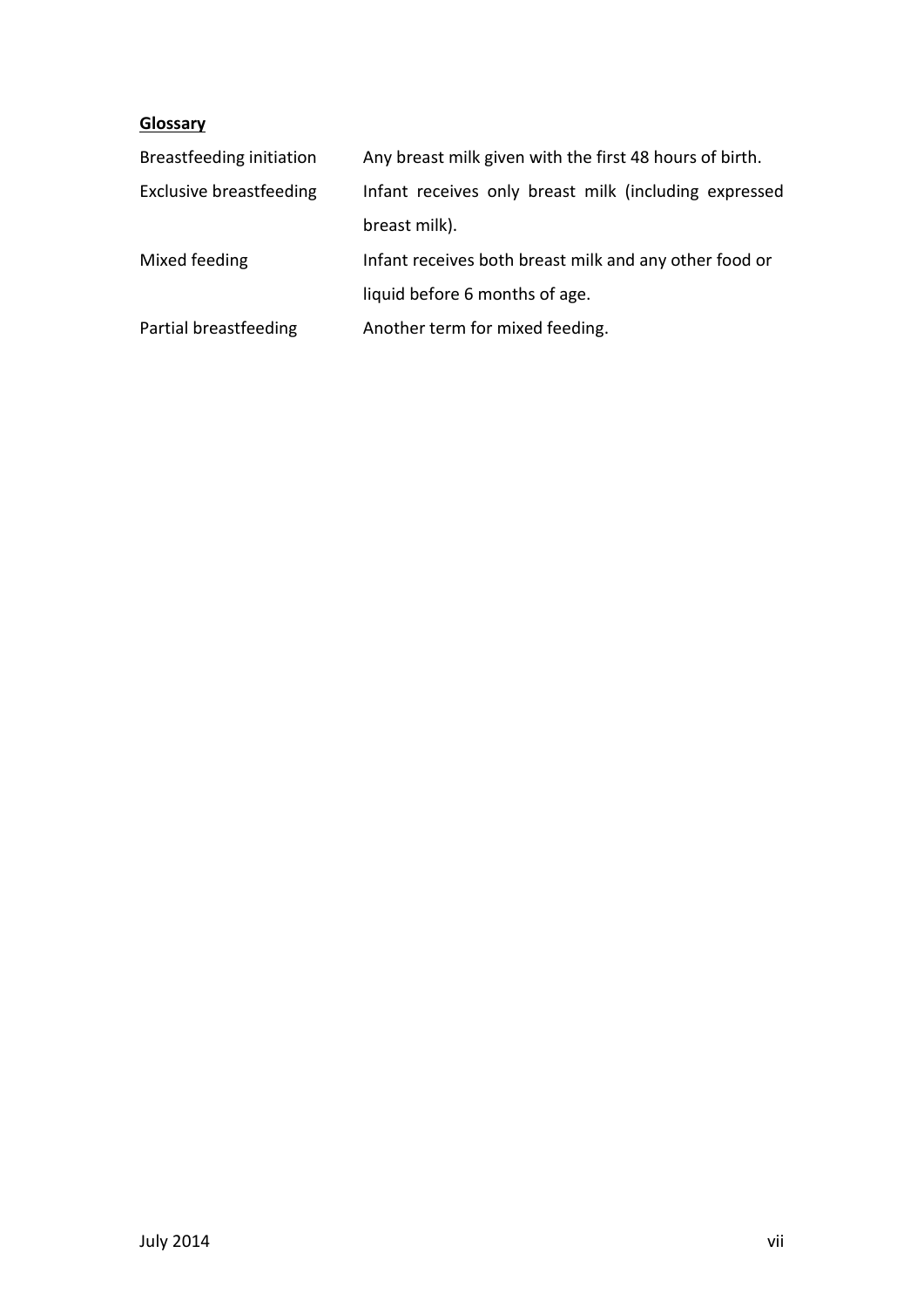#### **Executive Summary**

#### *Introduction and background*

Breastfeeding is known to be beneficial to the health of mothers and babies in both the short and long term. National and international guidelines recommend that all babies are exclusively breastfed for at least six months. However, only 74% of women in England start breastfeeding at birth and this figure drops to 47% by the time the baby is 6 weeks old. In Wirral, these numbers are even lower at 57% and 31% respectively. Compared to statistical neighbours, Wirral performs poorly for breastfeeding rates and local figures have been static since 2009.

#### *Aim*

The aim of this health needs assessment is to explore the prenatal and postnatal needs of women in Wirral with regard to breastfeeding, and to assess the current service provision in order to inform a strategic action plan to increase the rates of breastfeeding locally.

#### *Methodology*

This health needs assessment utilised both qualitative and quantitative analysis. Service data and data from the Department of Health were used to draw local, regional and national comparisons. In depth, qualitative data had recently been collected within Wirral so it was not necessary to undertake further primary data collection. A rapid literature review was conducted within Cochrane database, Medline and a general search engine.

#### *Findings*

In 2012/13, 57% of mothers in Wirral started breastfeeding at birth. By 6-8 weeks breastfeeding had reduced to just 31%. Over recent years the local breastfeeding rates have not reflected the increase that's been seen nationally, resulting in a widening disparity between Wirral and the rest of England. Within Wirral the breastfeeding rates follow the pattern of deprivation, with the more deprived eastern wards having significantly lower levels of breastfeeding. The lowest breastfeeding rates are amongst young, white mothers from deprived areas.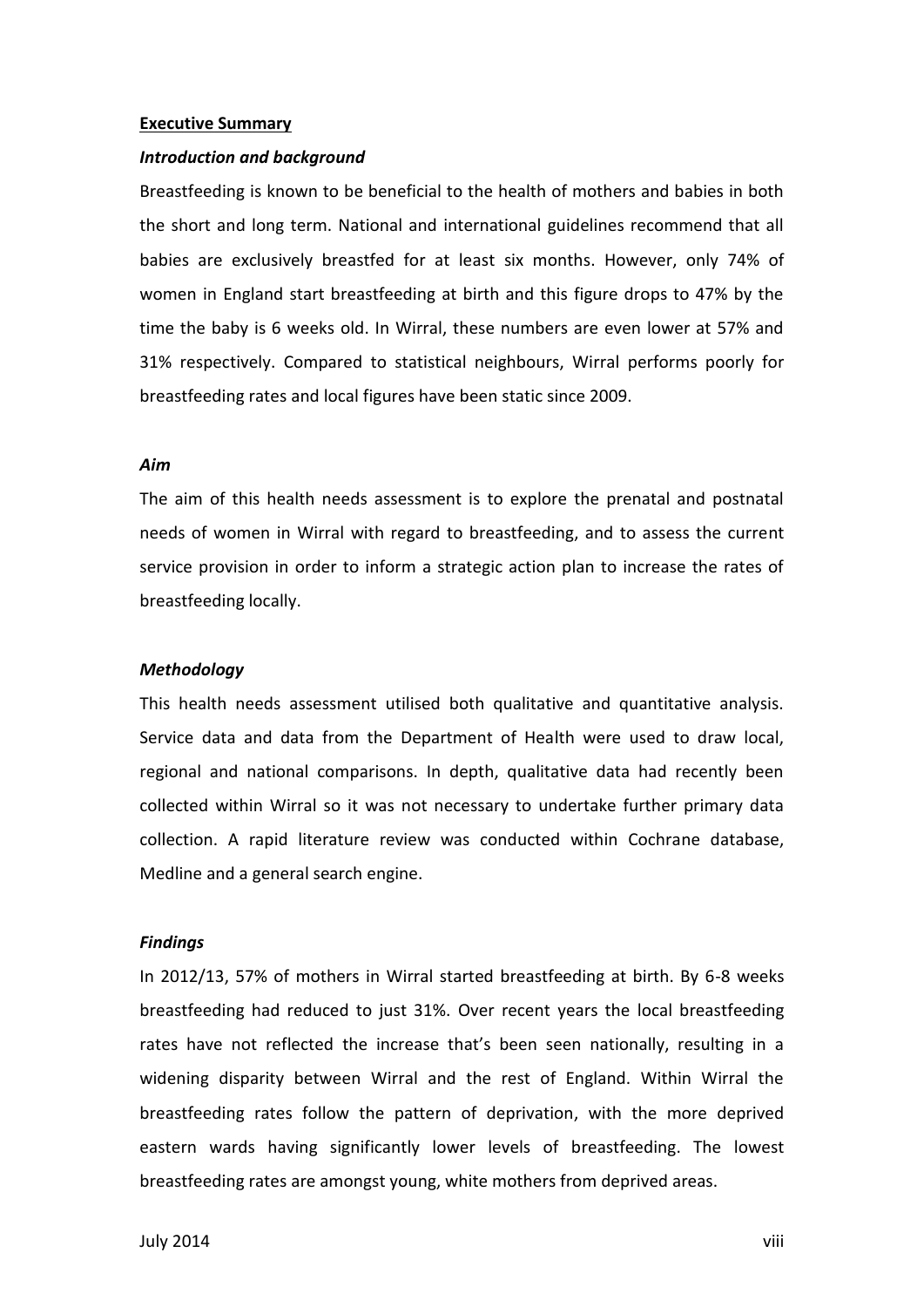Insight work highlighted the need for more practical and honest information about breastfeeding to be given to mothers in the antenatal period. It also identified the importance of the first few breastfeeds in the maintenance of breastfeeding, with some women wanting intensive 1:1 support during this time. Women who stopped breastfeeding reported feelings of guilt and anxiety associated with stopping and some felt they had a lack of information to allow them to bottle feed safely.

Locally, there are a large number of breastfeeding services and initiatives made available to parents. Wirral spends more per birth than the national average and yet has poorer outcomes in terms of breastfeeding initiation. The evidence base is far from conclusive as to which interventions are likely to be most effective, however some studies advocate taking a targeted, needs-led approach to breastfeeding support as oppose to providing more generic services.

#### *Conclusions and recommendations*

Encouraging more women to breastfeed involves action across three key areas; establishing breastfeeding as the social norm, providing intense support in the first few hours and days after delivery, giving longer term support in the weeks and months that follow. In order to ensure a coordinated, consistent approach is taken to increasing breastfeeding, a Wirral strategy should be developed in collaboration with key partners.

The evidence base surrounding effective interventions is inconsistent and therefore detailed evaluations should be undertaken on all local services to ensure they are effective at delivering against outcomes. It should be considered whether current resources could be re-distributed to increase the support available at certain key time-points and to certain target groups. This should be driven by further consultation work with those groups who have the lowest breastfeeding rates. Antenatal classes need to consider how to make the practicalities of breastfeeding more explicit and information also needs to be provided on safe bottle feeding practices. Work with local businesses and local schools should be further developed to promote and normalise breastfeeding within Wirral.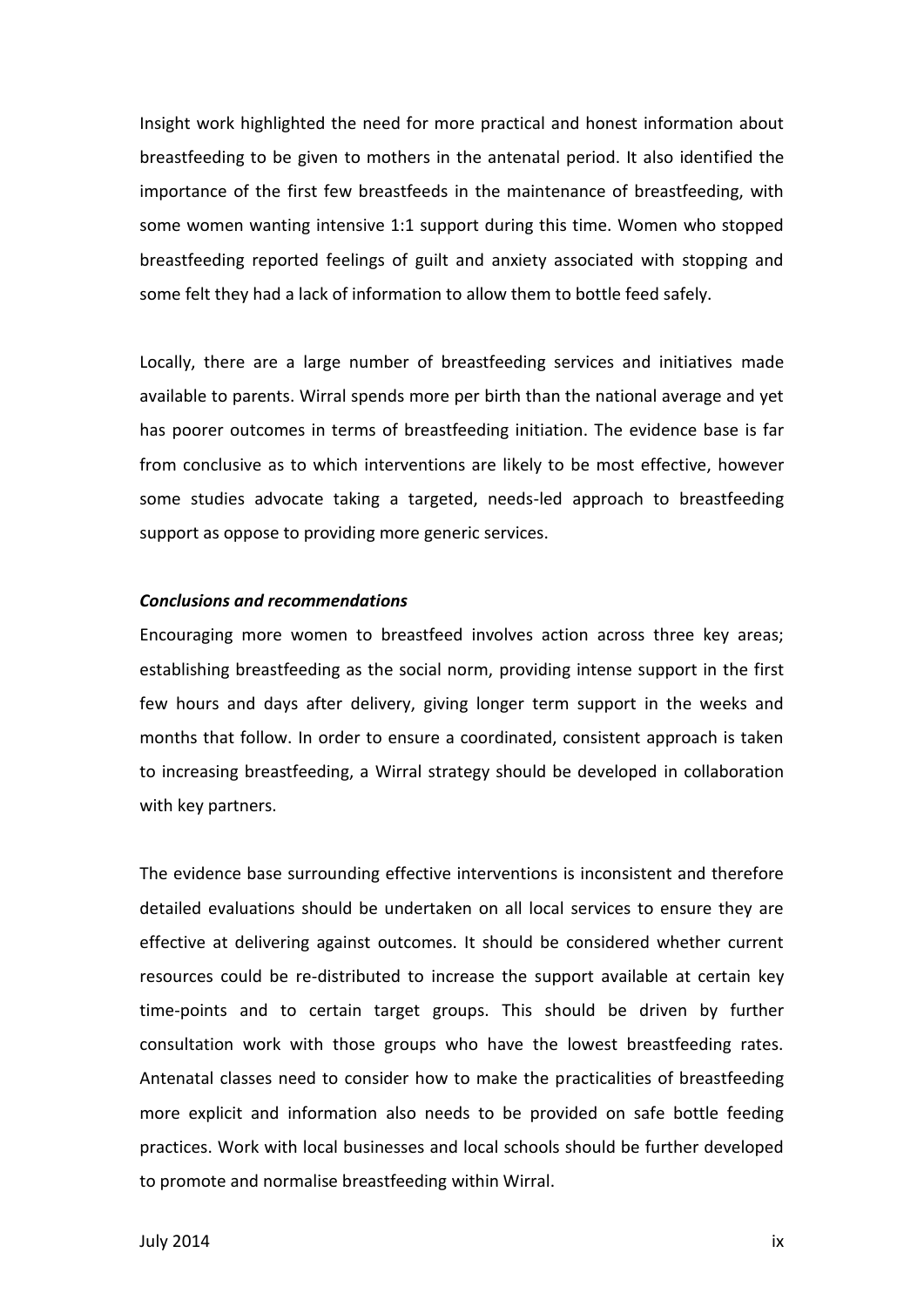## **1.0 Introduction**

Breastfeeding is known to be beneficial to the health of mothers and babies in both the short and long term. Consequently, national and international guidelines recommend that all babies are exclusively breastfed for at least six months. Breastfeeding rates in England are among the lowest in the world.<sup>1</sup> Only 74% of women in England start breastfeeding at birth and this figure drops to 47% by the time the baby is 6 weeks old.<sup>2</sup> In Wirral, these numbers are even lower at 57% and 31% respectively. Compared to statistical neighbours, Wirral performs poorly for breastfeeding rates.

Wirral has an established breastfeeding steering group, with good multi-disciplinary representation, which has been working for a number of years to increase breastfeeding initiation and duration within the borough. Despite the innovative work done by the steering group, local rates remain low compared to national figures. There is a need to take a strategic overview of the work being done, to ensure that services are meeting local needs. This health needs assessment aims to explore and identify the needs of women in Wirral with regard to breastfeeding in order to inform a strategic action plan for the borough.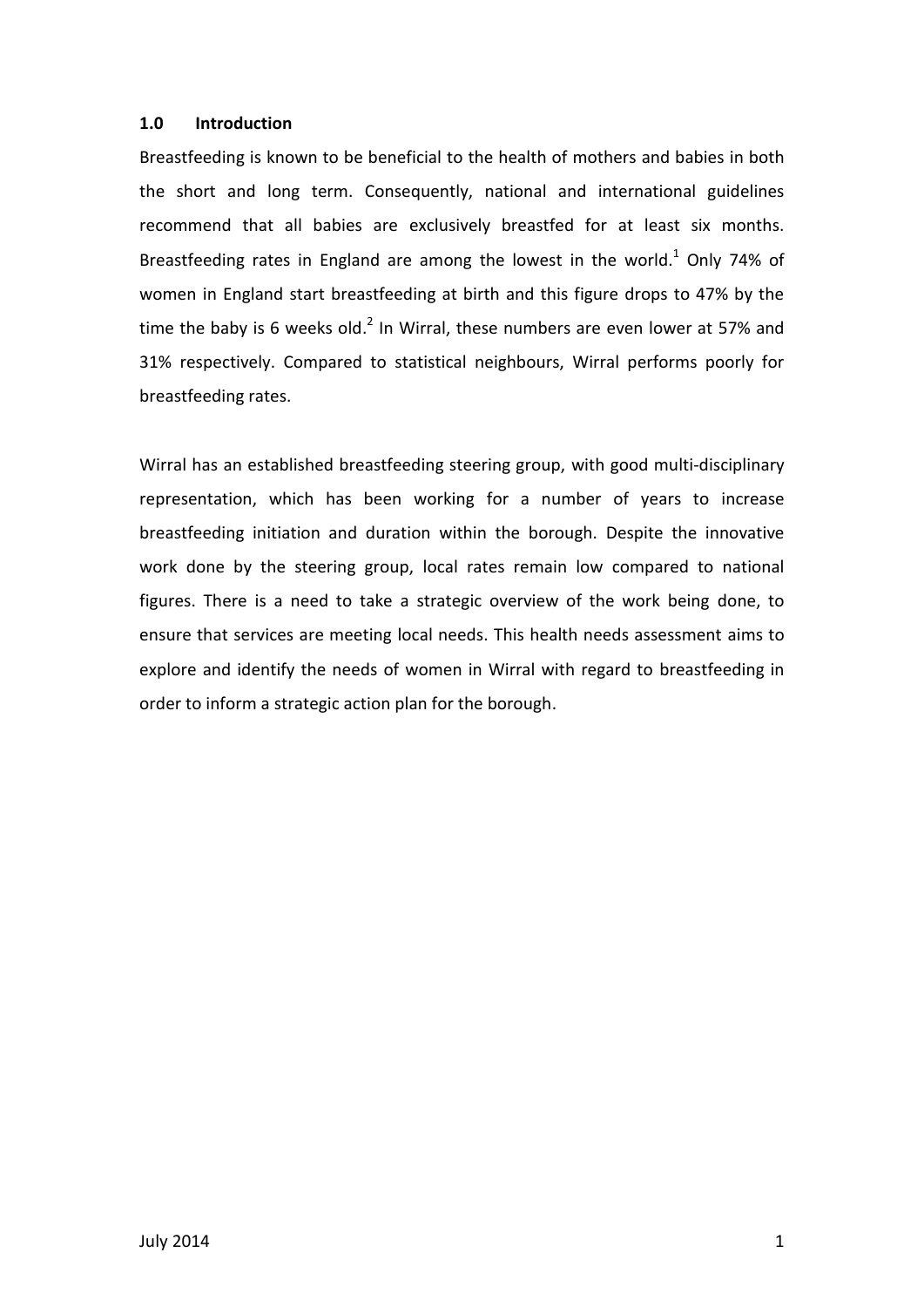### **2.0 Background**

## **2.1 Breastfeeding in the UK**

Breastfeeding attitudes and behaviours in Britain have changed dramatically over the past century; from previous universal breastfeeding, a strong bottle-feeding culture has emerged.<sup>3</sup> Breastfeeding has been associated with improved health outcomes for both the baby and the mother. Human breast milk is thought to be protective against infections such as gastroenteritis, respiratory infection, middle ear infection and urinary tract infection.<sup>4</sup> Studies have also suggested there may be longer term health benefits, such as reductions in the risk of allergic disease, type I diabetes and even obesity in infants.<sup>4</sup> Breastfeeding mothers have a lower risk of developing ovarian cancer and breast cancer compared to mothers who don't breastfeed.<sup>4</sup>

In 2001, the World Health Organization recommended women breastfeed exclusively until their baby is six months of age.<sup>5</sup> Thereafter, breastfeeding should continue, alongside other complementary foods, until the child is two years of age or older. The Department of Health adopted these recommendations in 2003. $^6$ 

## **2.2 Breastfeeding initiation and duration**

The breastfeeding status of mothers is recorded at birth and at the 6 week baby check. Breastfeeding initiation is defined as any breast milk given within the first 48 hours after birth. $4$  In 2012/13 England had a breastfeeding initiation rate of 73.9%. This figure masked significant variation in rates between local areas, with 94.7% of women in Haringey breastfeeding compared to just 40.8% in Knowsley. $^2$  In 2012/13 Wirral had a breastfeeding initiation rate of just 56.7%, putting it in the lowest 15 PCTs (now Local Authorities) in England. Figure 1 (below) shows breastfeeding initiation rates for Wirral, the North West and England from 2004/05 onwards. In 2004 Wirral had a similar initiation rate to the North West as a whole, but that gap has grown over time. Over the past 9 years Wirral has increased breastfeeding initiation by just 4.3%. This is compared to the 7.7% increase seen nationally.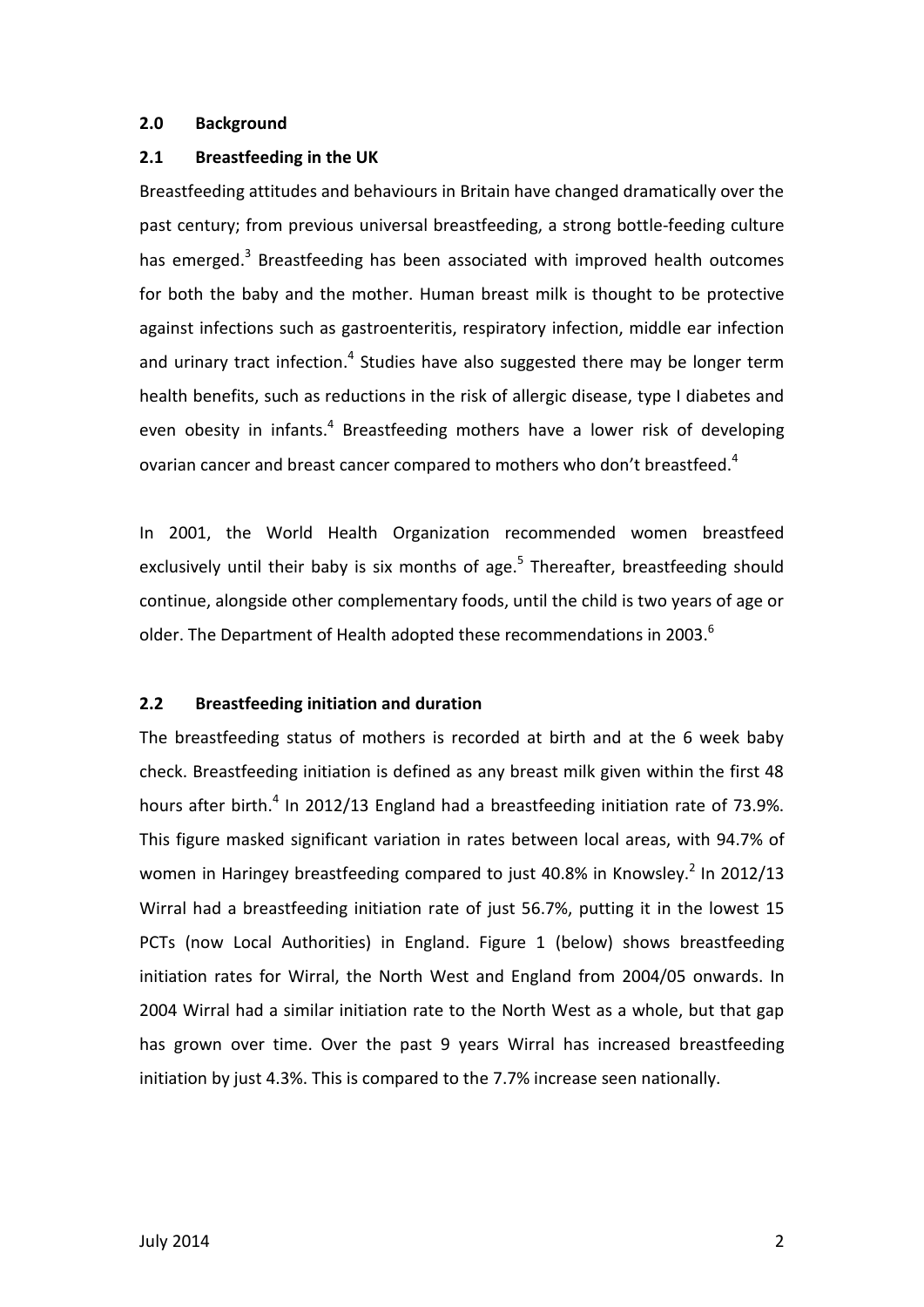

Figure 1: Breast feeding initiation rates for Wirral, North West and England; 2004/05 – 2012/13

Source: Data from the Department of Health  $(2013)^2$ 

Breastfeeding rates at 6-8 weeks were significantly lower than initiation at just 47.2% across England and 34.3% in the North West. Again, breastfeeding at 6-8 weeks varied significantly between areas, ranging from 83.3% in City and Hackney to just 17.5% in Knowsley. In 2012/13 Wirral had a 6-8 week breastfeeding rate of 31.0% placing it in the bottom 20 PCTs (now Local Authorities) in the country. This figure had increased 3% since 2008/09, which has narrowed the gap marginally between Wirral and the North West. However, there remains a significant disparity between local and national figures.

Data from the Infant Feeding Survey in 2010 demonstrated how breastfeeding rates varied from birth to 9 months of age.<sup>7</sup> Figure 2 below shows how breastfeeding numbers fell dramatically after the baby reached 2 weeks of age. By 6 months, only 36% of women surveyed were breastfeeding, despite national guidance that all women should exclusively breastfeed for the first 6 months. By 9 months only 24% of mothers were still breastfeeding. It should be noted that these figures were based on women who completed all three stages of the Infant Feeding Survey and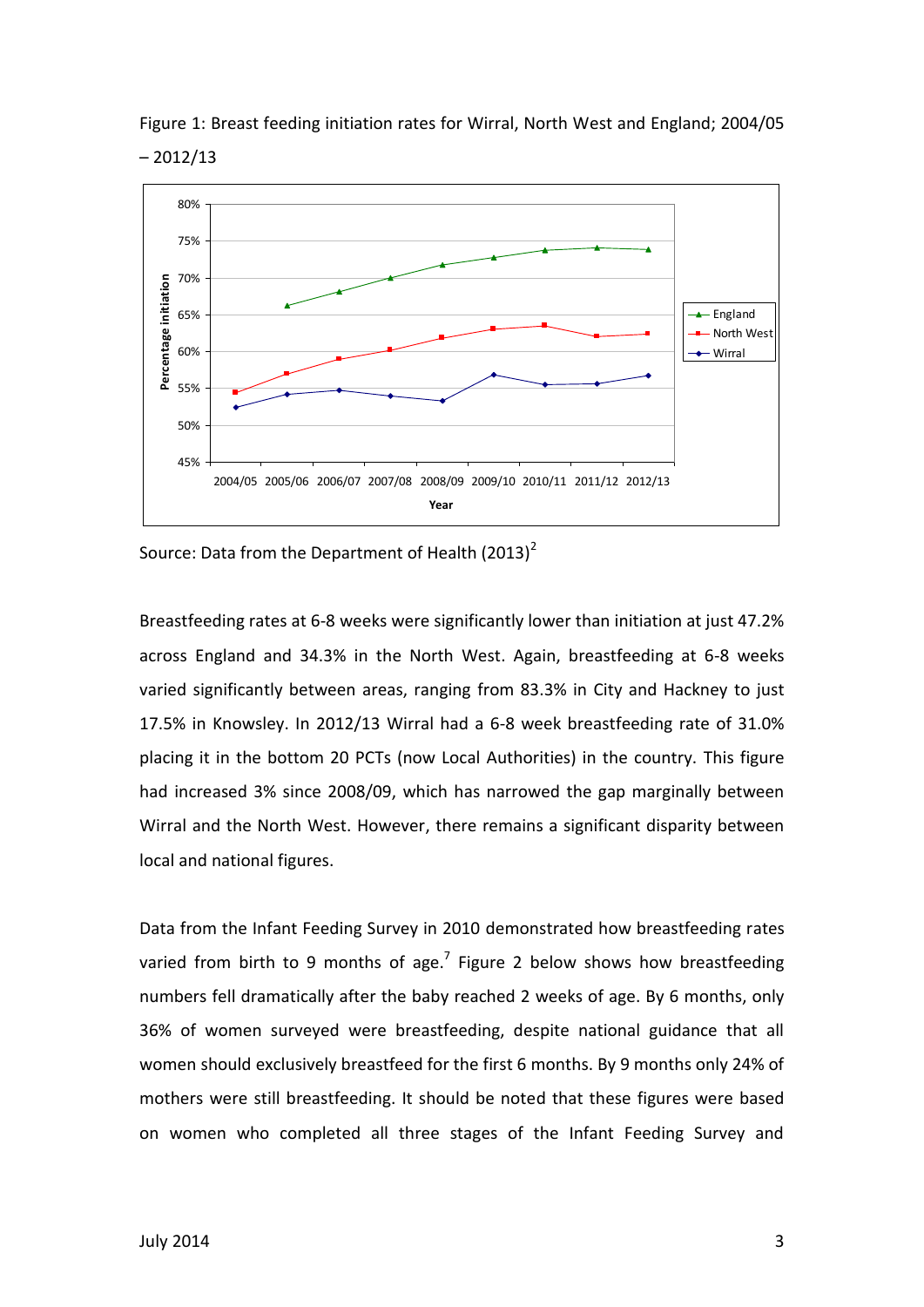therefore the proportion of women breastfeeding at birth and at 6 weeks differed slightly from the recorded national average.



Figure 2: Prevalence of breastfeeding at ages up to 9 months: England, 2010

Source: Adapted from the Infant Feeding Survey (2010)<sup>7</sup>

# **2.3 Factors affecting breastfeeding**

A number of factors have been identified which may affect the decision of a mother to breastfeed. Understanding which groups of people are more or less likely to breastfeed can help to target services more effectively. These factors include:

- *Birth order:* First-time mothers tend to have higher breastfeeding initiation rates compared to mothers of second or later babies.<sup>7</sup>
- *Age of mother:* Older mothers (>30 years) are more likely to breastfeed than younger mothers (<20years). Not only are initiation rates lower amongst younger mothers, but the drop off rate is also higher.<sup>7</sup> This means a 30% disparity in breastfeeding at birth, becomes a 40% disparity by 6 weeks.
- *Ethnicity:* Mothers from all other ethnic minority groups are more likely to breastfeed compared to white mothers.<sup>7</sup> However, women from Black and Asian ethnic groups still have low rates of *exclusive* breastfeeding.<sup>4</sup> Not only does the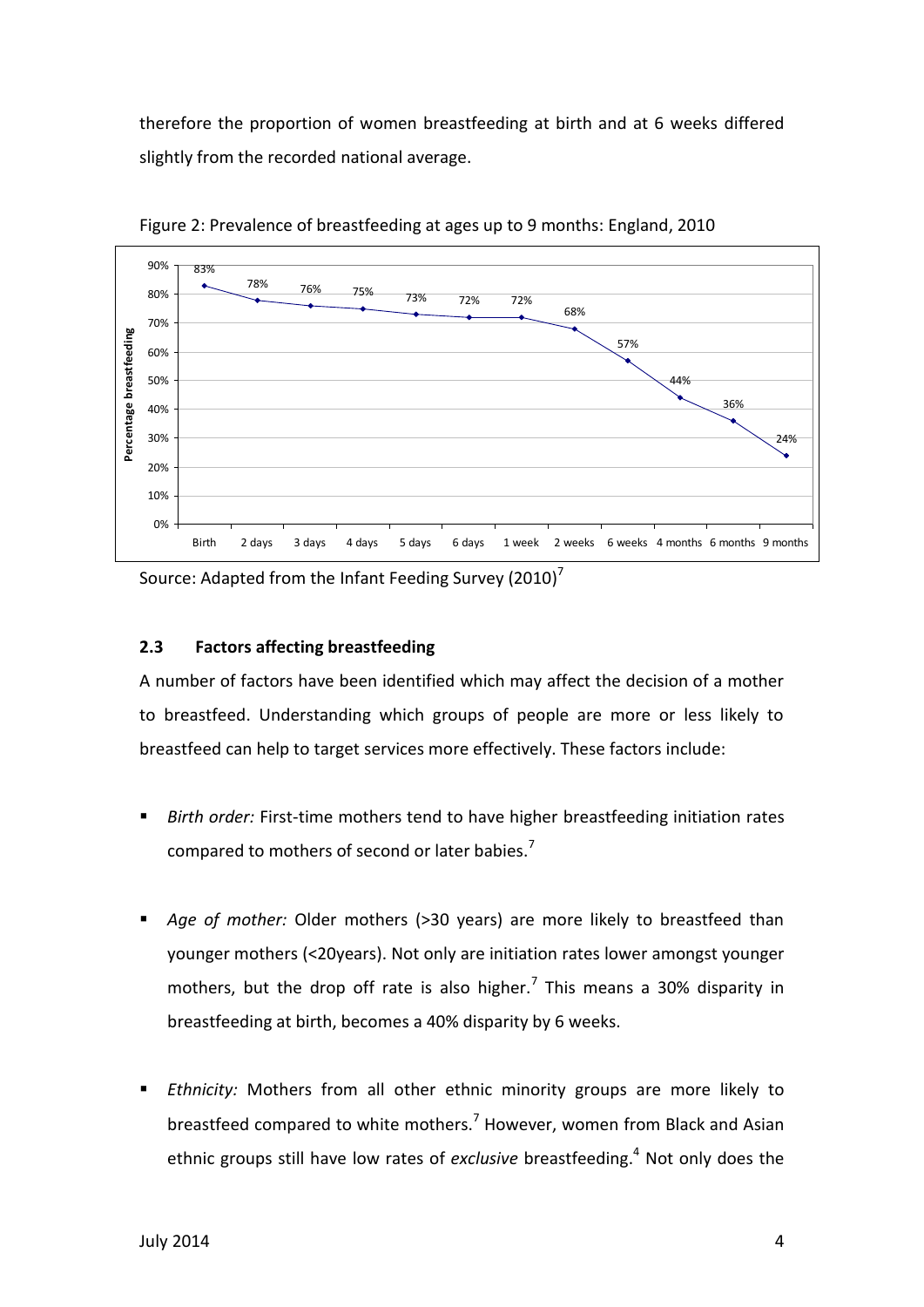mother's ethnicity affect decisions made about breastfeeding, but the ethnicity of partners and the surrounding community have been found to influence infant feeding decisions.<sup>4</sup>

- *Occupation:* Breastfeeding rates are highest amongst women in managerial and professional occupations.<sup>7</sup> Women in routine and manual occupations, and those who have never worked, have the lowest levels of breastfeeding. However, between 2005 and 2010 there were significant increases in breastfeeding among mothers in routine and manual occupations (67% to 76%) and amongst those who have never worked (68% to 74%).<sup>7</sup> This has narrowed the gap between occupational groups.
- *Education:* Breastfeeding is correlated with age of leaving full-time education. Mothers who leave full-time education after the age of 18 have higher rates of breastfeeding than mothers who leave education aged 16 or under.<sup>7</sup>
- *Deprivation:* The incidence of breastfeeding decreases with increasing deprivation. In England there is a 13% difference in breastfeeding rates between the least deprived and the most deprived quintiles.<sup>7</sup> Given the long term health benefits of breastfeeding, this highlights a significant health inequality.

Overall, the lowest breastfeeding rates are seen amongst young, white mothers from deprived areas.<sup>4</sup> This represents a key group to target breastfeeding support towards.

#### **2.4 Health and economic burden**

As outlined in section 2.1, breastfeeding is thought to be associated with improved health outcomes for both babies and their mothers. In 2012 UNICEF commissioned a study to examine the economic implications of increasing breastfeeding rates in the UK.<sup>3</sup> They identified four different categories of health outcomes, based on the level of evidence available to support their association with breastfeeding. These outcomes are shown below in Table 1. Whilst acknowledging the level of evidence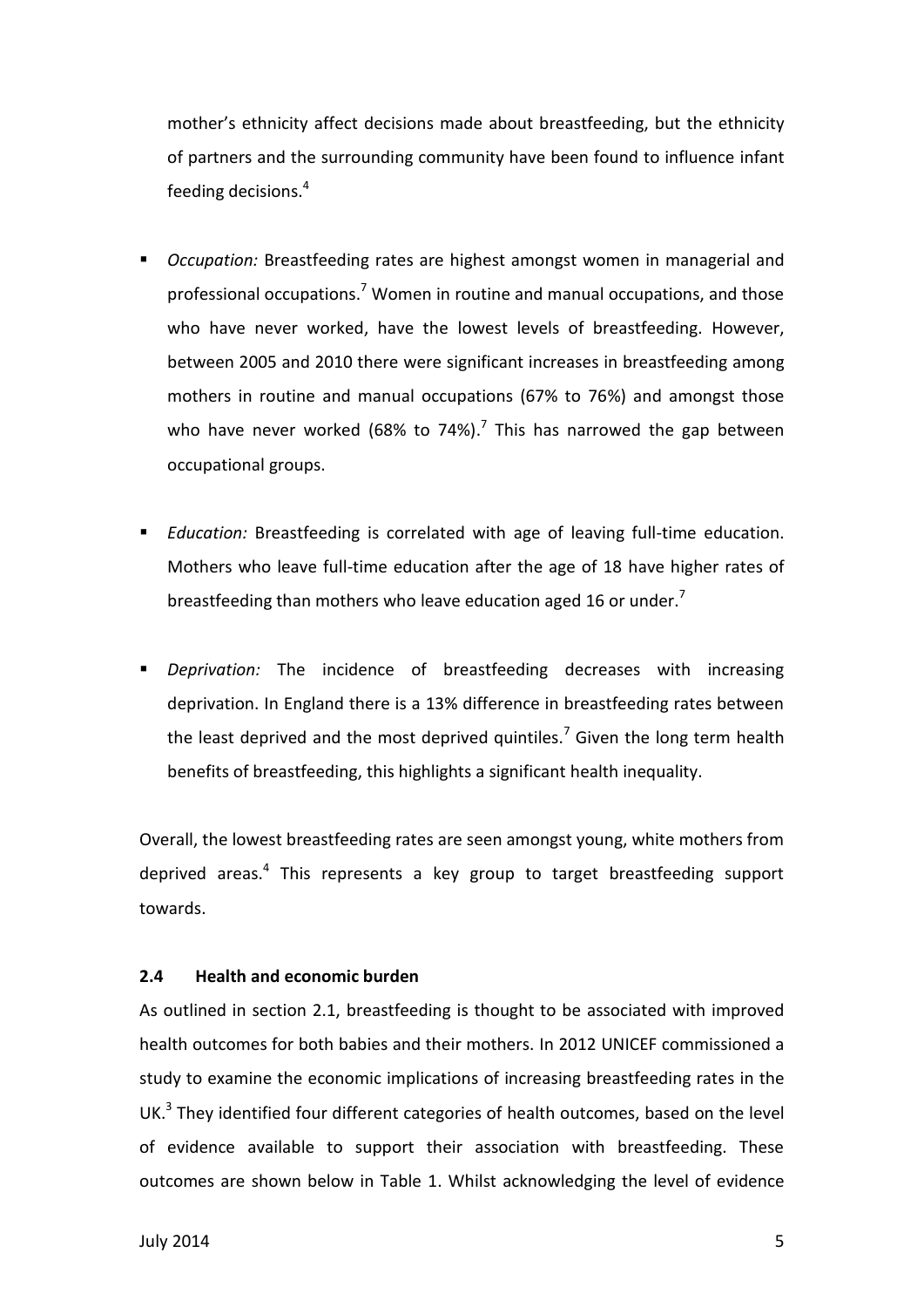available varies, Table 1 indicates the potential impact of breastfeeding on both infant and maternal health.

Table 1: Categories of health outcomes identified by UNICEF as associated with *not* breastfeeding

|                | <b>Category One</b> | <b>Category Two</b> | <b>Category Three</b> | <b>Category Four</b> |  |
|----------------|---------------------|---------------------|-----------------------|----------------------|--|
|                | (Economic           | (Narrative          | (Plausible            | (Some evidence       |  |
|                | analysis)           | analysis)           | association)          | of association)      |  |
| <b>Babies</b>  | Gastrointestinal    | Cognitive           | Asthma,               | 45 further           |  |
|                | disease,            | outcomes,           | Diabetes,             | outcomes             |  |
|                | Respiratory         | Early years         | Leukaemia,            | identified, to       |  |
|                | disease,            | obesity,            | Coeliac disease,      | provide an           |  |
|                | Otitis media,       | Sudden Infant       | Cardiovascular        | agenda for           |  |
|                | Necrotising         | Death Syndrome      | disease,              | future research.     |  |
|                | enterocolitis       | (SIDS)              | Sepsis in the         |                      |  |
|                | (NEC)               |                     | child                 |                      |  |
| <b>Mothers</b> | Breast cancer       |                     | Ovarian cancer        |                      |  |
|                |                     |                     | Type II diabetes      |                      |  |

Source: Adapted from UNICEF  $(2012)^3$ 

Only the 'category one' health outcomes had sufficient evidence available to allow an economic analysis to be undertaken. UNICEF used modelling to predict how these health outcomes would change if 45% of women exclusively breastfed for four months and if 75% of babies in neonatal units were breastfed at discharge. They predicted that £17 million could be saved each year in the UK through reductions in treatment costs for gastrointestinal infection, lower respiratory tract infection, otitis media and necrotising enterocolitis (NEC) in infants.<sup>3</sup>

UNICEF also estimated the economic impact of the reduced risk of breast cancer among breastfeeding mothers. Their model was based on half of women currently bottle-feeding, breastfeeding for 18 months in their entire lifetime. Through a reduction in the number of breast cancer cases, a saving of £31 million could be achieved over the lifetime of each annual cohort of first-time mothers.<sup>3</sup>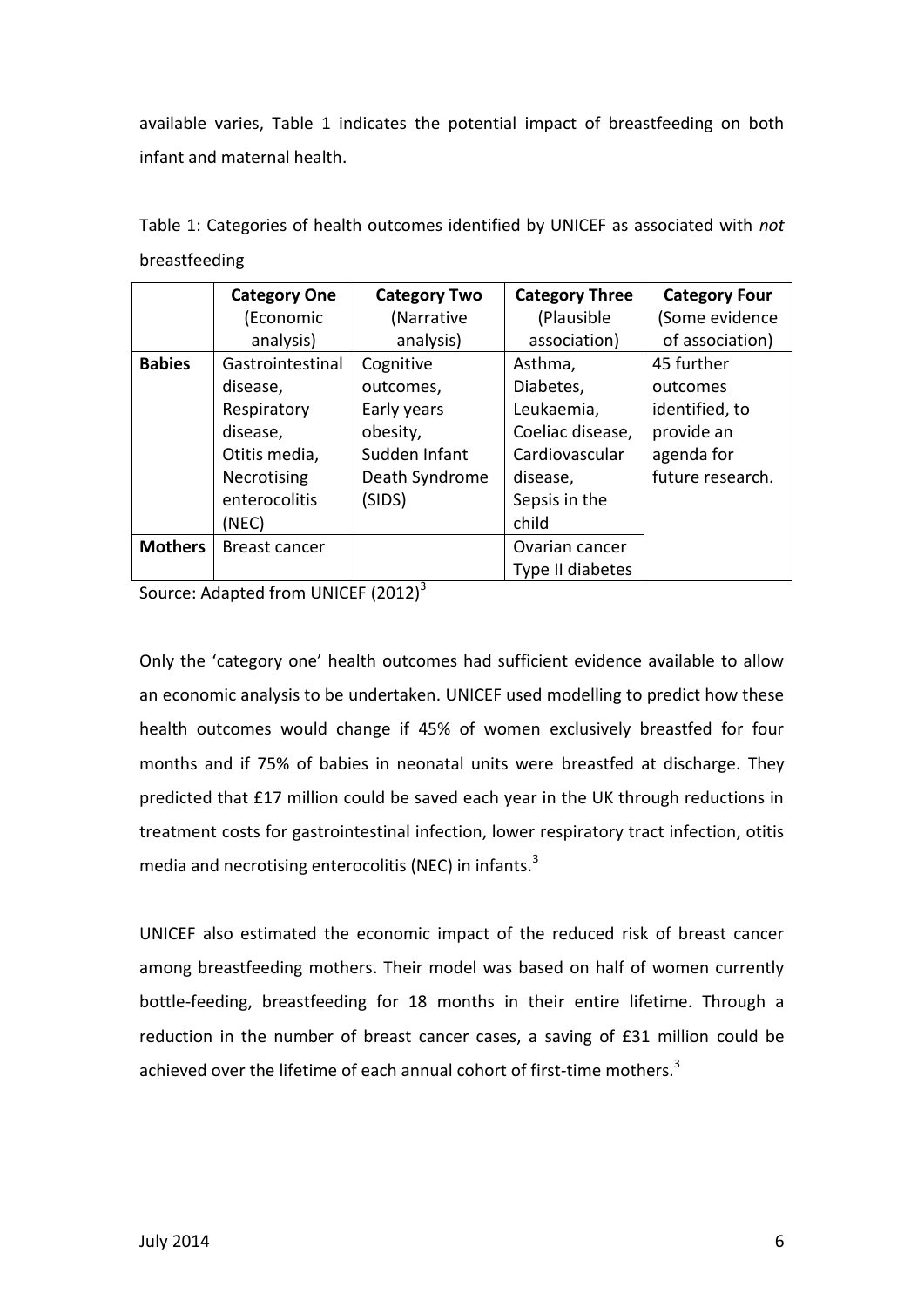#### **2.5 Policy context**

The Public Health Outcomes Framework<sup>8</sup> outlines the key indicators for understanding and measuring the public's health. It has two overarching indicators; improving healthy life expectancy, and reducing differences in life expectancy and healthy life expectancy between communities. Breastfeeding is addressed directly by outcomes 2.02i (breastfeeding initiation) and 2.02ii (breastfeeding prevalence at 6-8 weeks after birth). Increasing breastfeeding may also contribute indirectly to other outcomes within the framework, for example, childhood obesity (2.06). Given the association between breastfeeding initiation/duration and deprivation, addressing breastfeeding rates would contribute towards reducing inequalities in Wirral.

The Marmot Review (2010)<sup>9</sup> outlines the on-going inequalities which exist in the UK and draws attention to the fact that disadvantage starts before birth. The Marmot Review argues that tackling inequalities needs to begin before birth and interventions need to focus on the earliest years of a child's life. Breastfeeding affects both the immediate and future health of babies, and therefore improving breastfeeding initiation is part of ensuring every child has the best possible start in life. $9$ 

#### **2.6 Rationale for a health needs assessment**

Breastfeeding rates in the UK are low compared to the rest of Europe, and the initiation and duration rates in Wirral are lower still. The purpose of this health needs assessment is to improve understanding of the local needs of parents and the factors influencing their decision to breastfeed in order to identify effective strategies to increase breastfeeding in Wirral.

#### **2.7 Aims and objectives**

## *2.7.1 Aim*

The aim of this health needs assessment is to explore the prenatal and postnatal needs of women in Wirral with regard to breastfeeding, and to assess the current service provision in order to inform a strategic action plan to increase the rates of breastfeeding locally.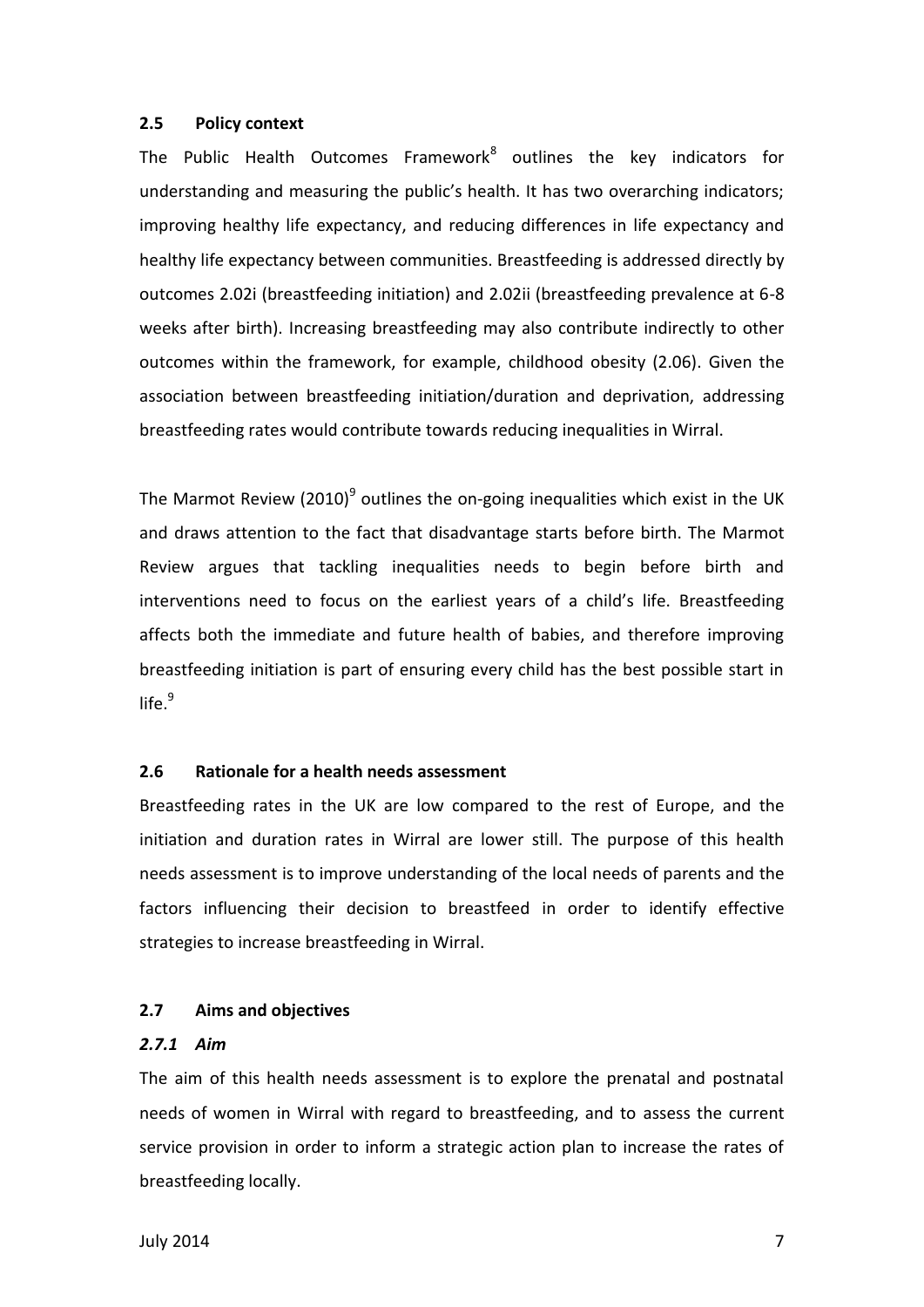# *2.7.2 Objectives*

- 1. Explore the variation in breastfeeding rates within Wirral using local service data.
- 2. Analyse qualitative data from service users to explore their perceived needs from local services.
- 3. Map out the current service provision locally.
- 4. Explore the needs identified from the qualitative and quantitative data in view of the current service provision.
- 5. Conduct a literature review to identify relevant evidence based interventions to increase breastfeeding rates.
- 6. Make recommendations for local action based on the above intelligence, to feed into a local breastfeeding strategy.
- 7. Ensure the needs identified are reflected within the JSNA in order to influence and guide commissioning priorities.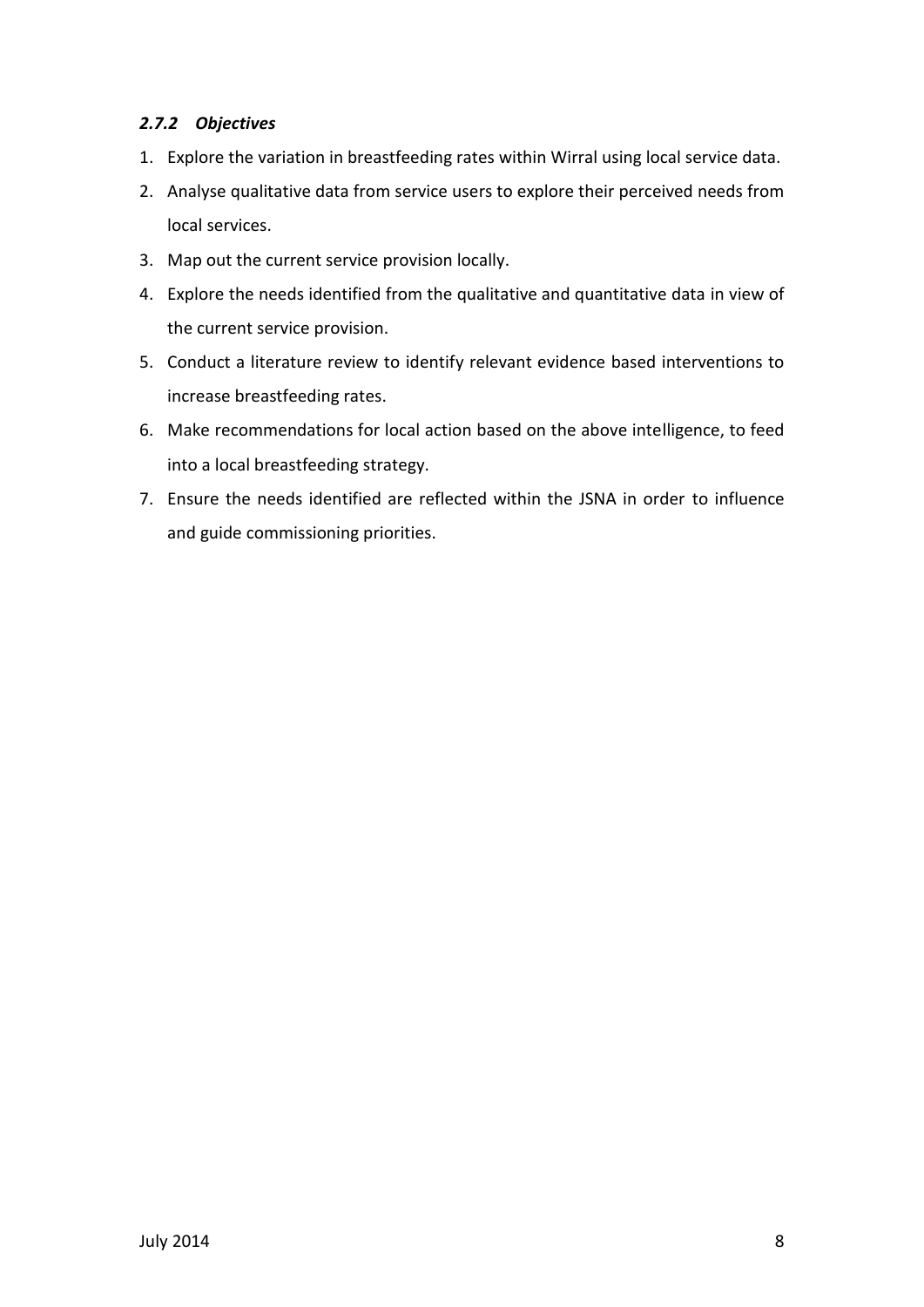# **3.0 Methodology**

This health needs assessment utilised both qualitative and quantitative analysis. Local service data were used to explore breastfeeding rates within Wirral, whilst data from the Department of Health were used to draw local, regional and national comparisons. In depth, qualitative data had recently been collected by local service providers and the findings were considered in this health needs assessment. Due to the wealth of information available, it was not necessary to undertake further primary data collection.

The rapid literature review was conducted within Cochrane database, Medline and a general search engine. Studies were limited to human studies, English language, and conducted within OECD counties. The literature review included both published literature and policy documents. The recommendations were developed in partnership with local service providers.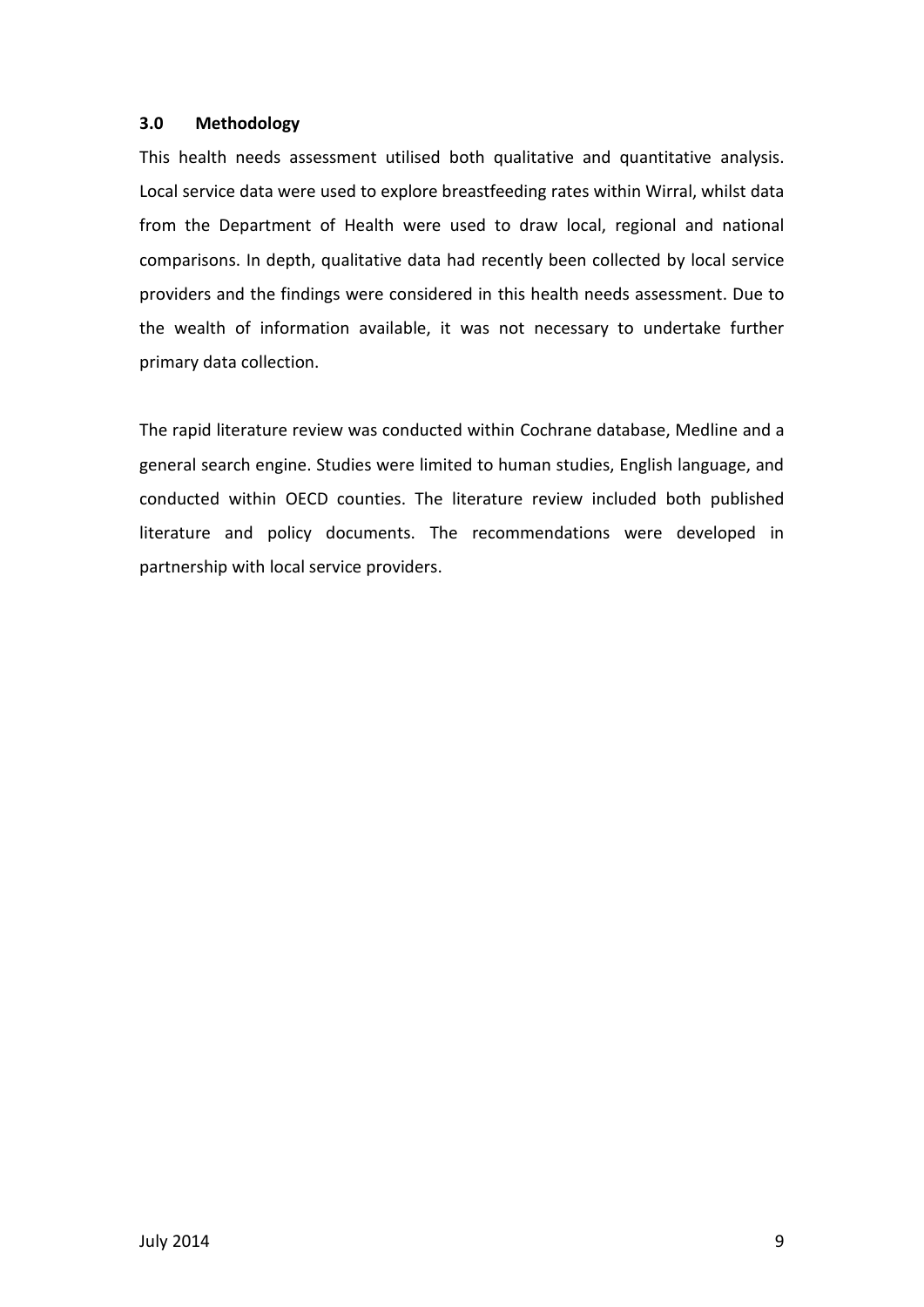# **4.0 Breastfeeding in Wirral**

# **4.1 Local demographics**

Compared to England as a whole, Wirral has a relatively low proportion of women of child-bearing age (15-44 year olds). $^{10}$  In 2011 the general fertility rate in Wirral was 65 live births per 1,000 women aged 15-44 years, which was similar to the national average.<sup>11</sup> This corresponded to 3,802 live births locally (Figure 3). Although the general fertility rate has been rising since 2002, the number of women aged 15-44 years is predicted to fall in Wirral over coming years, which is likely to lead to a reduction in the total number of births.





Source: Adapted from Wirral Joint Strategic Needs Assessment (JSNA)<sup>11</sup>

The highest fertility rates are seen in the east of Wirral, which corresponds to the more deprived areas of the borough.<sup>11</sup> These areas of Wirral also have a higher proportion of babies born to lone mothers and low birth weight (<2,500g) babies. This has implications for breastfeeding since mothers with low birth weight babies may be encouraged to bottle feed or give 'top-up' feeds. In Wirral, there are a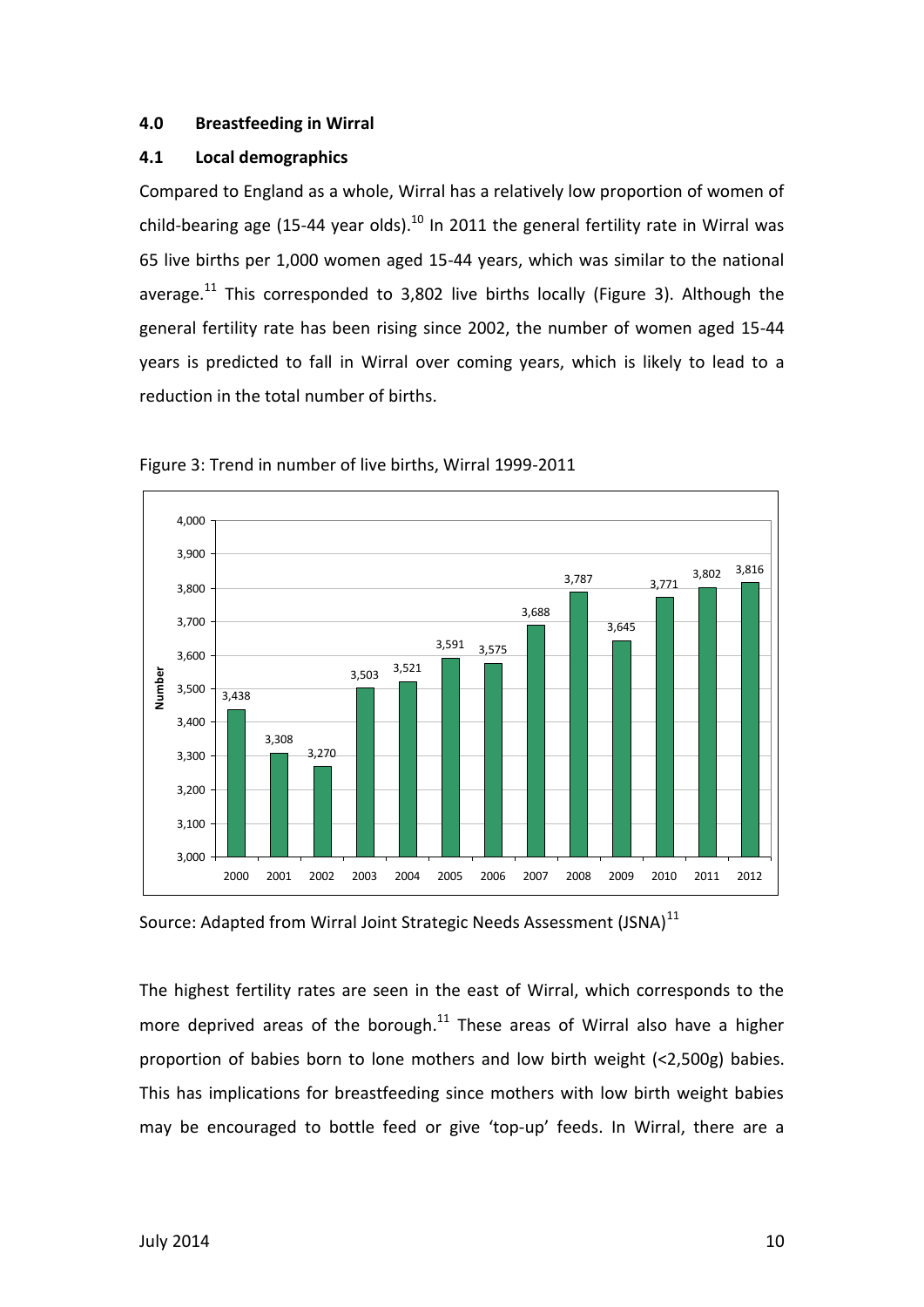greater number of live births among young mothers (<18 years, <20 years and 20-24 years) compared to regional and national averages (see Figure 4 below).

Figure 4: Number of live births per 1,000 by age of mother; England, North West and Wirral, 2010



Source: Adapted from Wirral Joint Strategic Needs Assessment (JSNA)<sup>11</sup>

# **4.2 The epidemiology of breastfeeding**

In 2012/13, 57% of mothers in Wirral started breastfeeding at birth. $^2$  By 6-8 weeks breastfeeding had reduced to just 31%. As discussed in section 2.2, breastfeeding rates have been increasing in Wirral, but at a slower pace than the national average. This has resulted in a widening disparity between Wirral and the rest of England.

The proportion of babies who are breastfed in Wirral varies greatly at ward level, as shown in Figure 5 (below). Initiation rates vary from 33% in Bidston and St James, to 81% in Heswall.<sup>a</sup> By 6-8 weeks, only 15% of mothers in Bidston and St James are breastfeeding, compared to 69% in Heswall. The breastfeeding rates follow the pattern of deprivation in the borough, with the more deprived eastern wards having significantly lower levels of breastfeeding.

 $\overline{a}$ 

<sup>&</sup>lt;sup>a</sup> Data provided by Wirral Community NHS Trust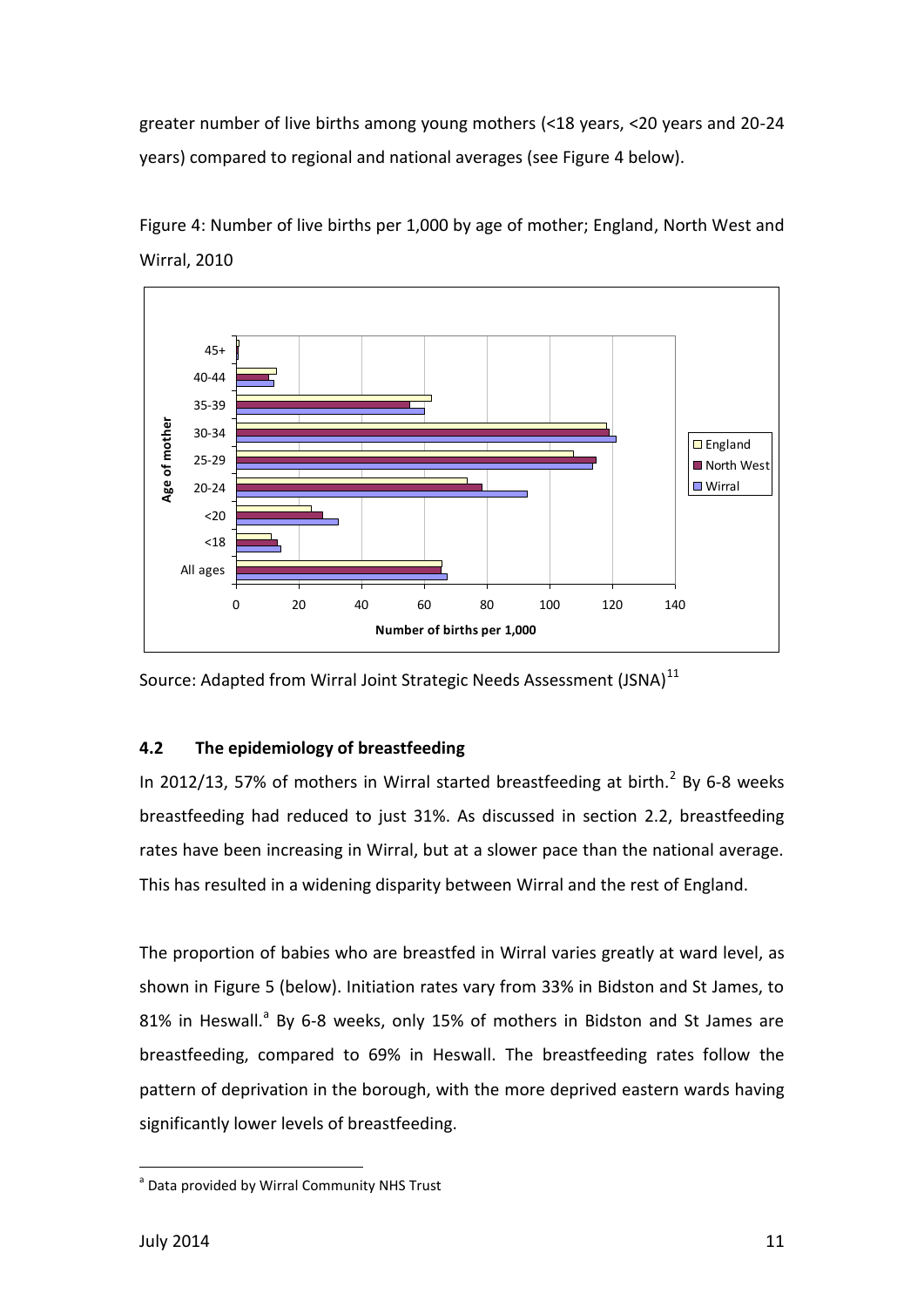

Figure 5: Breastfeeding rates by Wirral ward, 2012/13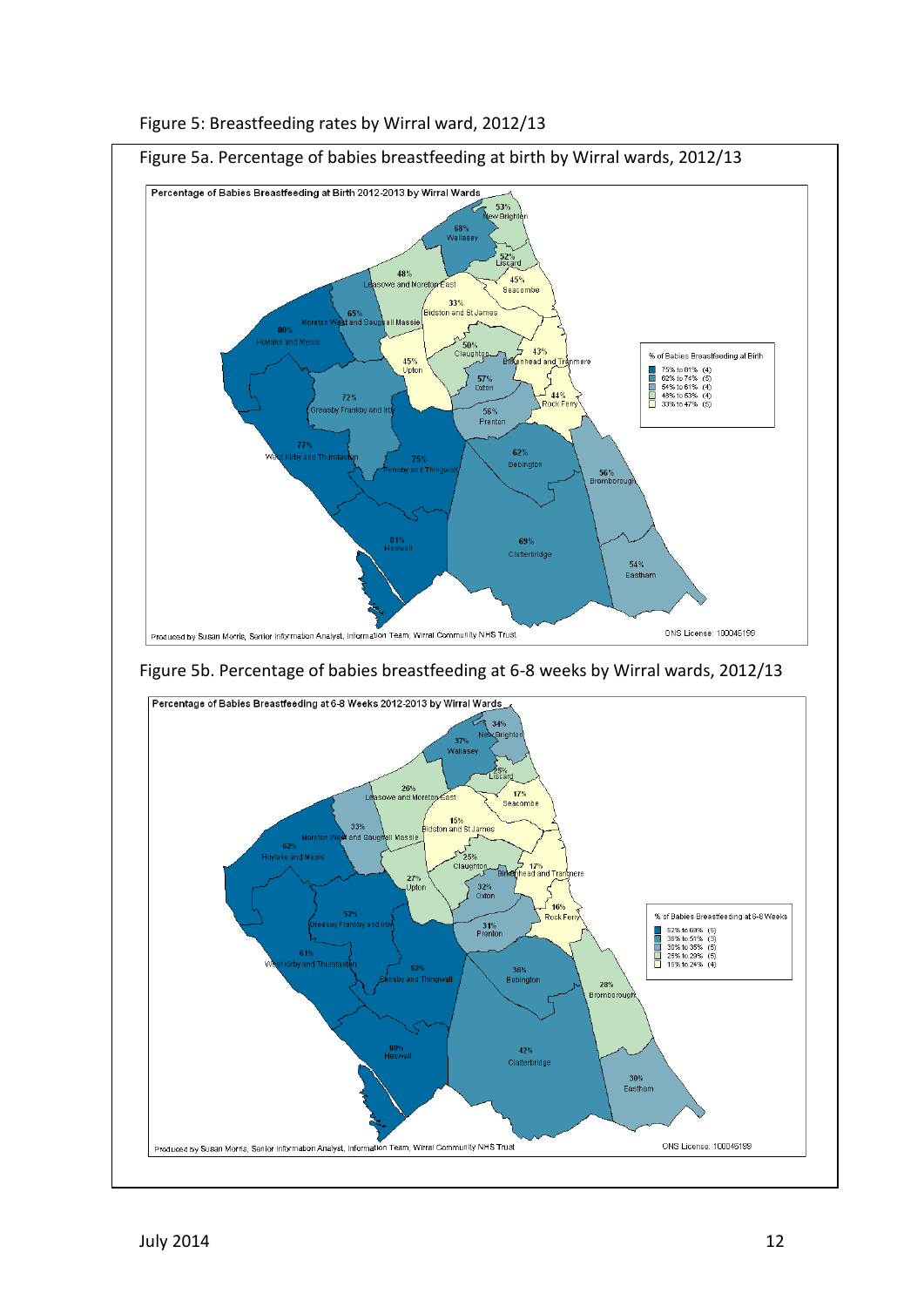A Mosaic profile of breastfeeding can be used to gain a deeper insight into the characteristics of individuals who live within areas of low breastfeeding. Mosaic is a tool which uses data from a range of sources to build a picture of the likely beliefs and behaviours of people, based on the neighbourhood they live in. Therefore, it should not be assumed that the profile will apply to all individuals who live within each area. However, there are some important themes that emerge from the  $2012/13$  Mosaic profile for Wirral.<sup>12</sup> In line with national and local data, the areas with the lowest breastfeeding rates tend to be more deprived neighbourhoods. In some areas there are unlikely to be many positive role models for breastfeeding, although role models which do exist may be an effective way of reaching other families. All of the Mosaic groups with the lowest breastfeeding rates live in areas where there is limited access to cars, making them reliant on public transport. This needs to be considered in terms of service provision, for example, the location of antenatal classes. For some people, health will be less of a priority and focusing on the long term health benefits of breastfeeding is unlikely to impact on infant feeding decisions. Emphasising the more immediate benefits of breastfeeding may be a better way to engage people. Face-to-face contact has been identified as the most effective way of communicating with individuals within these communities and this should be considered when raising awareness of breastfeeding and supporting mothers antenatally and postnatally. Mobile messaging may also be a good tool to utilise in breastfeeding support.

There is limited data available on other individual characteristics of women who do or do not breastfeed. Local health visiting data records maternal ethnicity, and in 2013 just over 60% of mothers from non-white British ethnic groups were exclusively breastfeeding or mixed feeding at 6-8 weeks.<sup>b</sup> This was compared to just 29% of white British mothers, which mirrored the trend seen nationally. Deprivation is also recorded but is solely based on area of residence, which has been discussed above. Routine data was not available for maternal age, education, occupation or birth order.

 $\overline{a}$ 

**b** Data from Wirral Health Visiting Service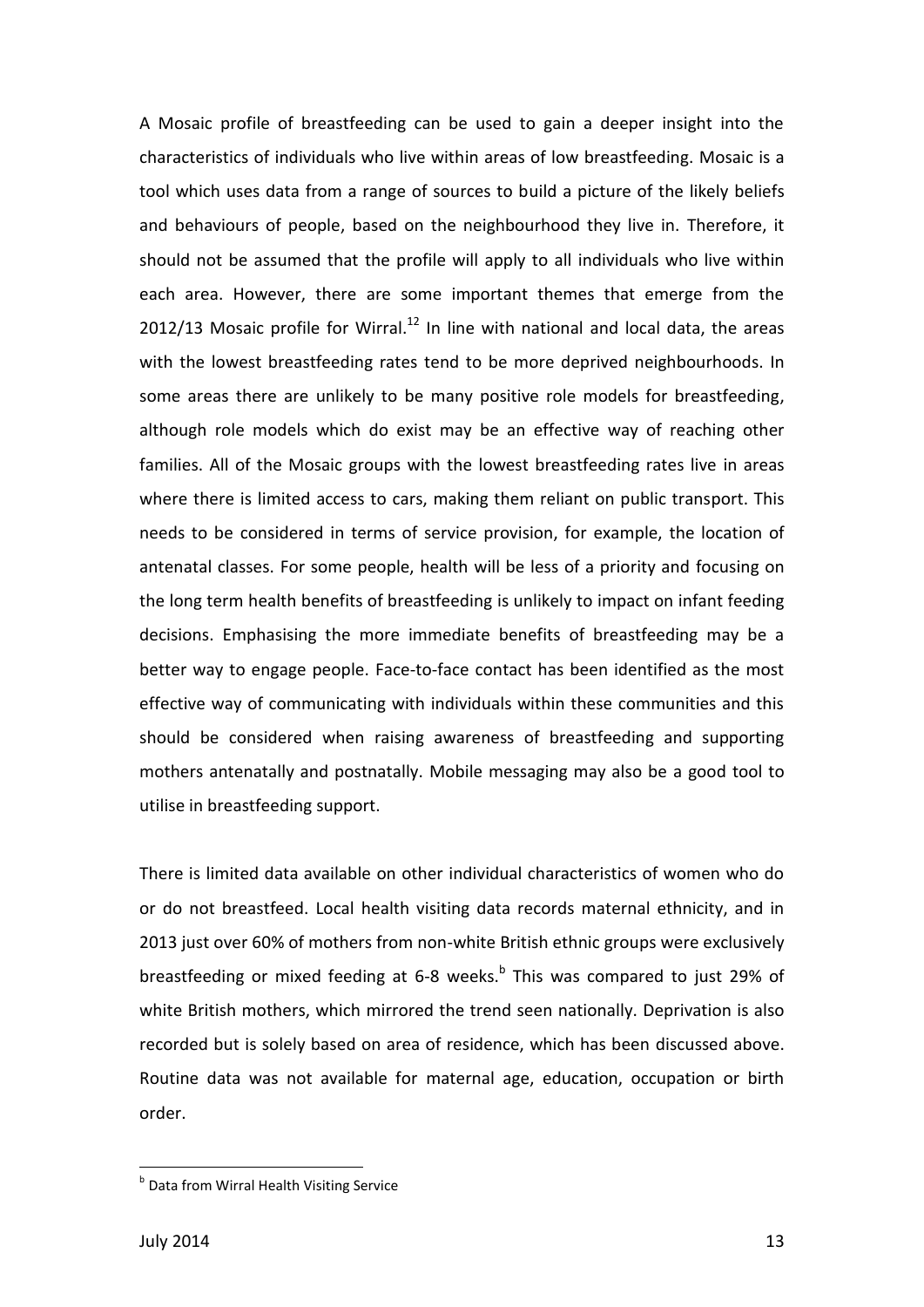#### **4.3 Current service provision**

Approximately 92% of Wirral mothers deliver at Wirral Women's and Children's Hospital, which is part of Arrowe Park Hospital (APH) site.<sup>c</sup> The remaining 8% of women deliver at Liverpool Women's Hospital (7%), the Countess of Chester Hospital (<1%), or the Manchester Hospitals (<1%). The proportion of women who opt for a home delivery varies between maternity providers; the One-to-One midwifery service delivers 35% of their women at home, whereas only 1% of women under the care of WUTH (Wirral University Teaching Hospital) midwifery team have a home birth. d

Breastfeeding support is provided through a variety of initiatives, which are commissioned by the Public Health England Area Team, NHS England, the Clinical Commissioning Group (CCG) or the Public Health team of Wirral Council. A brief overview of each service is outlined below.

**One-to-One Midwifery Service:** This service is provided by a private company but is NHS funded, so it is free at the point of access for women. One-to-One midwives can be accessed via GPs, or directly by women. In contrast to other midwifery services, each midwife carries a case load of mothers, which provides continuity of care from referral, through labour (if home birth is chosen) and postnatally. Mothers are able to access their midwives at any time for advice and support with infant feeding. The One-to-One Service also offers support from Mother and Midwife Assistants (MaMas) in addition to the care provided by the midwife. All breastfeeding women are referred to MAMAs and offered an initial home visit and follow up visits/phone support as necessary. There are two MAMAs who work across Merseyside and so current capacity is limited. They run a monthly antenatal class in Wirral and facilitate a breastfeeding support group with meets twice a month.

**WUTH Infant Feeding Team:** The Acute Trust in Wirral (WUTH) employs an Infant Feeding Coordinator, who leads the Infant Feeding team. The Infant Feeding

 $\overline{a}$ 

<sup>&</sup>lt;sup>c</sup> Data from Wirral Clinical Commissioning Group (CCG)

d Data from Wirral Clinical Commissioning Group (CCG)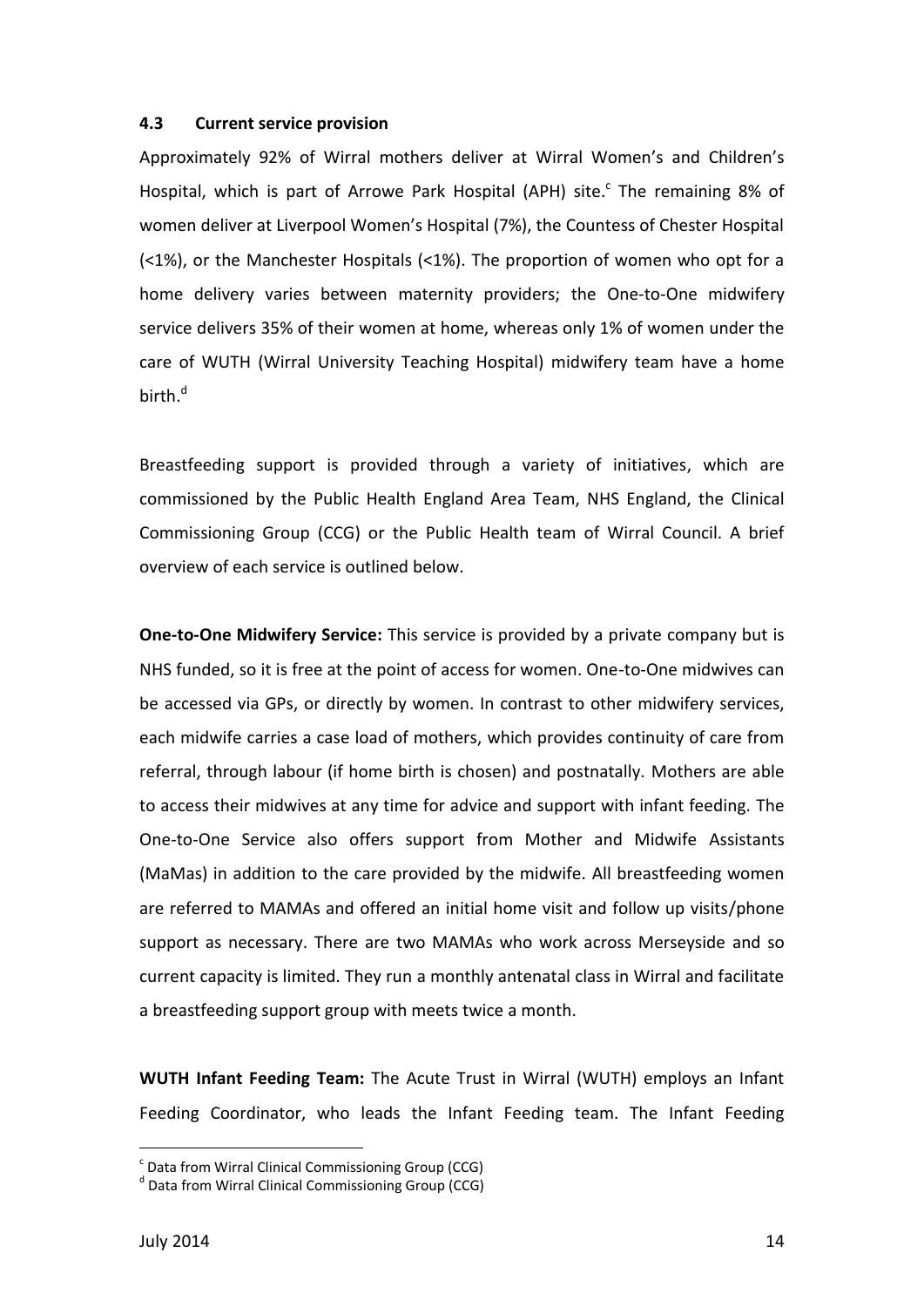Coordinator provides specialist knowledge and training to others as well as having responsibilities for producing guidelines and policies, and undertaking audits. They work closely with the Community Trust, Home-Start, Dietetics, Neonatal and Paediatric staff as well as working on initiatives to promote breastfeeding and the acquisition of Baby Friendly status for the Trust.

The Infant Feeding team can engage with women at any point during their pregnancy and up to 28 days postnatally, depending on their individual needs. Once a woman has delivered her baby and she is within the hospital environment the Infant Feeding Team will offer support, advice and information. They provide postnatal ward-cover 7 days a week and 3 nights per week. The team are able to assist women during the establishment of breastfeeding and are also involved with women whose babies are on the Neonatal Unit; assisting and advising on the establishment of breastfeeding and the continuation of an ongoing milk supply in often difficult circumstances. They see any baby or mum re-admitted to the hospital that requires feeding support.

The Infant Feeding team have an ongoing relationship with the Family Nurse Partnership (FNP), to reach those most in need of extra support. The FNP forward a regular list of young women who will be using maternity services at WUTH and who have expressed an interest in breastfeeding. The Infant Feeding Team will offer as much support as is required. They also offer a drop in service at the Mums and Midwife shop in Birkenhead.

**Mums and Midwife Shop:** The WUTH midwifery team lead a community midwife service based within a shop in the main shopping centre of Birkenhead. The shop is open five days a week and is staffed by community midwives. It aims to provide a local, easily accessible place where women can seek advice for pregnancy and postnatal issues. This project has been well received by local women and in 2011 it was awarded the Innovation in Midwifery Award by the Royal College of Midwives.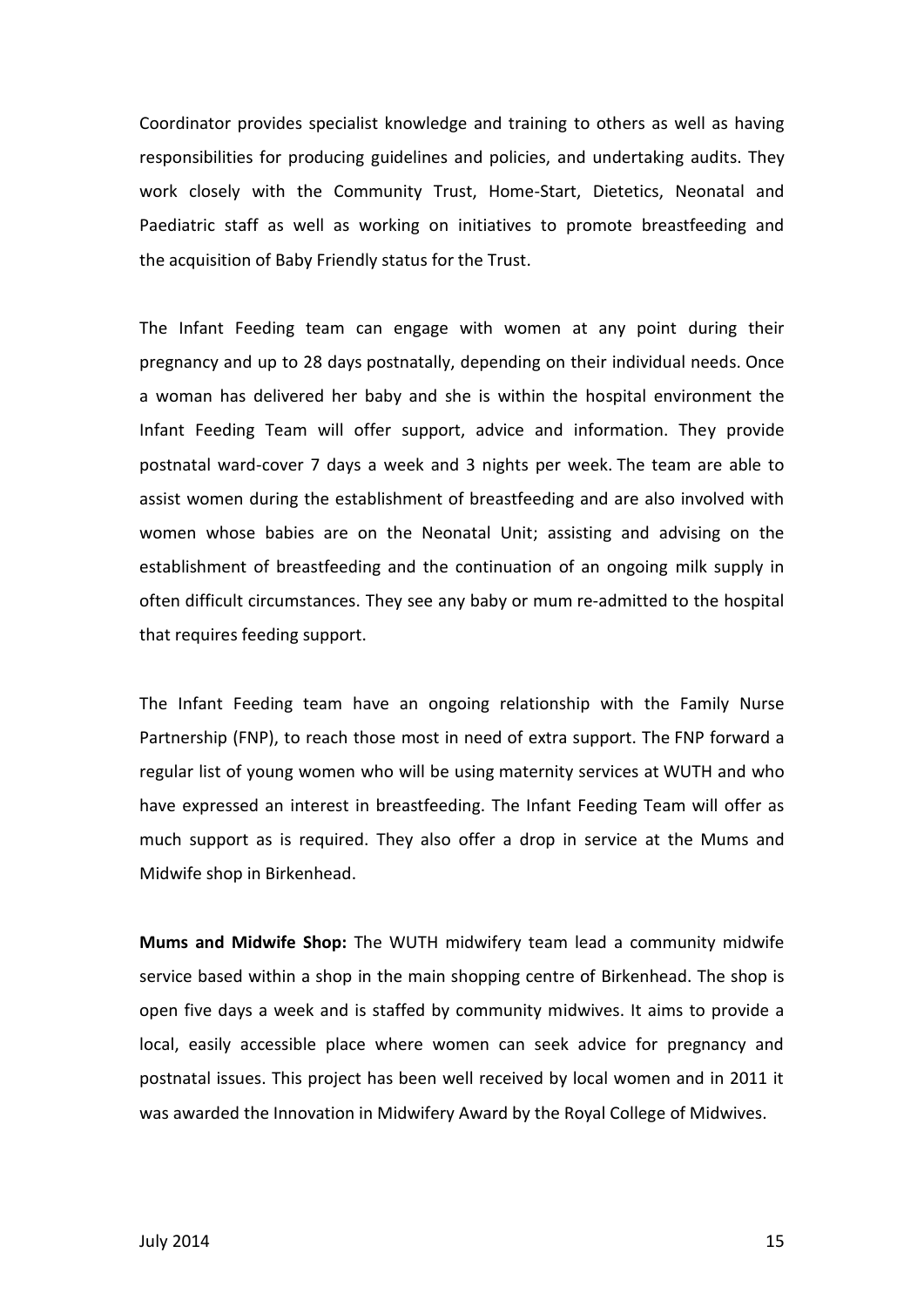**Health Visitors:** Health visitors offer to visit all parents during the final weeks of pregnancy, or sooner if additional needs are identified, to discuss the parents' feelings about parenthood. They also visit immediately following the birth and at 4-8 weeks. These visits all incorporate discussions about infant feeding. Postnatally, breastfeeding mothers are offered a feeding assessment to review the effectiveness of their feeding technique, and provided with information and support about issues that may influence the continuation of breastfeeding. A package of care is agreed with the mother which may involve regular telephone support, clinic attendance, home visits, attendance at breastfeeding groups, and referrals to other services such as Home-Start. A further visit is often carried out by a member of the health visiting team between 3-4 months which is an opportunity to discuss the progression towards the addition of solid foods to the baby's diet, which is recommended from 6 months of age. The Health Visiting service are currently in the process of developing more targeted antenatal and postnatal support in the more deprived areas of the borough.

**Community Infant Feeding Lead:** Wirral has a designated Community Infant Feeding Lead who is responsible for the Infant Feeding Team, and is managed within the Health Visiting service. Part of their role is to coordinate and implement the UNICEF Baby Friendly Initiative (BFI) programme and ensure that all of the community services comply with and achieve BFI accreditation. The Infant Feeding Lead is also responsible for chairing the breastfeeding steering group, which brings representatives from the different services together to ensure coordinated action is taken to improve breastfeeding rates.

The Infant Feeding Team work to develop and manage key support services for breastfeeding women on Wirral, such as A-Z Breastfeeding groups, the Baby Welcome scheme, the Breast Pump Loan scheme and the Breast Start App. They provide advice, support and training for health professionals working in Wirral as well as having responsibilities around policy development and audit. The Infant Feeding Team works closely with WUTH, Home-Start, Dietetics, the Milk Bank and other organisations involved with Infant Feeding.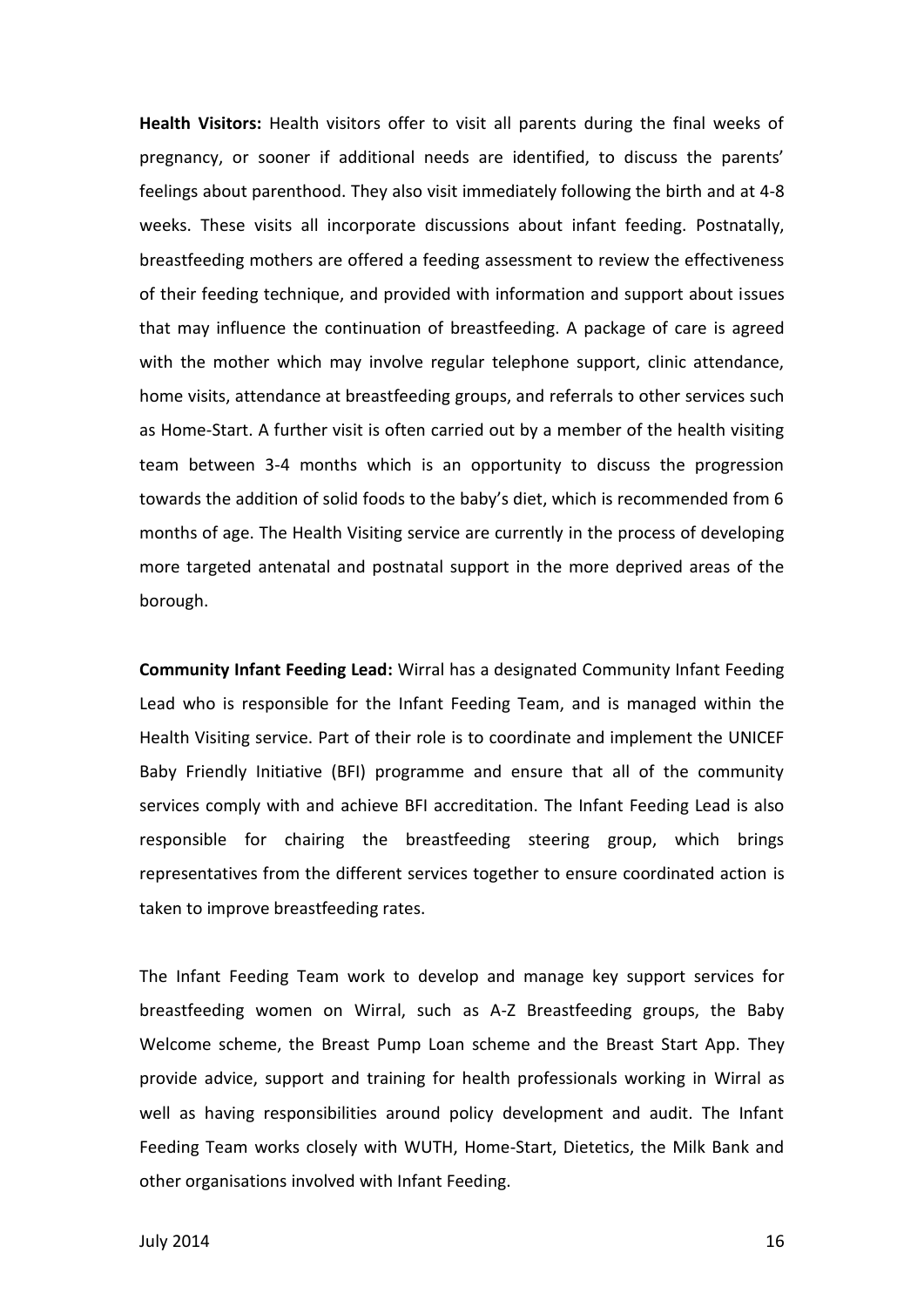**Home-Start:** Home-Start is Wirral's Breastfeeding Peer Support Service and they provide parent-to-parent support from a trained helper from the breastfeeding network. The support is needs-led and tailored to each individual family. Home-Start provides information, signposting, friendship, and a positive role model through their volunteers who are breastfeeding or have breastfed. Volunteers are supervised and supported, working within their boundaries and the World Health Organization (WHO) code. $^{13}$ 

Currently Home-Start is based seven days a week on the postnatal ward at Arrowe Park Hospital and will contact postnatal women within 48hrs of referral or discharge. Home-Start provide a range of support including home visits, phone calls, texts, breastfeeding groups, SCBU (special care baby unit) support, pump loan pathway to the infant feeding team, and condensed support (at least once a week) for first 6-8 weeks and then for as long as mum needs.

Home-Start also undertake more targeted work with teenage mums and those in the 20% most deprived areas in Wirral, such as the Birkenhead district, where parentsto-be receive additional antenatal support. They also work with mums with disabilities and mental health disorders. They provide support for women in Wirral's Refuge centre, babies in the neonatal unit and Ronald McDonald house (which provides home-from-home accommodation for parents with sick children and premature babies being treated at APH).

**Paediatric Dietetics:** The paediatric dietetic team engage with women postnatally if maternal breast milk supply is low and/or the baby is faltering in growth. They support mums to achieve maximum maternal milk supply and their babies to achieve optimum growth. This support is provided for as long as it necessary to achieve the desired outcomes. The dietetic team also assist in the delivery of UNICEF training.

The paediatric dietetic team are currently undertaking a pilot study exploring the provision of donated breast milk to mothers in the community who are temporarily unable to breastfeed. As the supply of donated breast milk is limited, access is only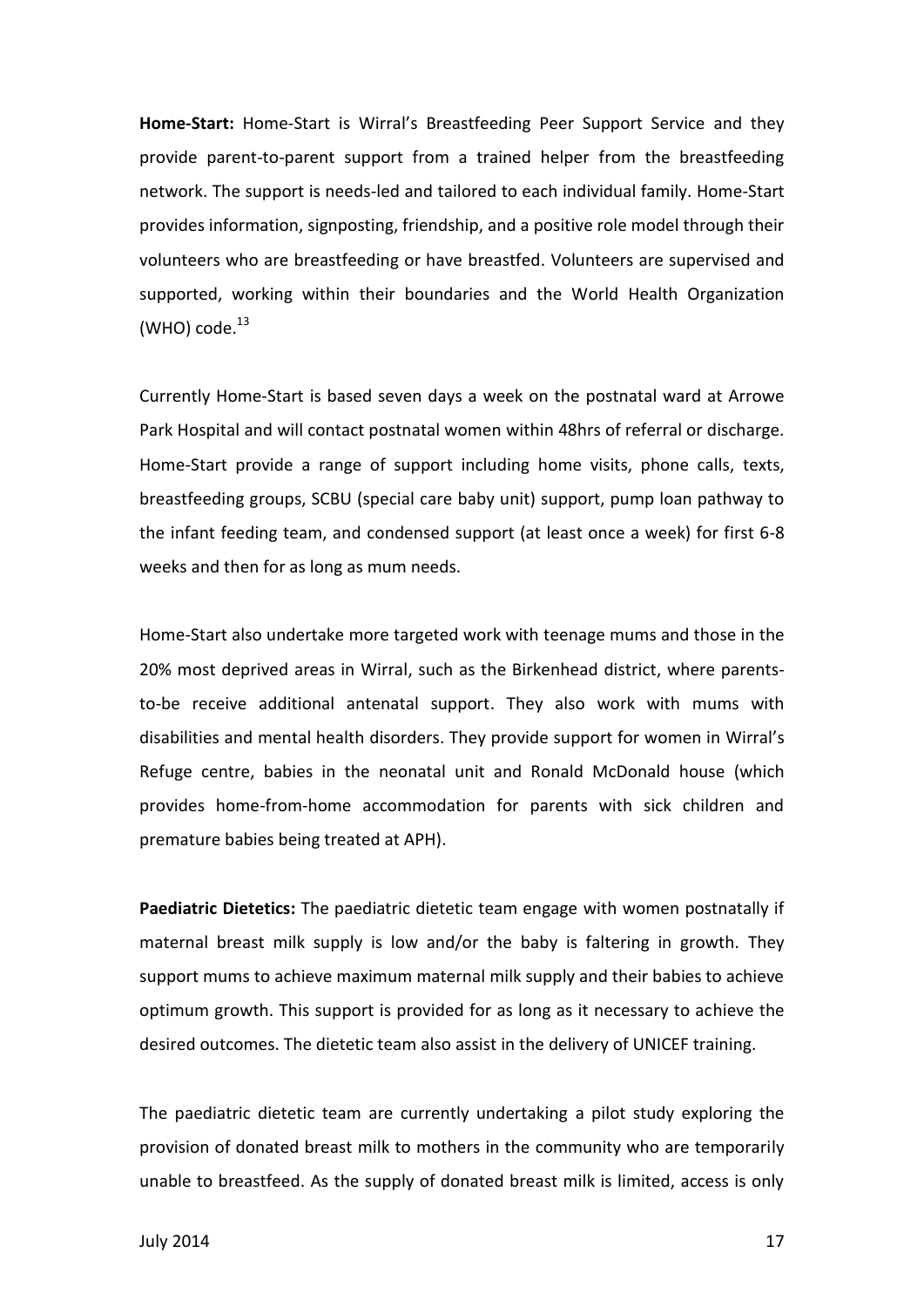via referral from the paediatric dieticians. Strict eligibility criteria exist for referral based on identifying mothers and babies who are most likely to benefit from donated breast milk.

**Milk Bank:** The North West Human Milk Bank uses donated breast milk to support premature and sick babies across the North West region. Breastfeeding mothers can enrol to donate milk to the milk bank before their baby reaches 6 months of age. Once enrolled, mothers can donate surplus breast milk up to the baby's first birthday. Donated breast milk is tested and pasteurised in the milk bank then despatched to children's hospitals and neonatal units. Mothers who donate need to agree to blood screening and medical history questionnaire. The milk bank aims to recruit mothers during pregnancy or soon after the birth as expressing surplus milk is easier to achieve in the first 3 months of breastfeeding. Milk bank staff are qualified to give breastfeeding advice and support to mothers during their episode of donation.

**Lactation clinic:** A specialist lactation clinic has been developed jointly between Home-Start, paediatric dietetics and the community Infant Feeding Lead. This clinic aims to take a multidisciplinary approach to supporting women and babies who have complex medical issues and persisting difficulties breastfeeding. This clinic also allows women to be signposted on to other services, such as Consultant Paediatricians, if necessary.

**Neonatal unit:** The neonatal unit has an important role in supporting breastfeeding for babies who are either premature or experiencing medical problems. A transitional care unit has recently been developed, which provides individual side rooms where mums can stay with babies who require only minimal neonatal support. The neonatal unit also hosts volunteers from Home-Start who help support mothers with premature babies to breastfeed.

**Family Nurse Partnership (FNP):** Family Nurse Partnership is a national initiative which provides home-based support for first time mothers under the age of 19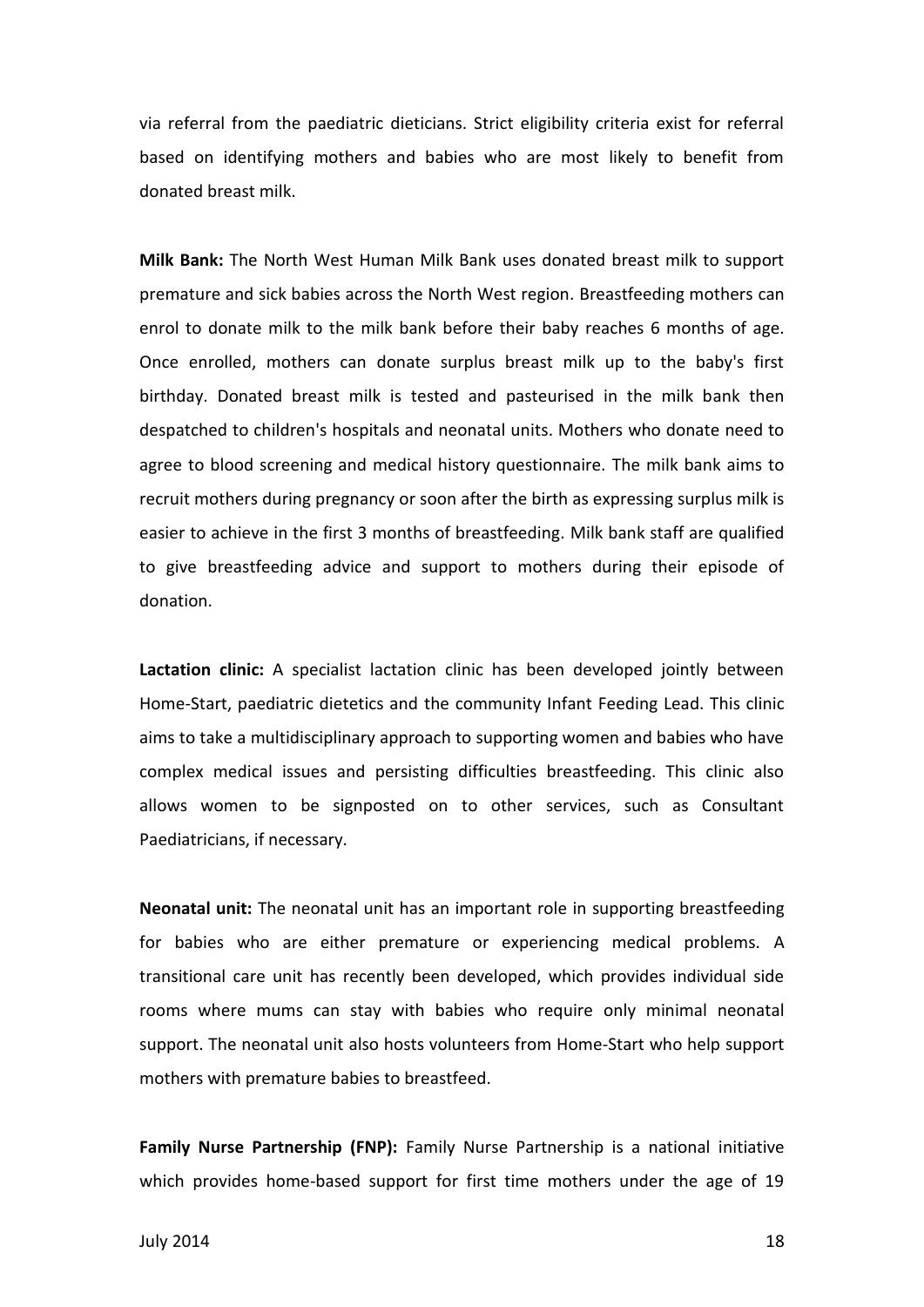years. A family nurse visits the mother regularly from early pregnancy up until the child is two years old. The aim is to support young mothers to have a healthy pregnancy and to help them plan for their own futures as well as that of their child. The Family Nurse Partnership has been funded across England since 2012. Wirral, however, adopted this scheme earlier and has been running the programme since 2010.

**Children's Centres:** The Children's Centres in Wirral currently provide a 0-19 service and can therefore engage with families for as long as is needed, however they predominantly focus on families with children under the age of five. They host breastfeeding support groups, drop-in support, antenatal education and a variety of other groups and courses to support families.

#### **Others:**

**National Childbirth Trust (NCT):** NCT is a national charity which provides pre- and post-natal care to women and families. In Wirral, NCT runs antenatal classes every 4- 6 weeks based in two different locations; Oxton and Heswall. Whilst expectant parents have to pay to attend NCT, the cost is on a sliding scale based on income, and so varies from £10 to £200. Breastfeeding is discussed as part of these antenatal classes and NCT hosts a dedicated breastfeeding counsellor. There is also a breast pump hire service for women in the community and a national feeding line which is open every day and provides infant feeding advice and support.

**The Livewell Team:** The Livewell Team are based within Wirral Community Trust and provide specialist advice, training and resources on areas of lifestyle which are linked to ill health. Their work includes the promotion of breastfeeding and the Livewell team work closely with nurseries, primary and secondary schools to provide training and education to both staff and pupils about the benefits of breastfeeding. The aim is to establish breastfeeding as the norm among the next generation of parents. The Livewell team also refer into breastfeeding support services from the other areas of work they deliver, such as obesity services.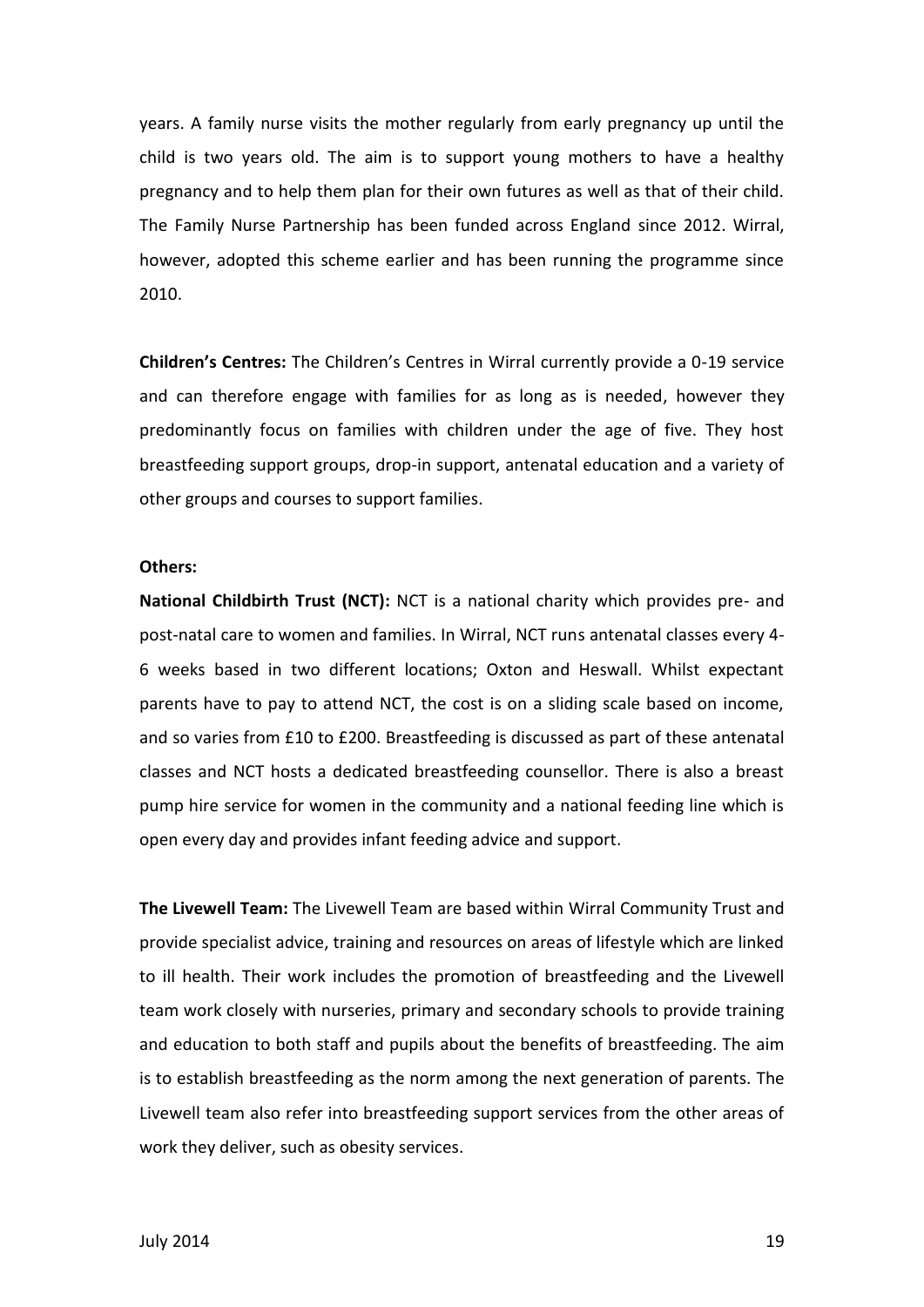**Teenage Pregnancy Group:** A local multi-agency teenage pregnancy group has designed and established tailored antenatal classes for teenage mothers in Wirral. The classes follow a similar structure to mainstream antenatal classes but have been adapted following an in-depth consultation with local teenage parents. Evaluations from the pilot have indicated that these classes are having a significant impact on the breastfeeding decisions made by parents who attend.

**Me Time, Fun Time:** This local service is run for pregnant smokers and aims to take a holistic approach to improve confidence and resilience amongst this group of women. It covers areas such as emotional wellbeing, healthy eating and exercise. Breastfeeding is included as one of the topics covered and women who want extra information or support are signposted to other local services, such as Home-Start.

**Child Poverty Group:** Wirral is part of the Liverpool City Region Child Poverty and Life Chances Commission which has a breastfeeding sub-group. The aim of the subgroup is to look for ways to improve breastfeeding rates across the whole of Cheshire and Merseyside and to provide support for local breastfeeding leads.

**Local campaigns:** The breastfeeding steering group arranges local events in support of national initiatives such as the National Breastfeeding Month. Events are delivered across the borough and include a milk-trail, the Big Feed and a breastfeeding roadshow. In addition, Wirral has been involved in developing the 'Breast Milk it's Amazing' campaign in collaboration with other areas across Mersevside.<sup>14</sup> In 2013 this campaign was rolled out across Cheshire and Merseyside.

#### **4.4 Expenditure verses outcomes**

The Child and Maternal Health Intelligence Network (Chi Mat) have produced a tool to compare the cost spent on maternity services at PCT level (now Local Authorities), with the outcomes achieved by that area.<sup>15</sup> Figure 6 below shows the cost spent per birth in Wirral compared to the breastfeeding outcomes. This is compared with other PCTs (light blue diamonds) and the national average, which is represented by the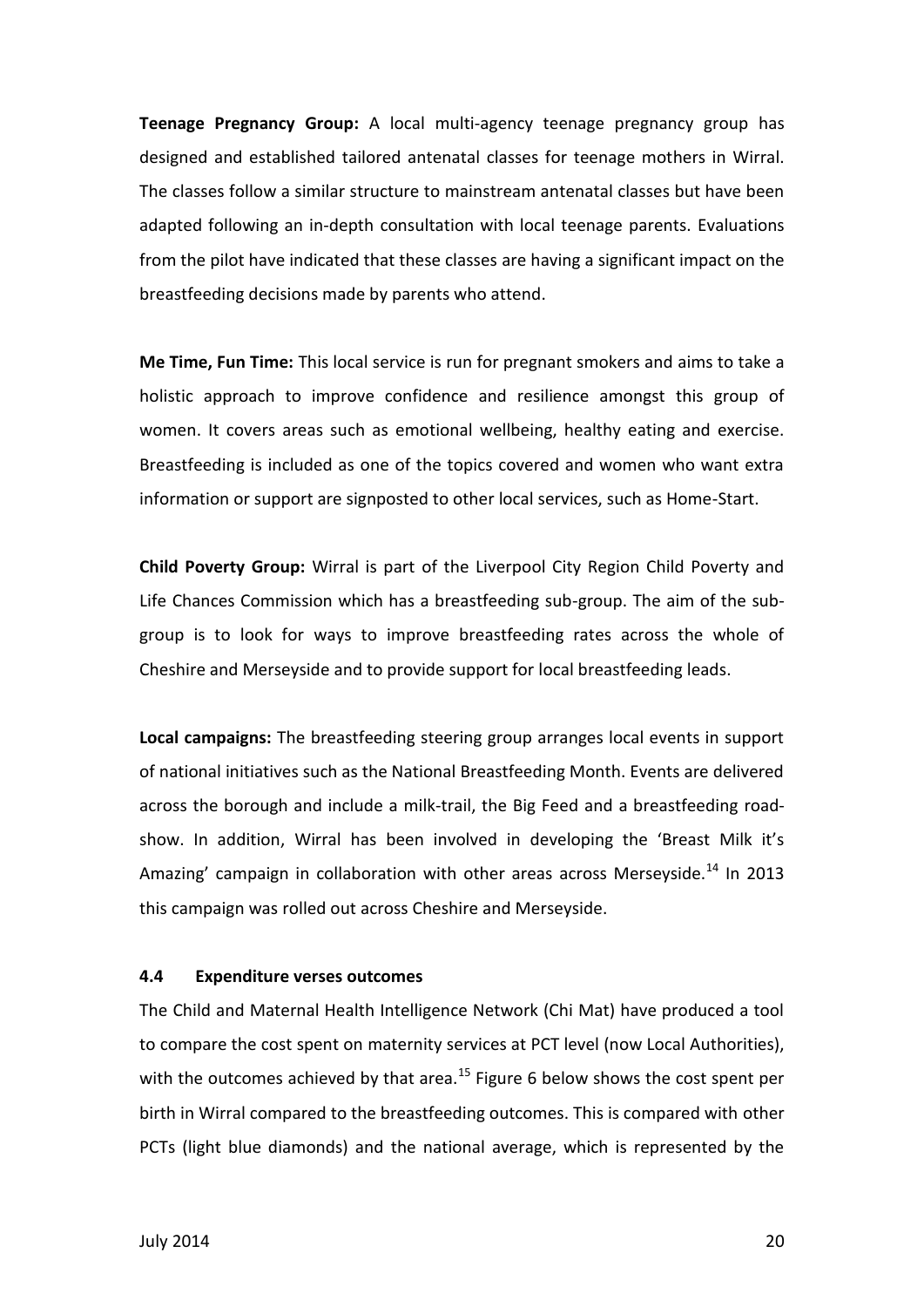intersection of the two solid lines at the centre of the figure (point 0, 0). The dotted box represents the 95% significance level.

Figure 6: Programme budgeting per birth compared to percentage of women initiating breastfeeding, 2010/11



Source: Taken from the Child and Maternal Health Intelligence Network<sup>15</sup>

Figure 6 shows that Wirral spends more per birth than the national average and yet achieves poorer breastfeeding outcomes. This result, however, is not statistically significant (as it falls within the dotted box). The data which informs Figure 6 is from 2010/11 and when this was compared to the previous year (2009/10) Wirral had reduced costs whilst improving breastfeeding initiation. Whilst this result is encouraging, it was not statistically significant when compared to the change that occurred at a national level.

A comparison of breastfeeding initiation against the number of registered midwives per 1,000 births showed that in 2010/11 Wirral had significantly lower numbers of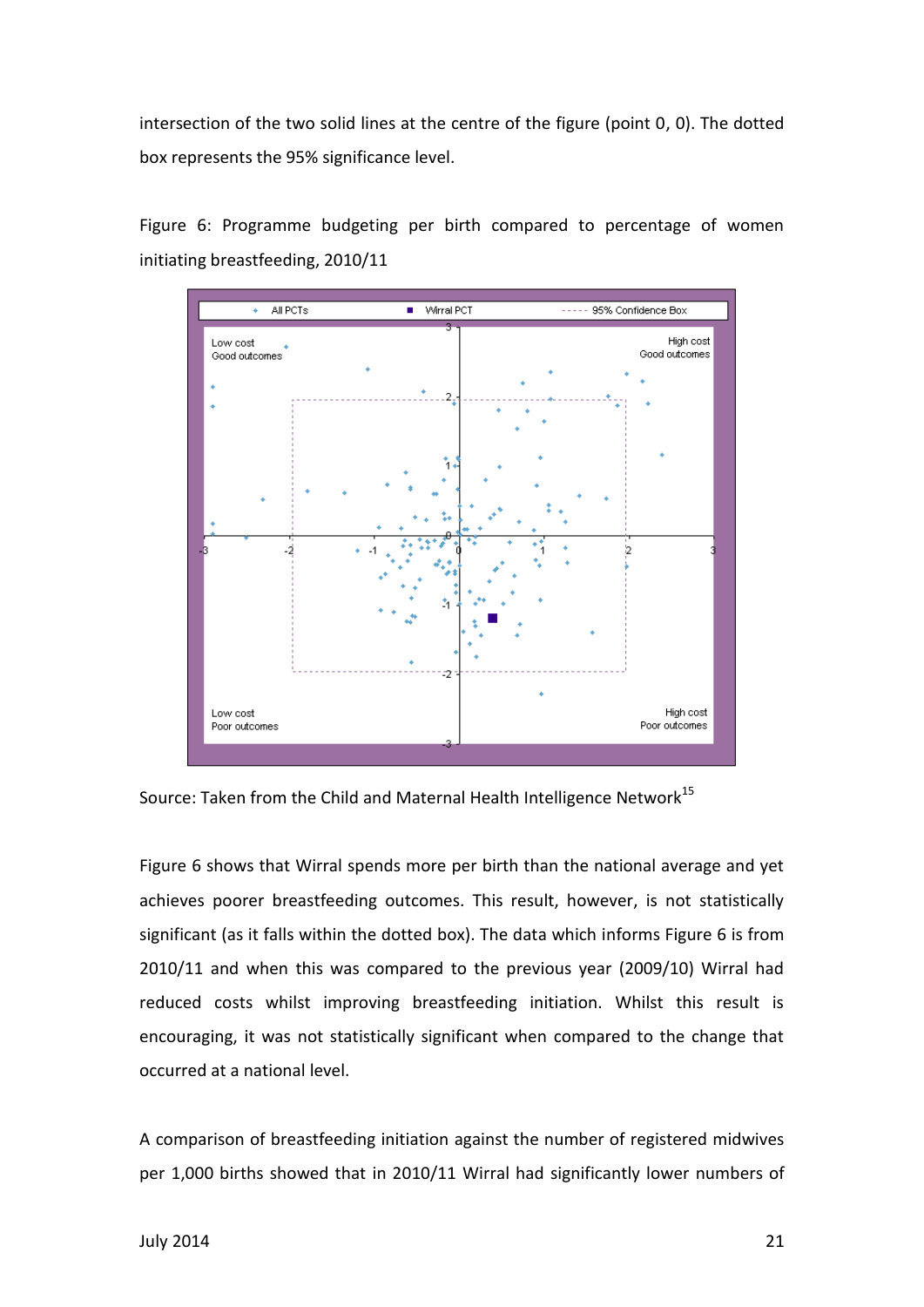midwives compared to the national average (see Figure 7). This result was statistically significant and Wirral was one of only two areas in the country with significantly lower numbers of midwives per 1,000 births.

Figure 7: Registered midwives (Full Time Equivalent) per 1,000 births compared to percentage of women initiating breastfeeding, 2010/11



Source: Taken from the Child and Maternal Health Intelligence Network<sup>15</sup>

The Chi Mat tool can be used to draw a direct comparison between Wirral and other local authority areas. Table 2 below shows expenditure and outcome values for Wirral and four statistical neighbours in 2010/11. Wirral had a higher programme budget compared to the other areas, whilst having a significantly lower number of midwives per 1,000 births. The breastfeeding rates were one of the lowest, comparable only to Sefton. Breastfeeding had, however, increased within Wirral whilst some other areas had seen a reduction. Bury had the highest breastfeeding initiation rates, whilst having the lowest programme budget of the comparison areas.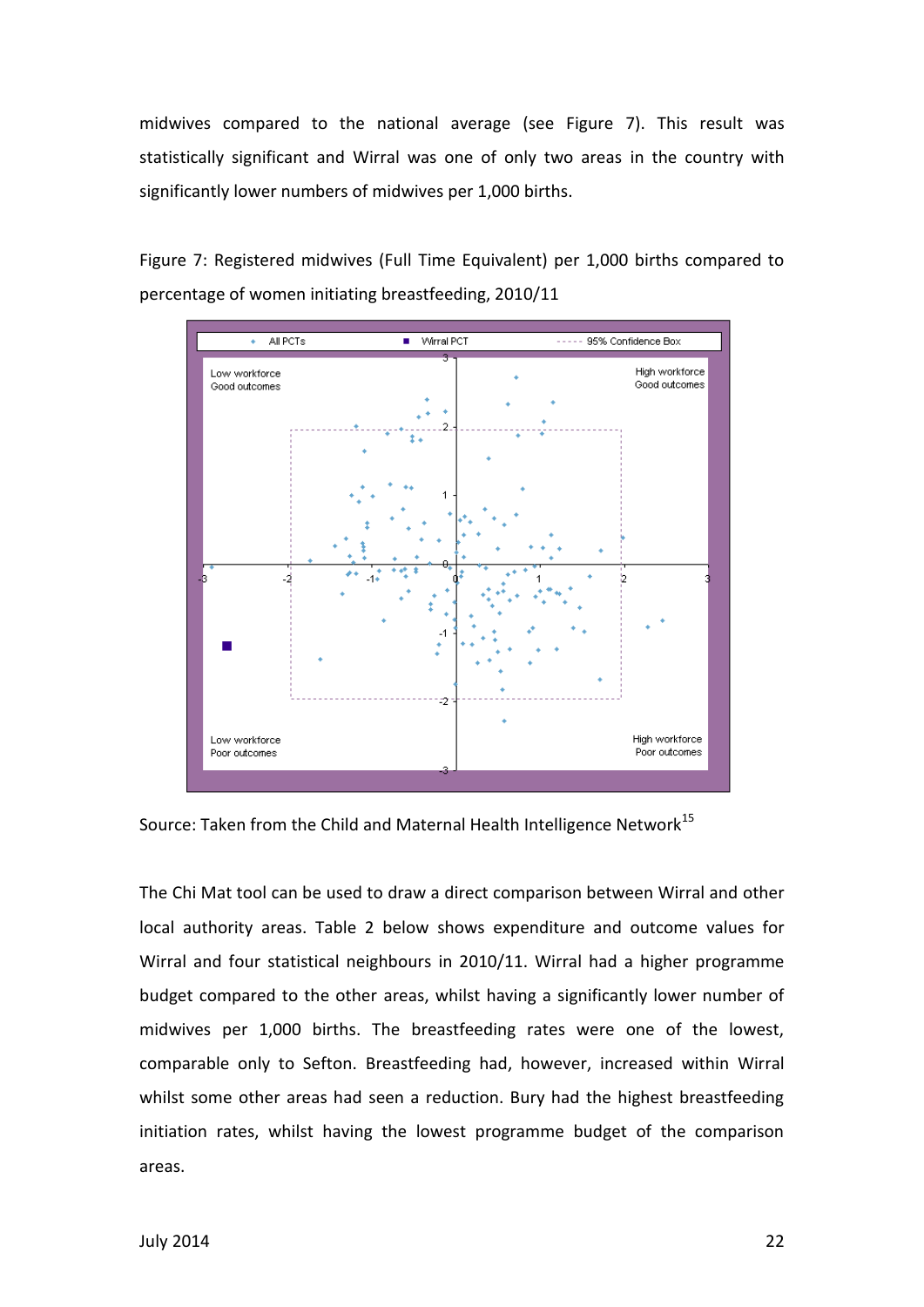|  | Table 2: Comparison of maternity indicators in Wirral compared to statistical |  |  |  |  |
|--|-------------------------------------------------------------------------------|--|--|--|--|
|  | neighbours, 2010/11.                                                          |  |  |  |  |

| <b>Primary Care</b><br>Trust (now<br><b>Local Authority)</b> | Programme<br>budget per<br>birth | <b>Midwives (FTE)</b><br>per 1,000<br><b>births</b> | <b>Breastfeeding</b><br>initiation | Change in<br>breastfeeding<br>initiation:<br>$2009/10 - 2010/11$ |
|--------------------------------------------------------------|----------------------------------|-----------------------------------------------------|------------------------------------|------------------------------------------------------------------|
| Wirral                                                       | £5536                            | 21.0                                                | 56.74%                             | 1.08%                                                            |
| <b>Sefton</b>                                                | £4526                            | 35.3                                                | 56.17%                             | 0.18%                                                            |
| <b>Darlington</b>                                            | £5127                            | 32.0                                                | 60.19%                             | 3.18%                                                            |
| <b>Telford and</b><br>Wrekin                                 | £4671                            | 36.6                                                | 65.59%                             | 0.11%                                                            |
| <b>Bury</b>                                                  | £4382                            | 34.8                                                | 69.64%                             | $-1.41%$                                                         |

Source: Adapted from the Child and Maternal Health Intelligence Network<sup>15</sup>

It should be remembered that this data is from 2010/11 and is, therefore, four years out of date. Expenditure and outcomes may have changed in that time for both Wirral and comparison areas. Unfortunately more recent data is not available for use within the Chi Mat tool.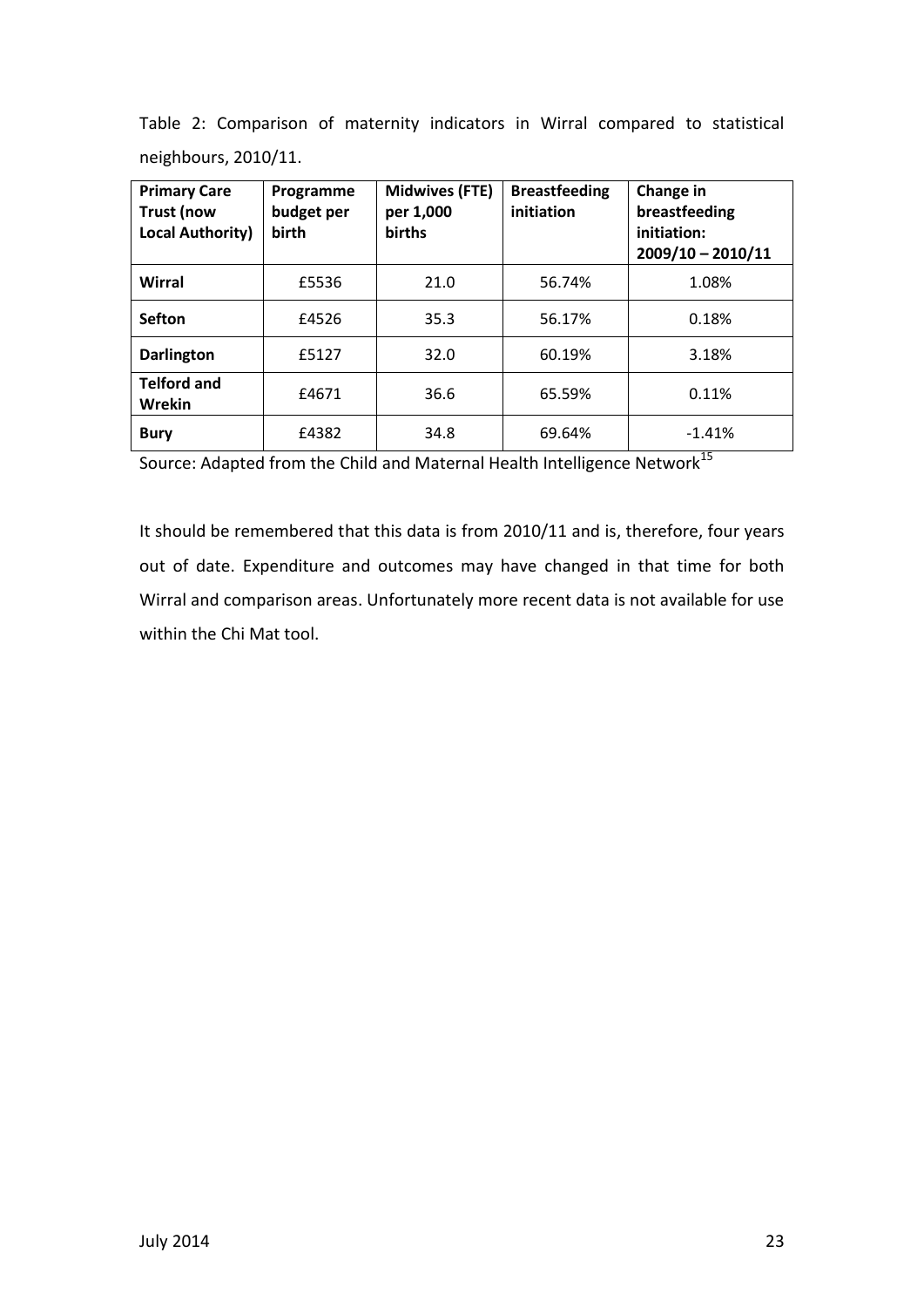#### **5.0 Local insight**

Nationally, the Infant Feeding Survey has provided valuable insight into the reasons why mothers may choose not to breastfeed.<sup>7</sup> In the 2010 Infant Feeding Survey, 75% of mothers said they had intended to breastfeed their babies. Mothers were more likely to intend to breastfeed if they had been breastfed themselves, if the majority of their friends breastfed, or if they had breastfed a previous child. One in five women who had initially intended to formula feed, initiated breastfeeding at birth. For women who stopped breastfeeding in the first couple of weeks, the most common reasons were painful breasts or nipples, concern over milk supply and difficulties latching the baby on. Overall, one third of mothers who stopped breastfeeding gave 'insufficient milk' as the reason for stopping.<sup>7</sup>

Insight work has been undertaken locally to explore the attitudes of women towards breastfeeding and the perceptions mothers have of the services provided in Wirral. This section will outline the findings from two local qualitative studies. Qualitative research does not aim to provide a 'representative sample' of women, and so the findings of these studies should not be assumed to apply to all women in Wirral. However, such work enables us to gain a deeper insight into some of the issues faced by women who may have had difficulties breastfeeding, or problems engaging with services. This can help identify where they may be gaps in the current service provision.

# **5.1 Voice of Birkenhead Mothers**

In 2012/13, The Foundation Years Trust (Birkenhead Project) undertook a review of mothers' experiences from early pregnancy to when their baby was 3 months of age.<sup>16</sup> The review was intended to consider all areas of health and health care, and breastfeeding was a key aspect of the report. Thirty women from the Birkenhead area were included, which represents one of the most deprived parts of Wirral. The women took part in one of five focus groups and nine individual interviews.

Of the mothers included, nine of the women had been, or were, teenage mothers; eleven women were aged in their 20s; nine were between 30 and 34; and the oldest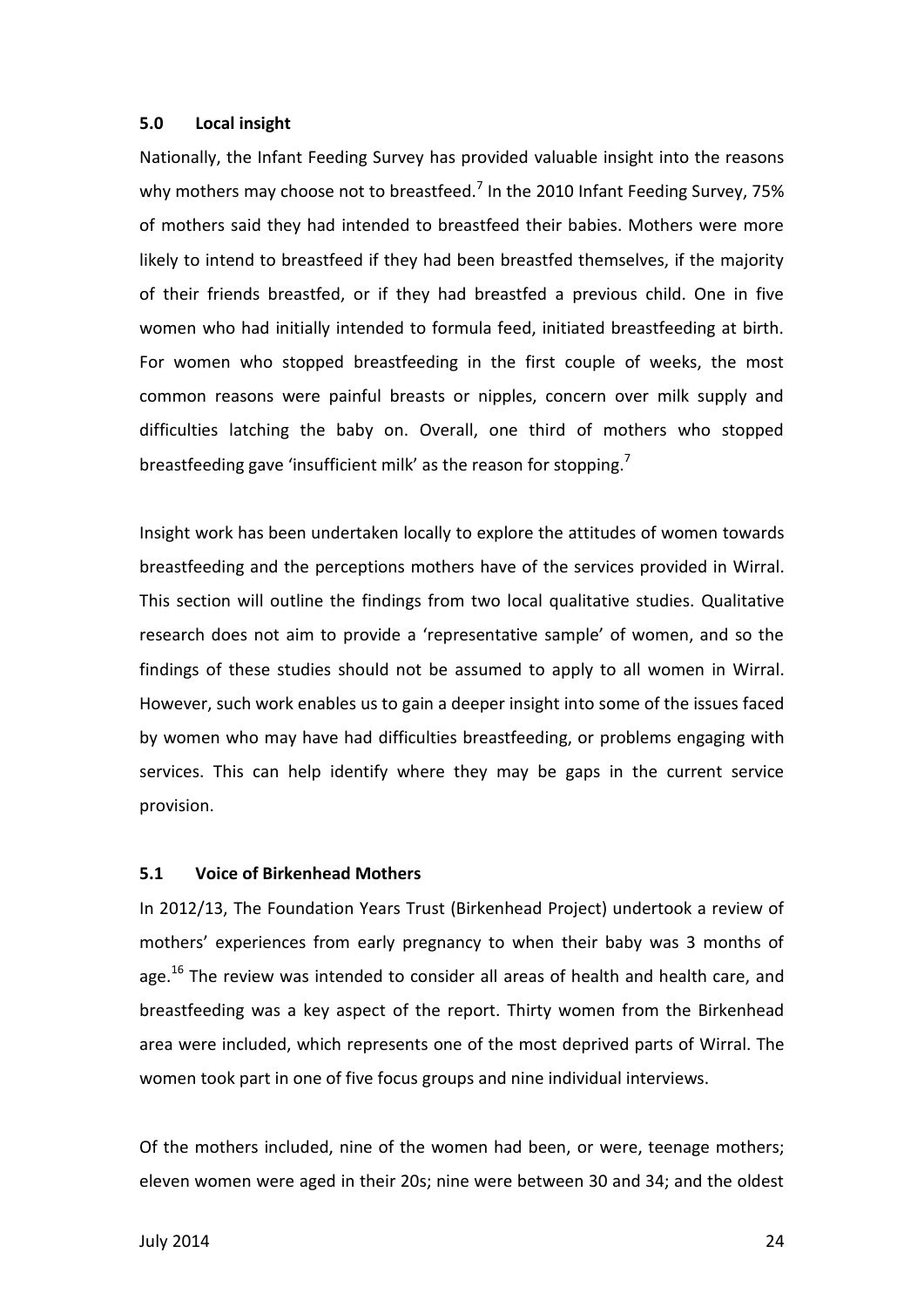was aged 42 years. Fifteen of the women were first time mothers. At the time of the focus groups/interviews, fifteen of the women were still breastfeeding, five started but had not sustained breastfeeding, and ten were bottle feeding. The breastfeeding rate for the sample was much higher than for the Birkenhead area as whole, which may reflect the high numbers of participants who were contacted via the Home-Start peer support service.

Only a minority of the women explicitly said they did not consider breastfeeding. Of those who bottle-fed, two were on medication which made breastfeeding unsafe. Others reported struggling to cope with the emotions and feeling under-supported to breastfeed. However, the views of women towards breastfeeding support varied greatly. Whilst some women reported feeling isolated and unsupported, others were content with just a short demonstration of positioning. At the other extreme at least one women described the telephone support offered as 'an onslaught and very intrusive'. This highlights the challenge faced by service providers in ensuring an appropriate level of support is given to each individual mother and emphasises the importance of exploring the specific needs of women. It should be noted that the ability of providers to adapt their services to meet individual needs is dependent on time and staffing resources.

Some of the other key themes that emerged from this study which impact on breastfeeding initiation and duration are summarised below:

#### *1) Antenatal care*

- **Few of the women in this study were aware that they had any choice in who** provided their maternity care. This could prevent women from identifying and accessing the most appropriate support for them, and increases the need for professionals to ensure women are fully informed about the options available.
- Only a minority of women had attended any form of antenatal class. Antenatal classes are one way of ensuring all women are aware of the benefits and the practicalities of breastfeeding. In this study, some of the older women (aged over 30) reported feeling that they either did not need to attend as it was not their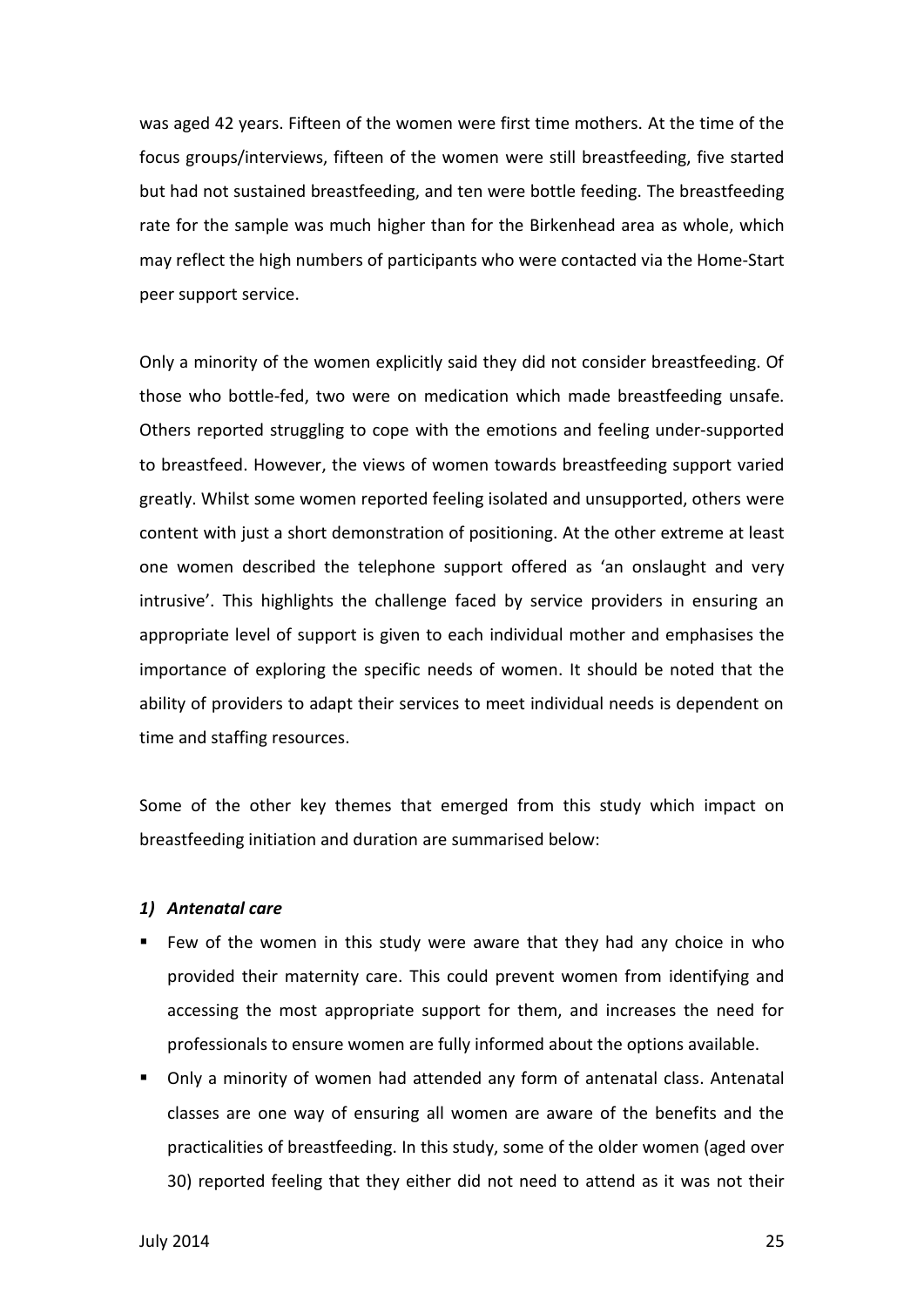first child, or they were having a caesarean section, or the classes were inconvenient in terms of distance to travel or clashes with work. Younger women were less able to give clear reasons for not attending antenatal classes, although one young mother said that she had thought it would all come naturally to her and therefore she didn't need to attend a class.

**The Mums and Midwife shop was used by a fifth of the women, all of whom gave** positive feedback:

*"I've got to say the best thing was that drop in shop down town because I was working full time, I used to pop in there for my antenatal if I couldn't get to my doctors. I'd go down there with my file and they'd do my tests… I had a couple of sweeps there as well… that is such a good idea."*

# *2) Postnatal support in hospital*

- A small number of women reported a perceived pressure to bottle feed low weight or poorly babies.
- **Low staffing levels were frequently mentioned as an issue, particularly at night,** leaving mothers feeling isolated and unsupported in the first few hours after birth.

# *3) Postnatal support in the community*

- Ten of the fifteen women still breastfeeding were receiving postnatal support at home. There were positive reports of Home-Start volunteers and health visitors who visited and advised women on infant feeding, including weaning. Several of the mothers reported wanting longer term support and more availability from health visitors. This may be a particularly relevant for women without local support from family members.
- The message of breastfeeding as the healthy option had a negative impact on some mums when they decided to stop. The interviewer reported women feeling distress which was 'out of proportion to the impact on the child's health':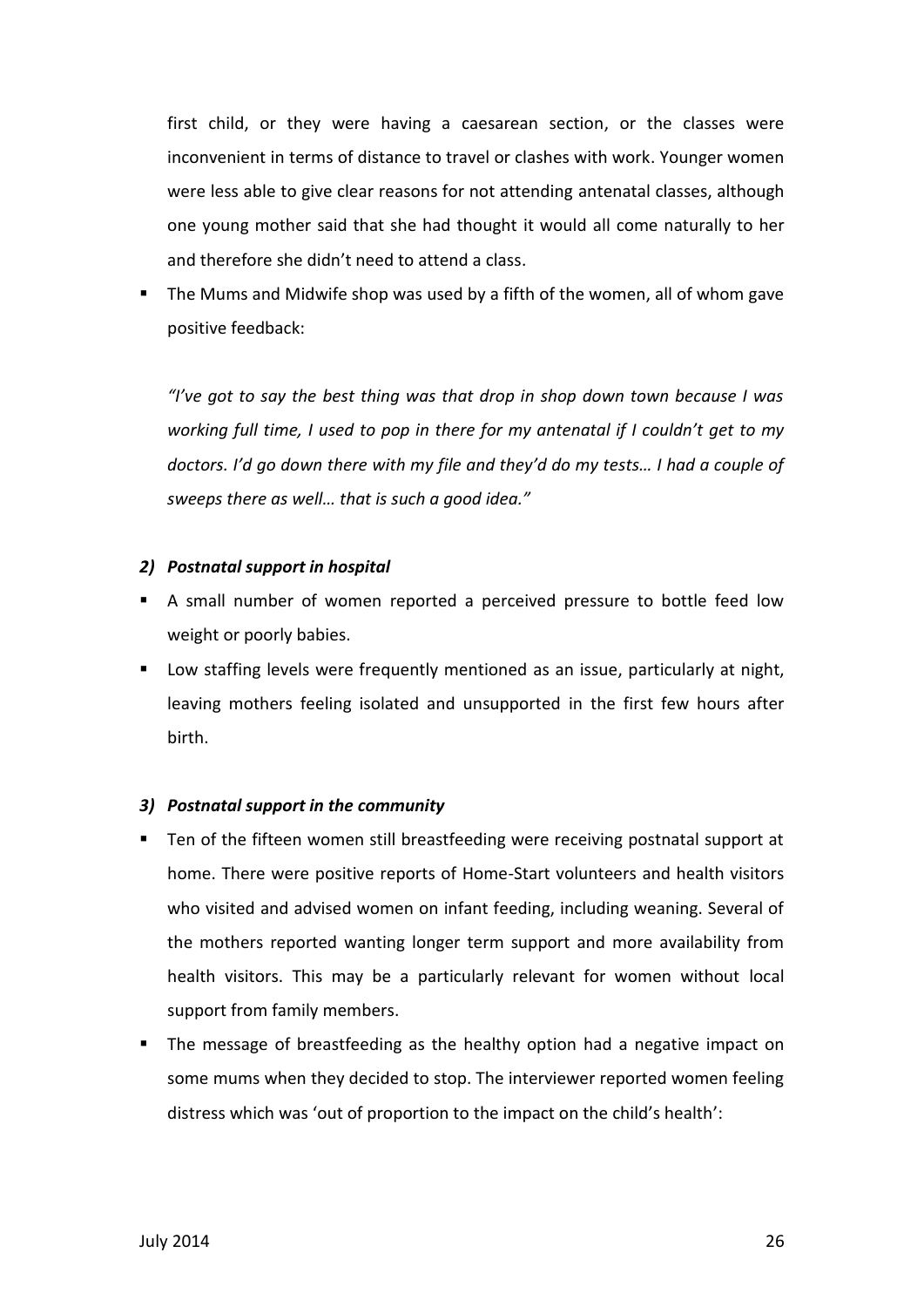*"The first time they gave me formula [for him] I felt like the worst person in the world. I really thought I was poisoning him, honestly. And I just felt awful for that."*

- Information on mixed feeding was generally not explained to women.
- **Approximately a quarter of mothers reported experiencing postnatal depression.** Some felt that this problem was not always identified as the mother's needs received less attention than the baby's. Several women reported 'putting on a bit of a show' to appear that they were coping better than they were. This highlights the need for women to be given the opportunity and the time to explore their feelings. Postnatal depression had a bearing on breastfeeding, with one woman describing her dilemma of starting treatment or continuing breastfeeding.

Whilst this work provides valuable insight into some of the issues faced by women, it is limited in its report of the aspects of the service provision that women found most valuable. This makes it difficult to determine which aspects of services could be enhanced to improve breastfeeding support.

# **5.2 Exploring infant feeding decisions: a small-scale qualitative study**

A qualitative study has been undertaken locally exploring the reasons behind mother's infant feeding decisions.<sup>17</sup> This study, which was the basis for a Masters dissertation, involved in-depth interviews which were conducted with eight mothers who had babies between six weeks and six months of age. Purposive sampling was used to identify women who lived in areas of low breastfeeding rates who either bottle-fed from birth or started breastfeeding but stopped within the first few weeks. All of the women involved were first time mothers and were aged between 24 years and 38 years. They were all in long-term relationships, were in employment during their pregnancy and had expressed an intention to breastfeed at some point during their pregnancy. The data was analysed within five main themes: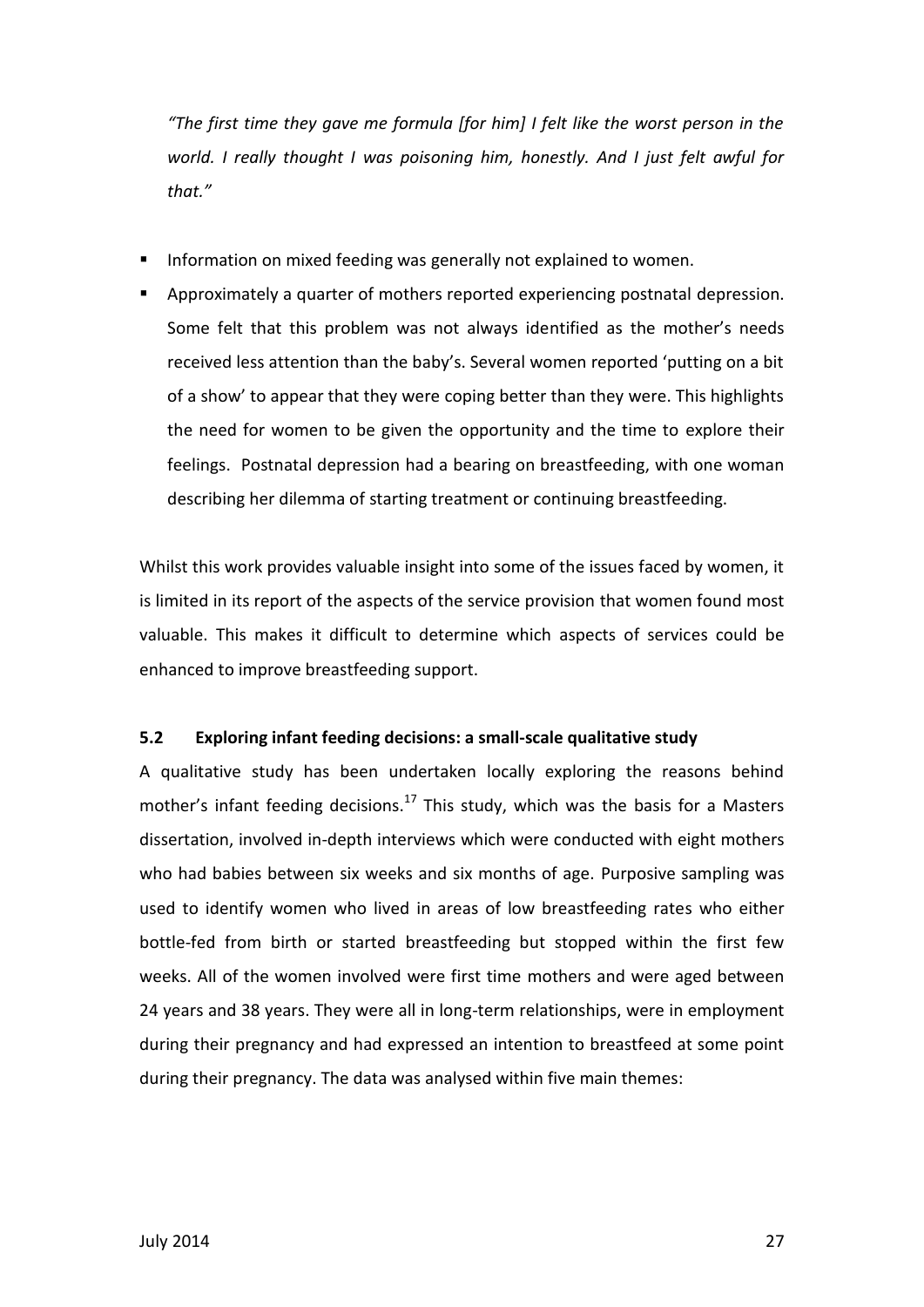#### *1) Influence and information*

Friends, family, health professionals and promotional materials had both positive and negative impacts on women's decision to breastfeed. Whilst six out of eight women attended antenatal classes, the majority reported feeling 'ill-prepared' for breastfeeding. Whilst it was acknowledged that it is difficult to be fully equipped for something that you cannot practice beforehand, it was felt there was more health professionals could do to prepare women for the realities of breastfeeding. One woman thought a more 'truthful' account of the difficulties and challenges involved in breastfeeding would have been beneficial.

All the women were familiar with the health promotion messages surrounding breastfeeding, such as 'Breast is Best'. Whilst two women reported that promotional materials had influenced their determination to breastfeed, others felt it put additional pressure on women, particularly when they decided to stop:

*"A health visitor was sort of going on about the benefits but said like if you don't breastfeed your child they could get leukaemia and I wish I had said 'stop, there is no medical research for that' but this strong arming and I was like I want to do it, but now I can't and I've got those words ringing in my ear which I know isn't true".*

Whilst this quote does not necessarily reflect the evidence base surrounding the health benefits of breastfeeding, it does highlight the care that is needed when discussing infant feeding decisions with parents. It is not known exactly what was said by the health visitor, but this comment reflects how the mother has heard and interpreted that information. It is important that the health benefits of breastfeeding are communicated appropriately to parents so as not to lead to undue anxiety, or conversely reassurance, regarding the future health of their baby.

#### *2) Support to breastfeed post-birth*

Women's experiences of support immediately post-birth were very mixed. Whilst some felt well supported and had help with positioning for breastfeeding, others felt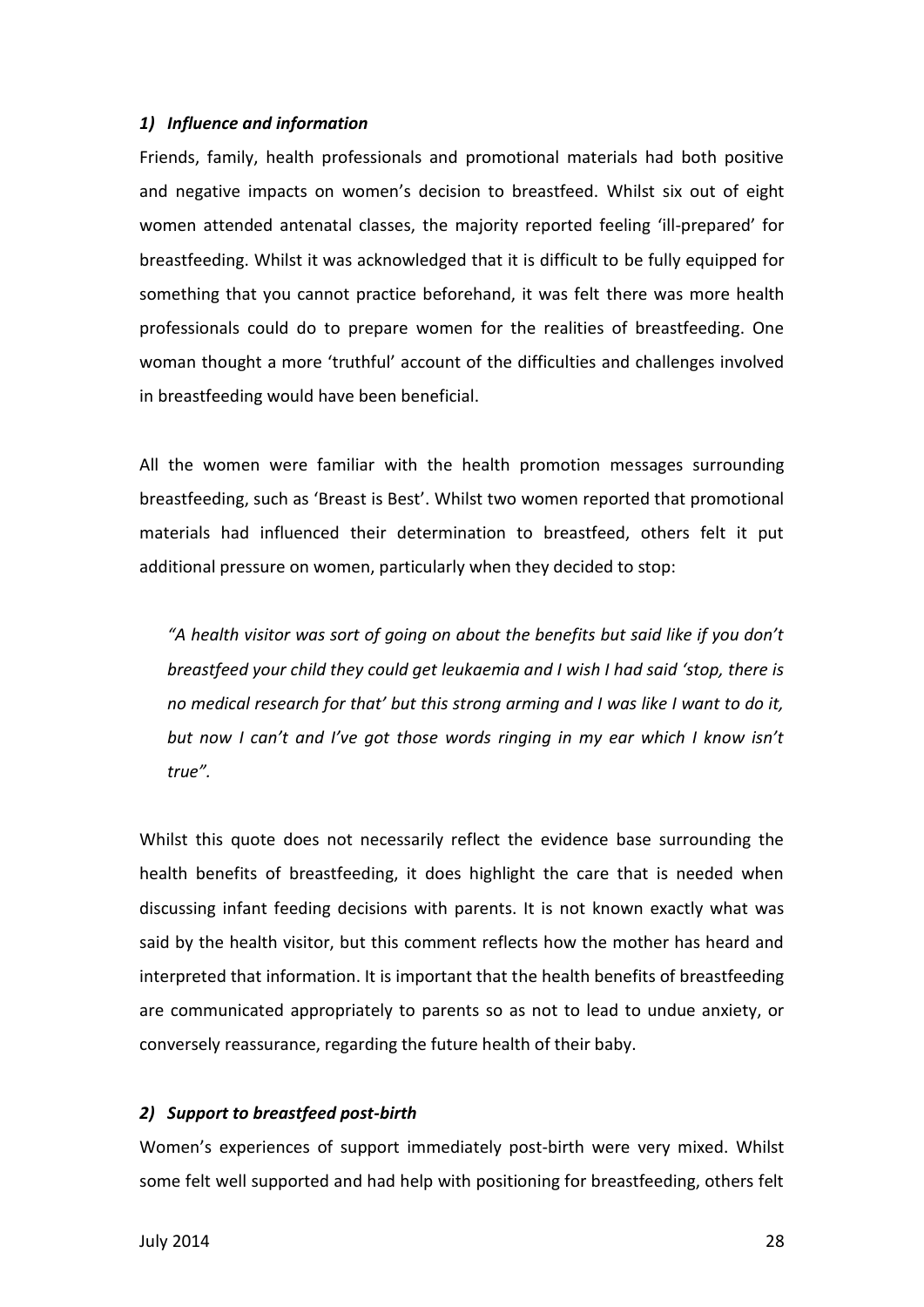help was not easily available. In particular, some women said they would have liked the midwife to stay with them during the first few feeds. Whilst this may not always be possible due to other ward commitments, health professionals need to be aware of the different levels of support required by women and that some may need more intensive help during these early feeds. Women who either chose to bottle-feed or who stopped breastfeeding reported a lack of support in the community. These women described feeling neglected and expressed their need for information and advice to ensure they were bottle feeding correctly.

# *3) Experience of breastfeeding and reasons for stopping*

The reasons for stopping breastfeeding were often a combination of practical, physical and psychological factors (see Figure 8 below).



Figure 8: Reasons given by women for stopping breastfeeding

Source: Adapted from Tattersall A (2013)<sup>17</sup>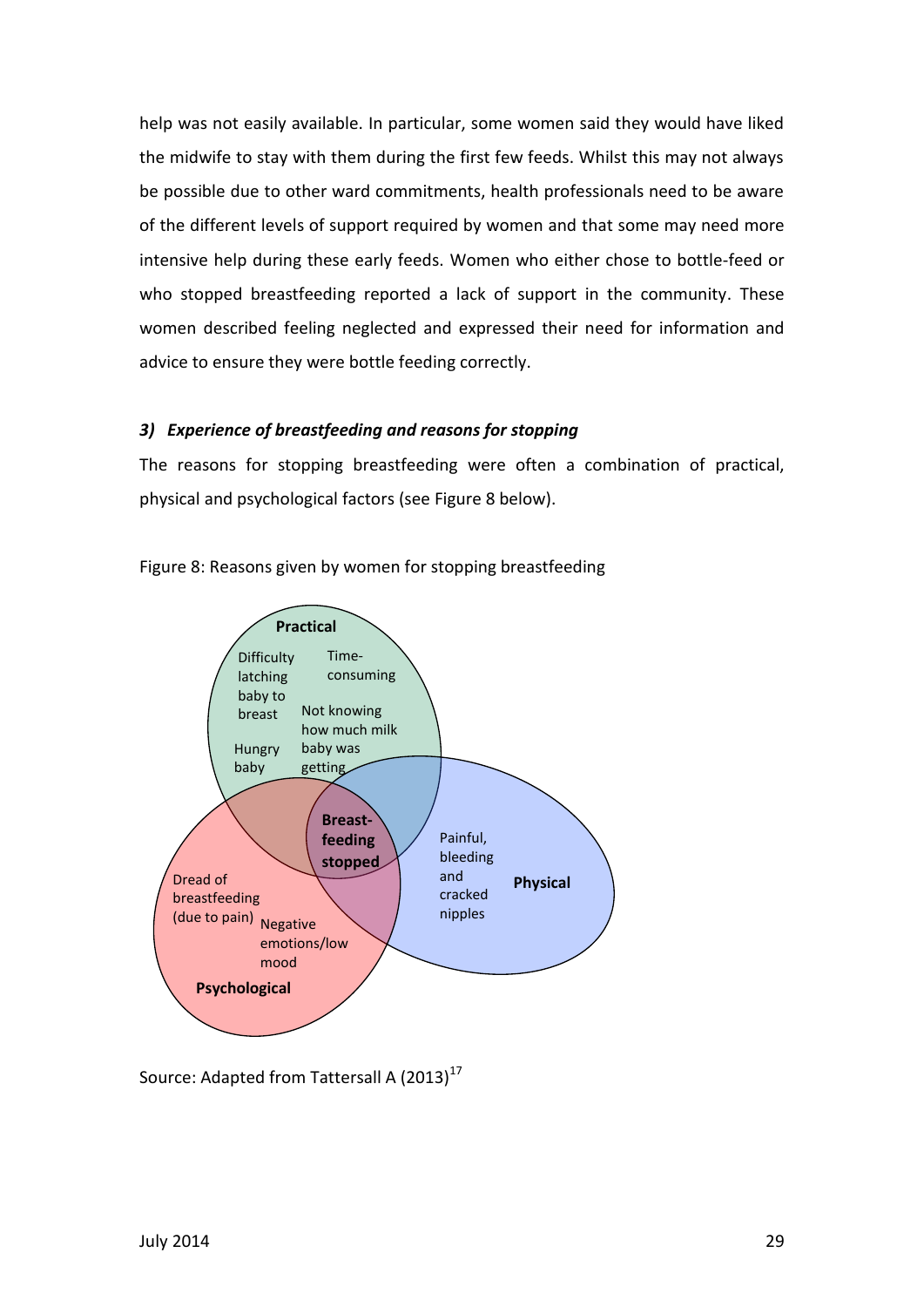Whilst for some women the decision to stop breastfeeding came as a welcome relief, for others it was associated with feelings of shame, failure and stigma. One woman described avoiding phone calls from her peer support volunteer:

"*because I felt ashamed because I hadn't been able to do it. And they'd been so lovely …. but I was so ashamed'*.

This highlights the need to provide active support and reassurance for women who decide to stop breastfeeding, taking into consideration the wider issues surrounding their decision making process.

## *4) Suggestions for improvement*

The main suggestion for improvement from women was the need for more realistic information about breastfeeding, particularly with regard to the time commitment required and the difficulties associated with it. Women did not want to feel pressured to breastfeed and wanted to be supported if they decided to stop. The period immediately after the birth was highlighted as the most important for intensive support. All the mothers interviewed expressed their wish to try breastfeeding again if they had another baby in the future.

### **5.3 Key themes from the insight work**

It should be remembered that the experiences and opinions that inform this section come from thirty eight women and are not, therefore, representative of all women in Wirral. However, there were some key themes that emerged across the two studies:

 **The first few feeds are crucial** – Women need the most intensive emotional and practical support in the hours following birth. For some women, advice on positioning may be sufficient, but others may require someone with them for the duration of the feed.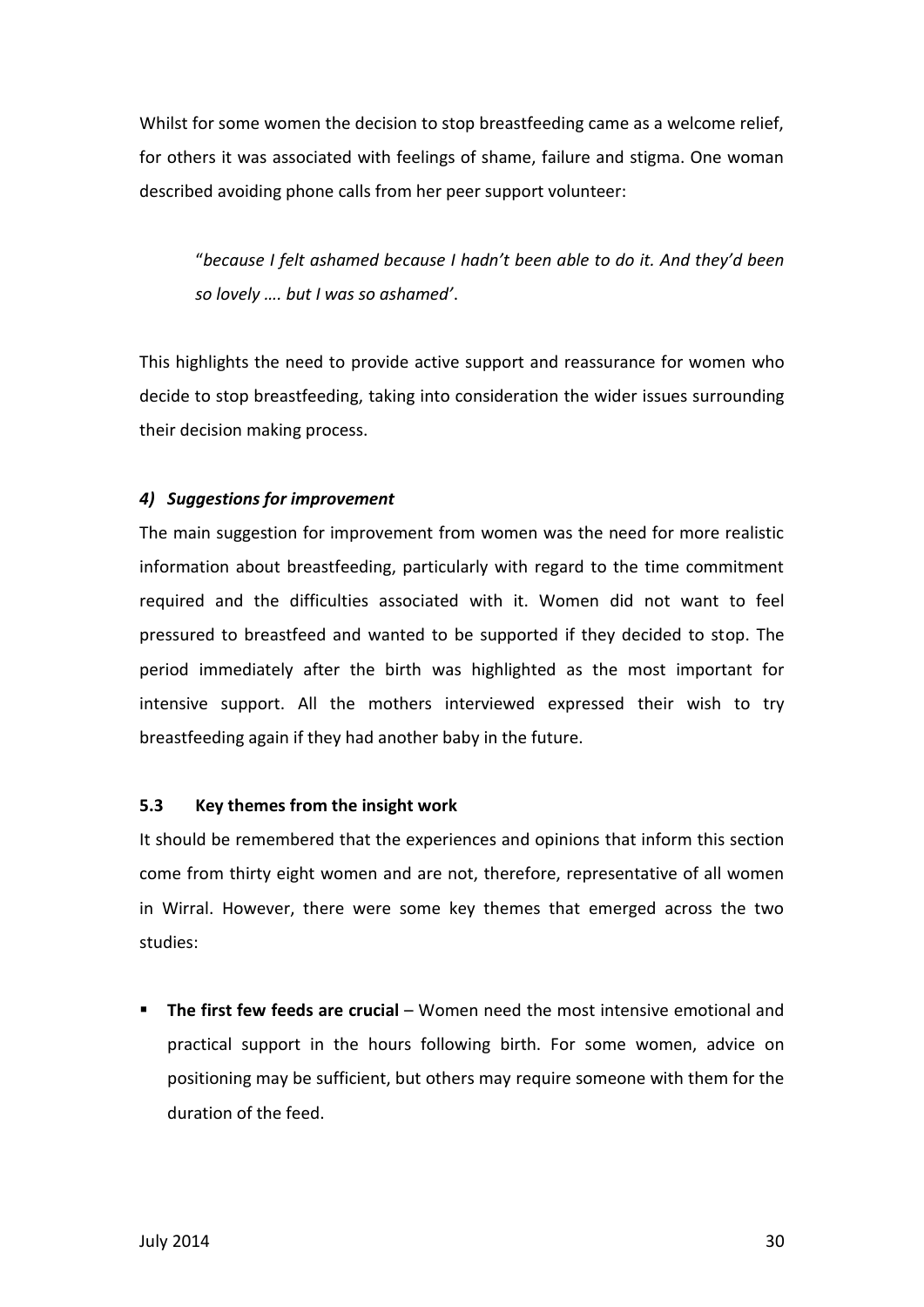- **The promotion of breastfeeding** The promotion of breastfeeding needs to include practical and honest information, and should also give mothers the space to explore mixed and bottle feeding methods.
- **Maternal wellbeing** Some women who stop breastfeeding experience guilt and distress, even if their own health and wellbeing has been affected by trying to breastfeed. Health professionals need to support women in this decision making process ensuring that maternal health, particularly mental health, is prioritised. Women also require active support if they decide to transition to bottle feeding.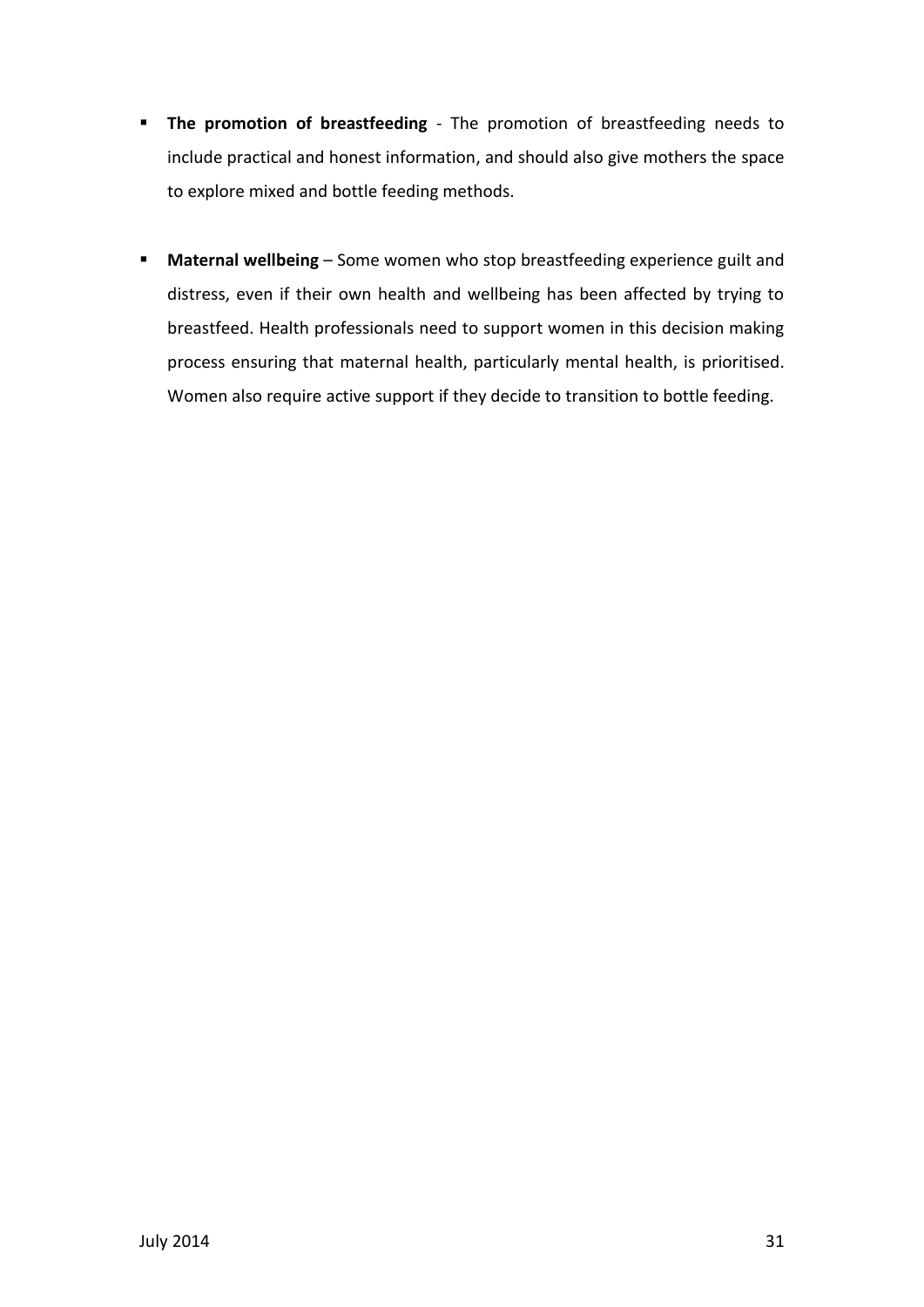#### **6.0 Evidence review**

#### **6.1 Benefits of breastfeeding**

UNICEF report multiple health benefits to breastfeeding (or alternatively harms avoided by not bottle feeding) including reduced gastrointestinal, respiratory, ear and urinary tract infections, and reduced risk of developing allergic diseases, insulindependent diabetes, obesity and childhood leukaemia.<sup>18</sup> However, the evidence surrounding these health outcomes is far from straightforward. Whilst numerous studies have demonstrated a positive health benefit to breastfeeding,  $19-21$  there are multiple studies which have failed to detect these associations.<sup>22-25</sup> Furthermore, there are inherent weaknesses in many of the study designs, which fail to adequately control for confounding factors such as socioeconomic status. Across the evidence base, different definitions of breastfeeding are used, with comparison groups varying between exclusive, partial and non-breastfed babies. Alternatively, some studies compare different durations of exclusive or partial breastfeeding. This makes it difficult for systematic reviews and meta-analyses to combine studies and develop a robust estimate of the true benefits of breastfeeding.

The inconsistencies in the literature also make it difficult to determine what the 'optimal' duration of breastfeeding is. Since the WHO recommendation that all babies should be exclusively breastfed for six months, further reviews have been undertaken comparing breastfeeding for 3-4 months with exclusive breastfeeding for 6 months.<sup>26,27</sup> Longer breastfeeding is associated with a reduced risk of infection.<sup>26</sup> But whilst some report no adverse impact of breastfeeding for 6 months,<sup>26</sup> others suggest infants' nutritional requirements will not be met and suggest an increased risk of iron deficiency anaemia among babies exclusively breastfed for longer.<sup>27</sup>

Consequently, it is easy for pro-breastfeeding and anti-breastfeeding groups to find and select the evidence that supports their argument. This presents a challenge for women considering whether to breastfeed in terms of what and who to believe. There is a role for professionals to ensure they remain impartial and are able to discuss the strengths and the weaknesses of the evidence base in light of the current guidance from WHO. This should include taking into account women's individual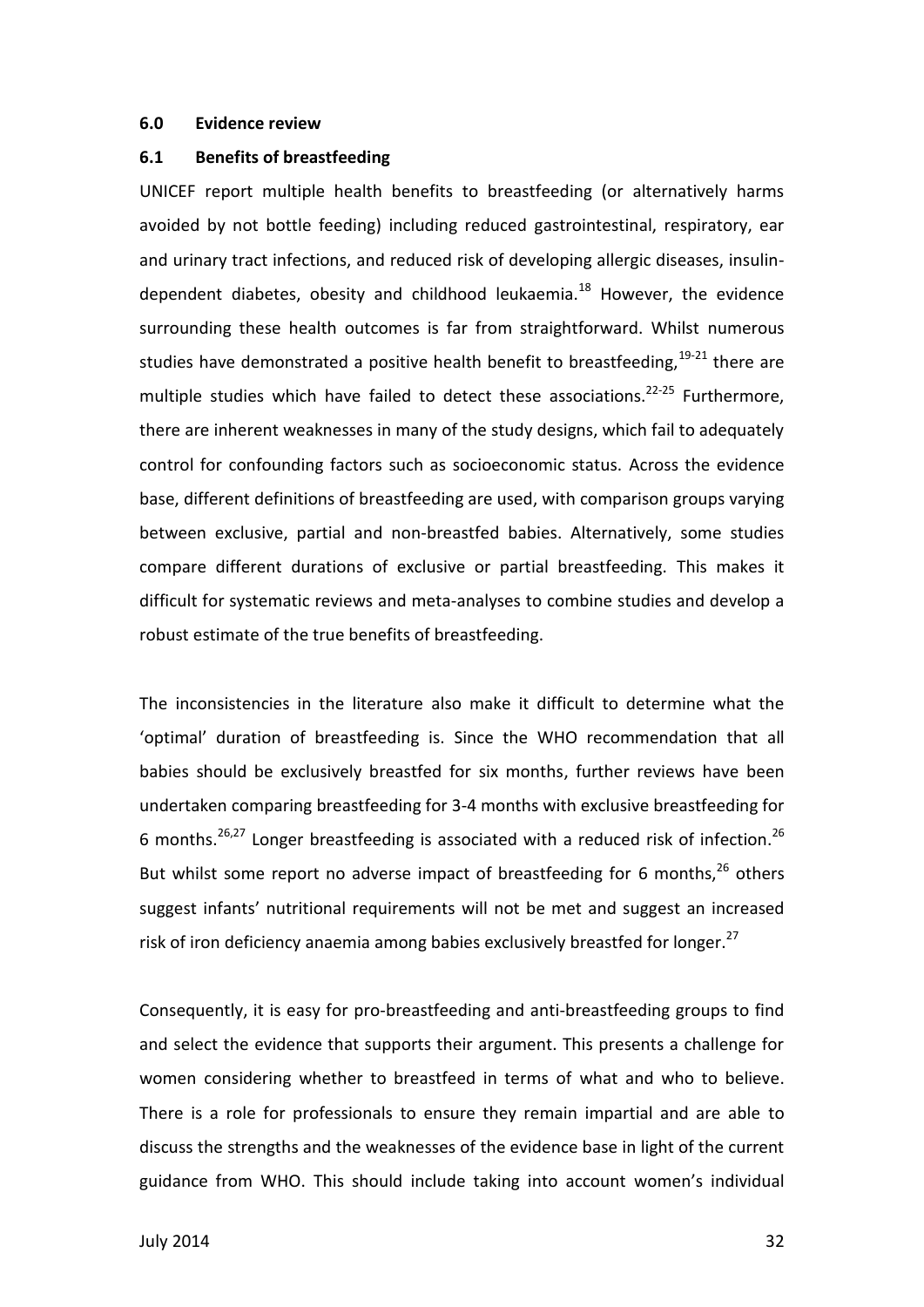circumstances and risk factors. Despite the debates over the exact nature of the benefits of breastfeeding, it is important to note that no health benefits have been found of giving babies formula milk.

# **6.2 Interventions to increase breastfeeding**

In 2006, the National Institute for Health and Clinical Excellence (NICE) undertook a review of the evidence base to explore the most effective ways to promote breastfeeding across England.<sup>4</sup> The review identified eight key evidence-based areas for action:

- 1. Baby Friendly Initiative (BFI) in maternity and community services:
	- All maternity hospital should be encouraged to attain the BFI Full Accreditation Award.
- 2. Education and/or support programmes:
	- An appropriate mix of education and support programmes should be routinely delivered in accordance with local population needs.
- 3. Changes to policy and practice within the community and hospital settings should:
	- Support effective positioning and attachment
	- Encourage baby-led breastfeeding
	- Provide teaching, support and reassurance to women
- 4. Hospital and community care policy should abandon:
	- Restriction of the timing and/or frequency of breastfeeds.
	- Restriction of mother-baby contract immediately following birth.
	- Giving supplemental feeds routinely or without medical reason.
	- Separation of babies from their mothers in the treatment of jaundice.
	- **The provision of any promotional materials for formula or follow on formula** milks.
- 5. Complementary telephone peer support:
	- Telephone support should be offered by peer or volunteer support in additional to face-to-face support.
- 6. Education and support from one professional: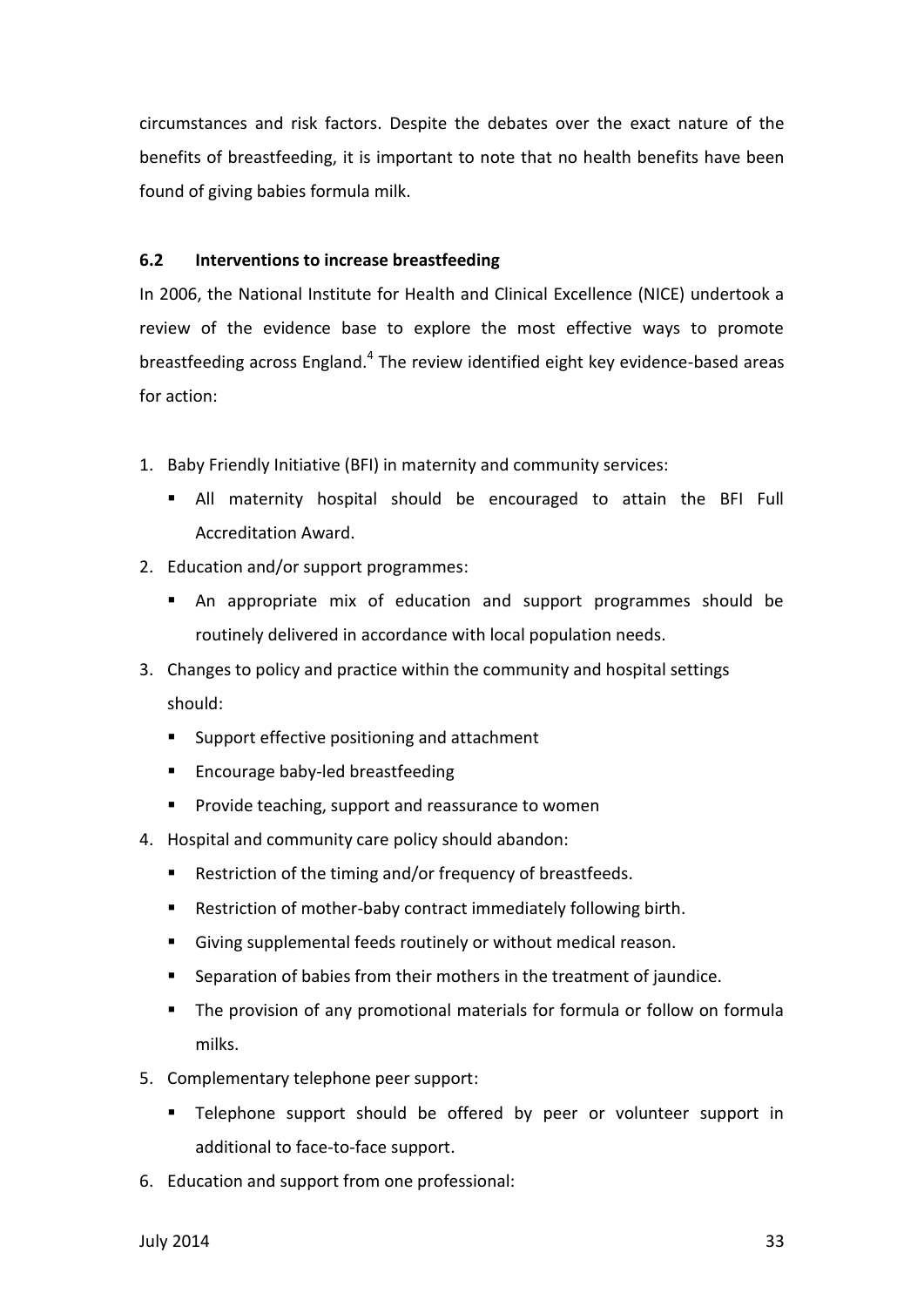- For women on low incomes, breastfeeding education and support should be delivered by a single professional.
- 7. Education and support for one year:
	- Education and support surrounding breastfeeding should be provided during the antenatal period and continue through the first year, in order to increase intention, initiation and duration rates.
- 8. Media programmes:
	- Local media programmes should be developed to target teenagers in order to change attitudes towards breastfeeding.

This review informed the NICE clinical guidance on the postnatal care of women and their babies. $^{28}$  Since this guidance was published, a number of systematic reviews and studies have been undertaken exploring the effectiveness of different interventions to increase breastfeeding rates.

# *Education and support programmes*

Renfrew et al  $(2012)^{29}$  conducted a systematic review of support programmes to identify effective interventions. They found that all types of breastfeeding support were associated with improved breastfeeding outcomes as compared to no additional support. There was no difference in effectiveness between programmes which offered support from professionals verses peer supporters. However, faceface support was more effective than either telephone support, or a mix of the two. This is consistent with other systematic reviews which have failed to demonstrate significant benefits from telephone support.<sup>30,31</sup>

Renfew et al  $(2012)^{29}$  also found no difference between interventions which offered both antenatal and postnatal support, as compared to postnatal support alone. However, formal antenatal classes have been found to be effective at increasing breastfeeding rates,<sup>32</sup> although no specific type of antenatal breastfeeding education has been found to be the most effective.<sup>33</sup> It has been proposed that needs-based informal sessions are likely to deliver larger increases in breastfeeding as compared to more generic antenatal classes.<sup>32</sup>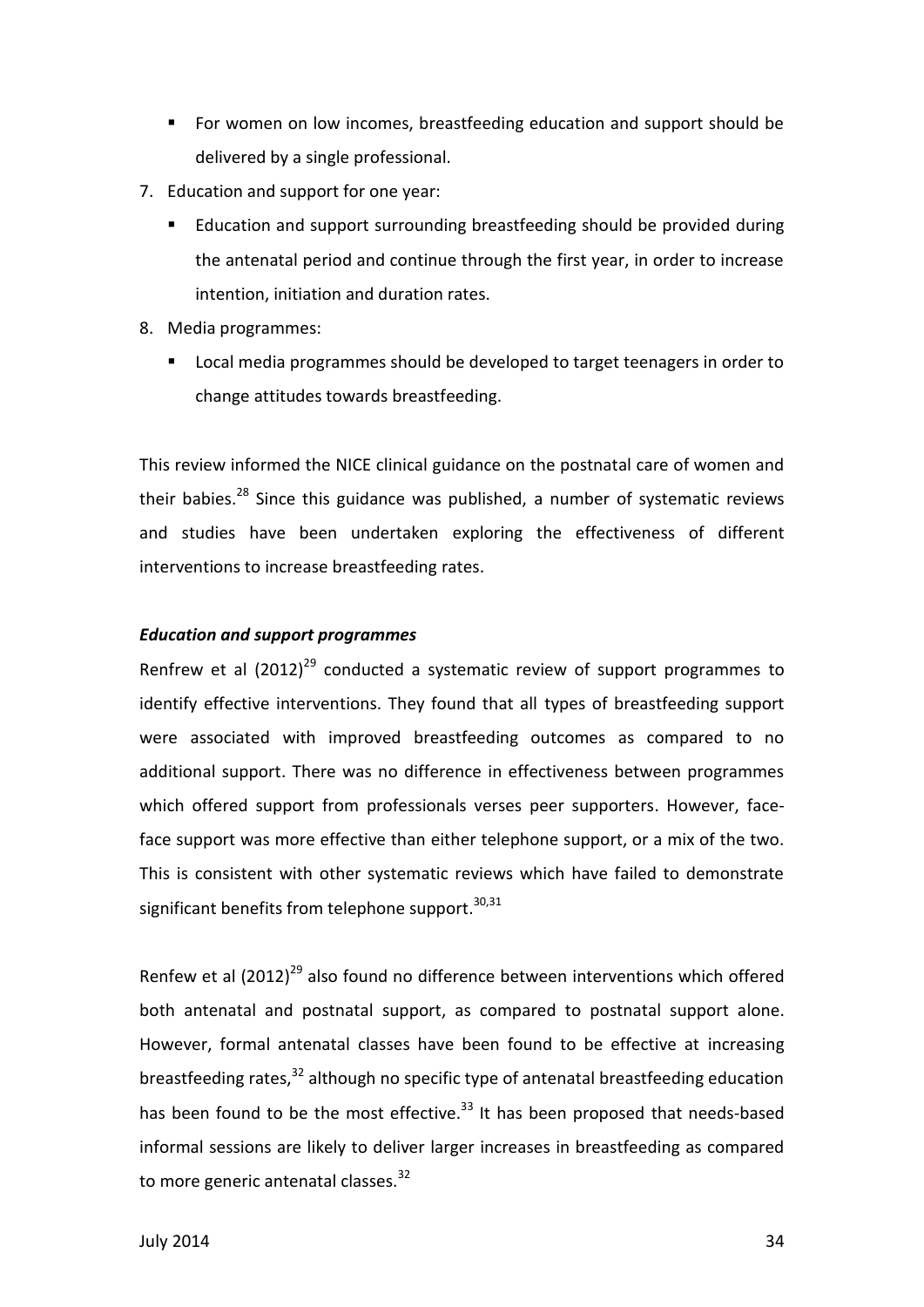#### *Baby Friendly Initiative*

The UNICEF Baby Friendly Initiative provides a framework for organisations to increase the initiation and duration of breastfeeding.<sup>4</sup> There have been multiple studies which have supported its impact on breastfeeding initiation,<sup>34</sup> but it's impact on duration is less clear. A UK based study found that mothers who delivered in accredited units were 10% more likely to initiate breastfeeding but not more likely to be breastfeeding at 1 month. $35$  A recent study conducted in Australia compared breastfeeding initiation and duration rates in hospitals with and without BFI accreditation.<sup>36</sup> Initiation rates in all hospitals were over 96%, and the researchers found that in hospitals where initiation rates were already high, BFI accreditation gave no additional benefit. There was also no significant difference in breastfeeding duration at one or four months. Brodribb and colleagues<sup>36</sup> identified four hospital practices which had a significant impact on breastfeeding; early skin-to-skin contact, attempted breastfeeding within the first hour, rooming-in and no in-hospital supplementation. They concluded that in hospitals where these practices are in place, BFI accreditation had little effect on breastfeeding rates.

This study emphasises the importance of the underlying principles of the Baby Friendly Initiative, but challenges the contribution of the process of accreditation to breastfeeding rates. This should be carefully considered in light of the substantial costs of achieving official accreditation.<sup>37</sup> However, it must be noted that this study was conducted outside of the UK, within a country with a more established breastfeeding culture. In areas of the UK where breastfeeding rates are low, it may be that the process of external audit which is undertaken to gain accreditation is still necessary to ensure effective practices are in place locally.

## *Peer Support*

A systematic review conducted by Jolly et al  $(2012)^{38}$  explored the impact of peer support programmes and found evidence that it is most effective in low and middle income countries, but less effective in high income countries. In countries where peer support was effective, it was only intensive support (>5 contacts planned) which seemed to influence breastfeeding continuation. The review included two UK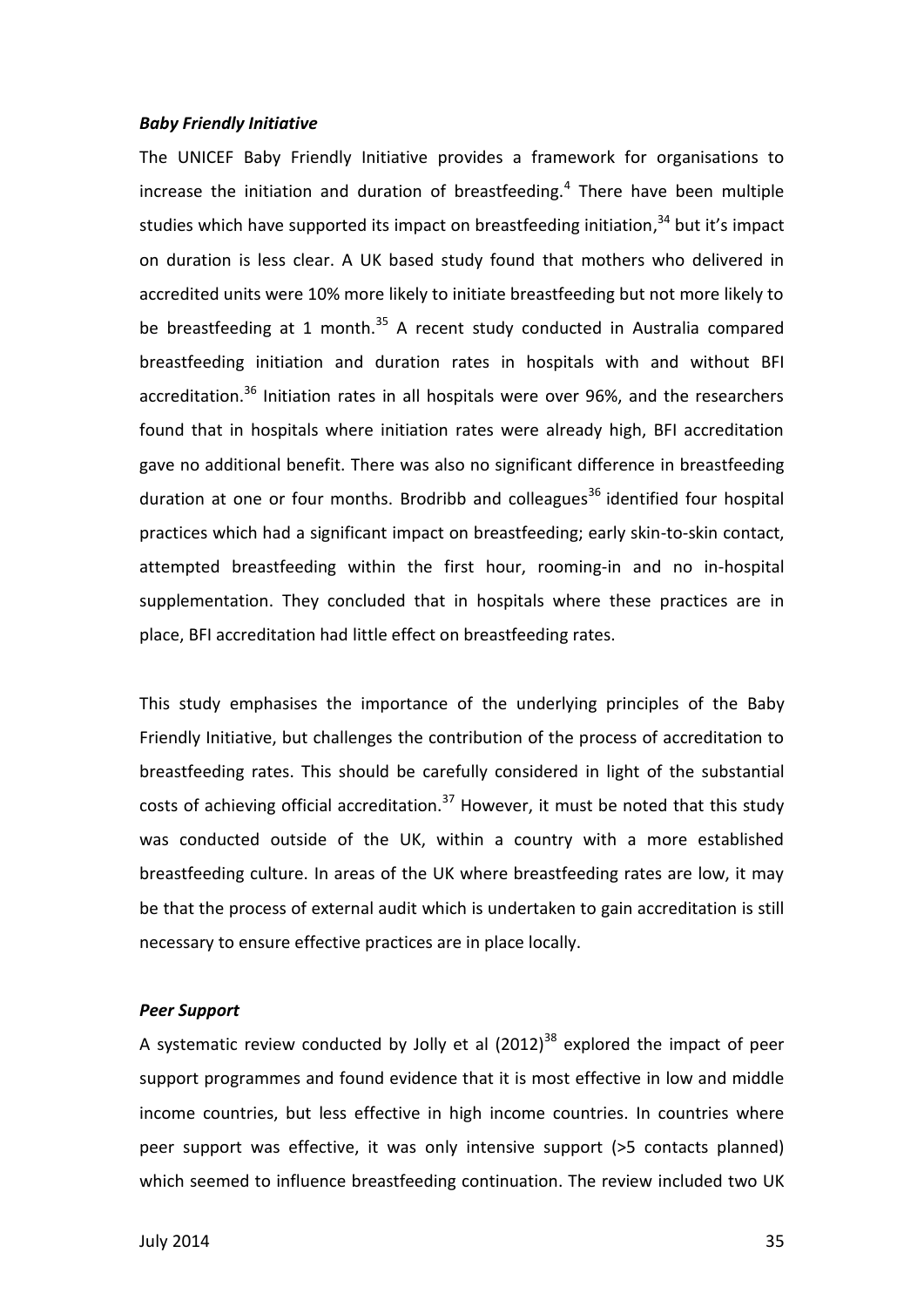based studies, neither of which demonstrated a statistically significant improvement in breastfeeding. Ingram et al  $(2010)^{39}$  found that universal antenatal peer support was not effective at increasing breastfeeding, but targeted support may be beneficial. When interpreting these studies it should be remembered that peersupport services are not standardised and these findings cannot, therefore, be extrapolated to all areas. However, these findings do highlight the need to ensure that local peer support services are thoroughly evaluated with regard to their impact on breastfeeding outcomes in different target groups.

#### *Incentive schemes*

As of yet, there is limited evidence to support the use of incentives to increase breastfeeding duration. Locally, four areas in the North West have piloted an incentive scheme; Blackpool; Ashton, Leigh and Wigan; Halton and St Helens; and Tameside and Glossop.<sup>40</sup> Each PCT was given £15,000 to target local areas with the lowest breastfeeding rates. The aim was to see a 5% increase in breastfeeding at 6-8 weeks by the end of one year. The main finding from Blackpool identified the benefits of the scheme in terms of psycho-social factors, but found that incentives did not influence women's intentions or motivations to breastfeed.<sup>41</sup> Ashton, Leigh and Wigan targeted their incentive scheme to the three LSOAs with the lowest breastfeeding rates. Whilst the number of women who continued breastfeeding increased in these areas, this was not reflected in an overall increase for the borough.<sup>40</sup> There is also a study currently underway at the University of Sheffield exploring a voucher based system within areas which have a low 6-8 week breastfeeding rate, although the results from this study are not yet available.<sup>42</sup>

There is, however, a more fundamental debate around whether or not it is right to use financial incentives to influence individual behaviours. A study is being conducted by the Wellcome Trust which aims to address this question, considering the philosophical, psychological and economic arguments for and against incentives.<sup>43</sup> The research is due to conclude this year.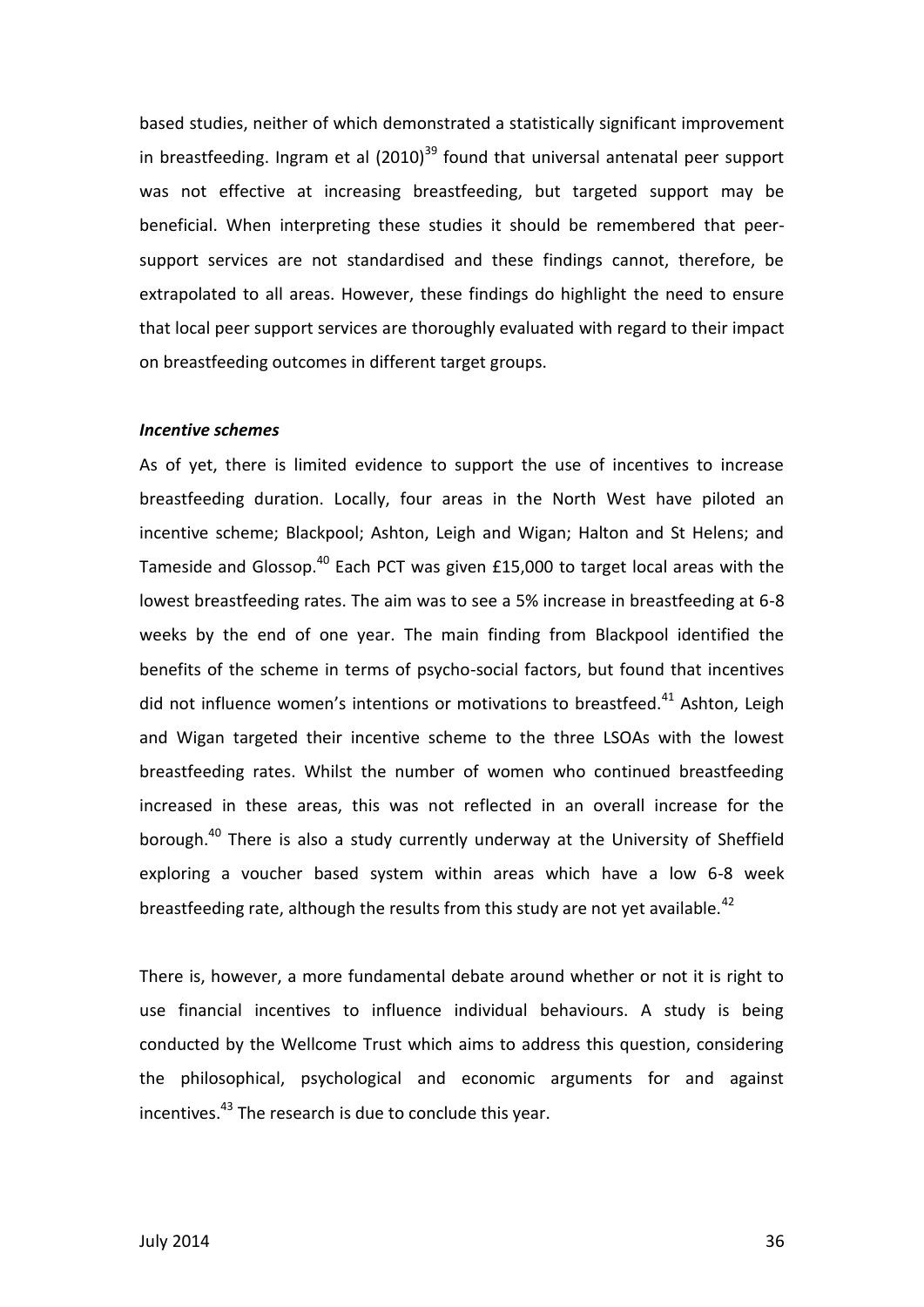#### *Summary of the literature*

It should be noted that the literature review conducted for this health needs assessment, whilst systematic, is not exhaustive. It has not been possible to capture all of the literature which exists around breastfeeding and the manifold interventions to improve rates. Systematic reviews have been utilised to capture a wide range of studies. A common theme in these systematic reviews is the inconsistency of the evidence, which makes it difficult to identify evidence-based interventions which will be effective locally. The evidence surrounding some of the possible interventions is limited to just one or two studies. This highlights the importance of ensuring robust evaluations are undertaken on local initiatives, both to ensure their effectiveness at addressing breastfeeding initiation and duration, but also to contribute to the wider evidence base and help inform practice in other areas.

#### **6.3 Case studies**

This section will consider examples of work done which may have an implication for local practice.

#### *Knowsley Strategy*

Knowsley developed and implemented an Infant Feeding Strategy from 2008 to 2011.<sup>44</sup> They adopted a multifaceted approach which included incorporating the UNICEF BFI into local organisations, training staff, strengthening peer support, improving coordination between hospitals and community settings, creating supportive environments and changing attitudes and behaviours. The target was to increase breastfeeding initiation by 7% over two years and breastfeeding at 6-8 weeks by 2% over 3 years. In 2007/08 at the start of the strategy, Knowsley had an initiation rate of 32.5%, which rose to 41.8% by 2011/12. The 6-8 week breastfeeding rates rose from 13.4% in 2008/09 to 20.7% in 2011/12, significantly exceeding the target set. This is just one example of the many local breastfeeding strategies which have been developed across England and demonstrates the value and potential benefits which can be gained by ensuring a strategic view is taken on breastfeeding.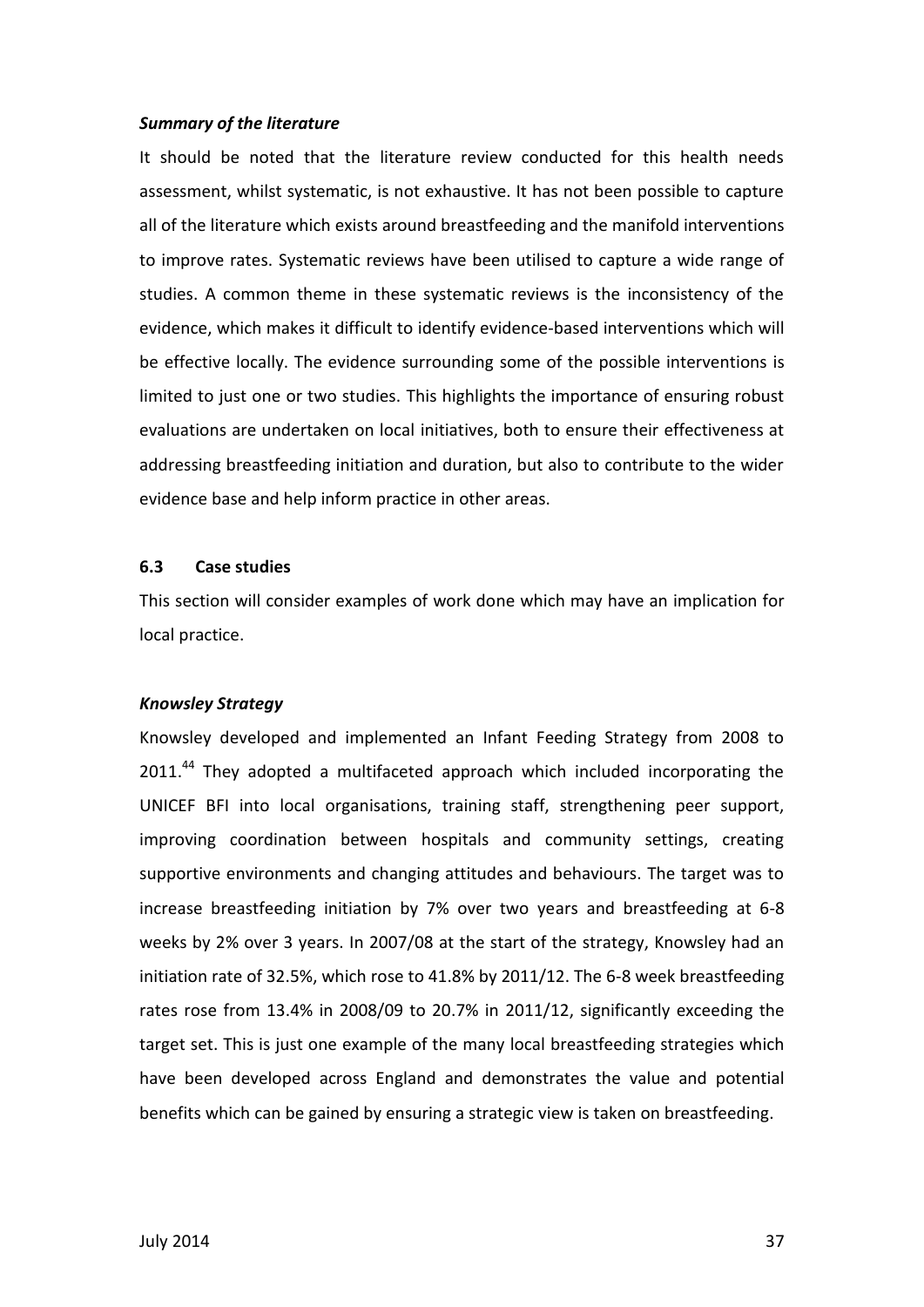#### *Antenatal classes for teenage mums (Wirral)*

A local initiative has recently been piloted around a tailored antenatal class for teenage mums in Wirral. The antenatal classes came about following an in-depth consultation with young mums. They followed a similar structure to mainstream antenatal classes, but were adapted in terms of language and practical demonstrations. The classes were not specifically designed to address breastfeeding, although they had a breastfeeding component. The evaluation showed that the breastfeeding session appeared to have the biggest impact on young parents' decision making. In the second group that was run, only one person said they were planning to breastfeed at the start of the antenatal classes, but by the end all but one mum were either breastfeeding or intending to. This example shows the importance of ensuring antenatal support is appropriately tailored to the needs of women. This reflects the literature which suggests that needs-based classes have a greater impact on breastfeeding than a generic approach to antenatal support. It should be considered whether this approach could be developed for other groups of women in Wirral.

#### *Bosom Buddies (Knowsley) and Breast Start (Sefton)*

An evaluation has been conducted of the peer support services in Knowsley and Sefton, with the aim of improving understanding of the views of local women, assessing the effectiveness of peer support and making recommendations for improvements. The evaluation was based on qualitative research involving mothers, peer supporters and clinical stakeholders. They identified several elements of antenatal, postnatal and longer term support which were particularly valued by mothers, for example, antenatal workshops and one-to-one practical teaching, contact with mums within 24 hours of delivery, in-home visits, and signposting to local Children's Centres. However, some aspects of the programmes were recognised as needing further development namely, giving pregnant women the opportunity to come into contact with mums currently breastfeeding (for example by bringing breastfeeding mums to workshop sessions), providing in-hospital peer support in the hours following delivery, and ensuring a smooth transition when peer support ends. Whilst this evaluation provides valuable insight into the potential role of peer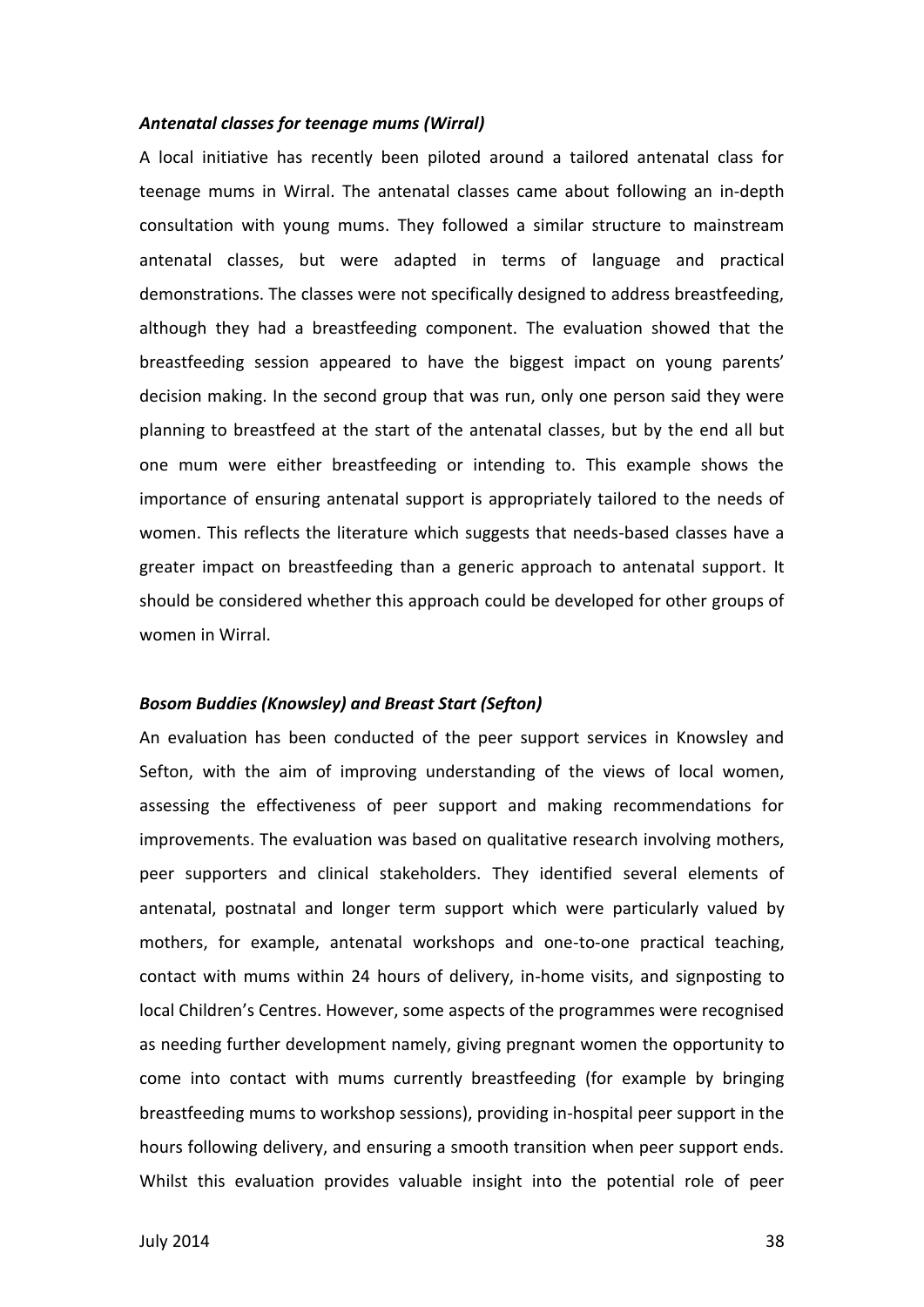support, it does not consider the impact these services had on breastfeeding rates. It is important to include qualitative and quantitative outcomes in service evaluations to ensure that they are contributing to overall improvements in breastfeeding outcomes.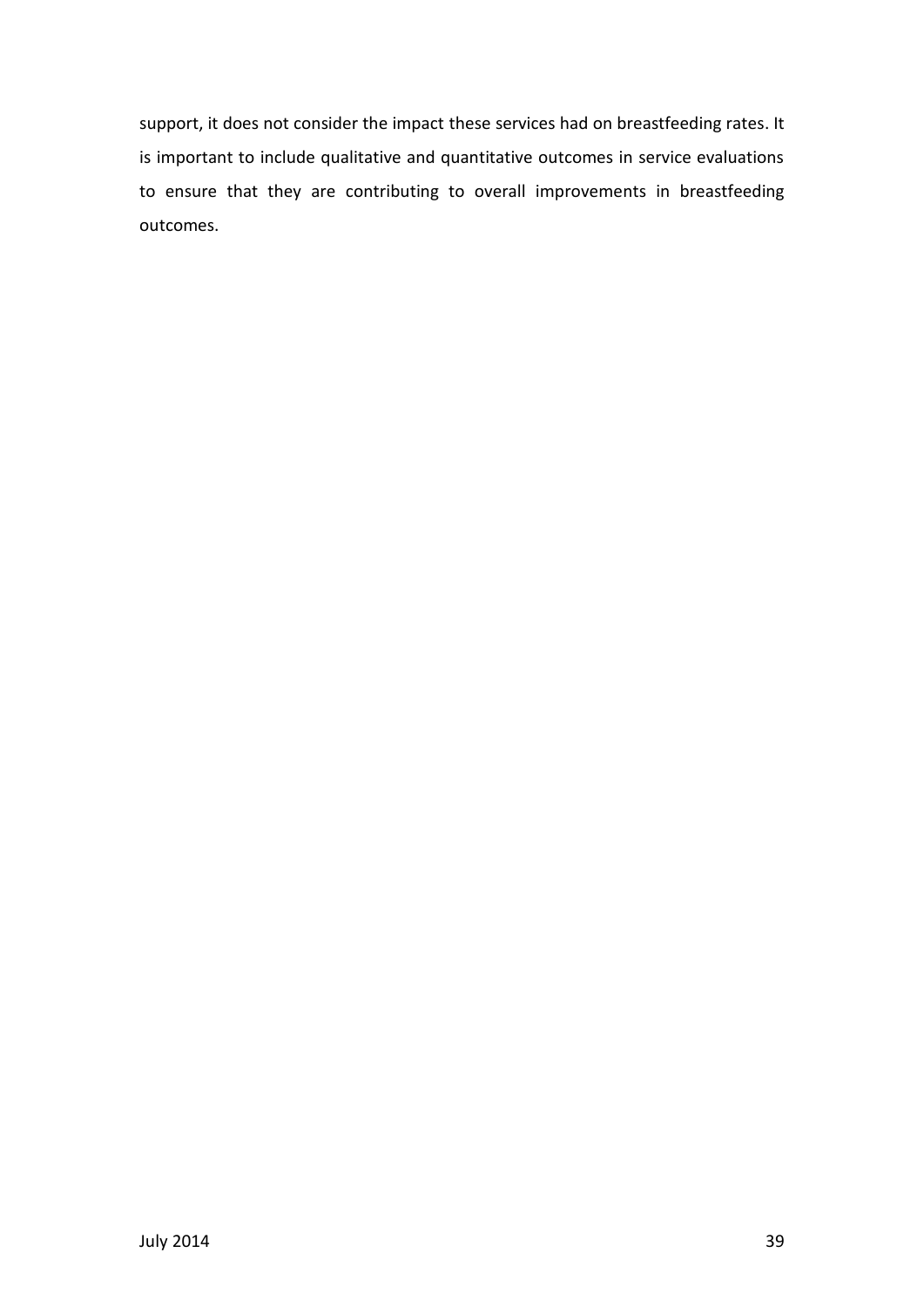#### **7.0 Gap Analysis**

There is a large amount of breastfeeding work and initiatives which are being delivered locally, including some unique innovative projects. However, the overall breastfeeding initiation and duration rates in Wirral have been static since 2009. The evidence base is far from conclusive as to which interventions are likely to have the greatest impact on breastfeeding rates. Therefore there is a need to ensure that all of the services provided locally are thoroughly evaluated in terms of their impact on breastfeeding initiation and duration. The services need to have clear objectives and targets in terms of breastfeeding outcomes and need to be monitored and evaluated against these.

The lowest breastfeeding rates in Wirral are seen among young mums and those who live in the most deprived areas. These women represent the main target groups for our services. Needs-led interventions need to be developed in response to consultation with local women, to ensure services are tailored to the needs of these groups. For example, initiatives such as the Mums and Midwife shop have been found to be effective at engaging with mums in more deprived areas. In part, this may reflect the easy access to the shop for local women who do not own a car and therefore struggle getting to other services or classes. A pilot could be established to extend the role of the shop to include breastfeeding peer support, with a subsequent evaluation plan to assess its impact on breastfeeding rates within the local area.

A common theme from the insight work is the need for accurate, practical and honest information about breastfeeding. Much of the information available about breastfeeding focuses on the health benefits and does not reflect the discrepancies and uncertainties in the evidence base. This approach can lead to excessive guilt and anxiety amongst mothers who decide to stop breastfeeding, out of proportion to the likely impact on their child's health. There is a need for the information to be delivered in a more impartial way that helps women explore and make sense of the factors surrounding their decision to breastfeed. The Mosaic profile for Wirral suggests that the groups with the lowest breastfeeding rates are unlikely to engage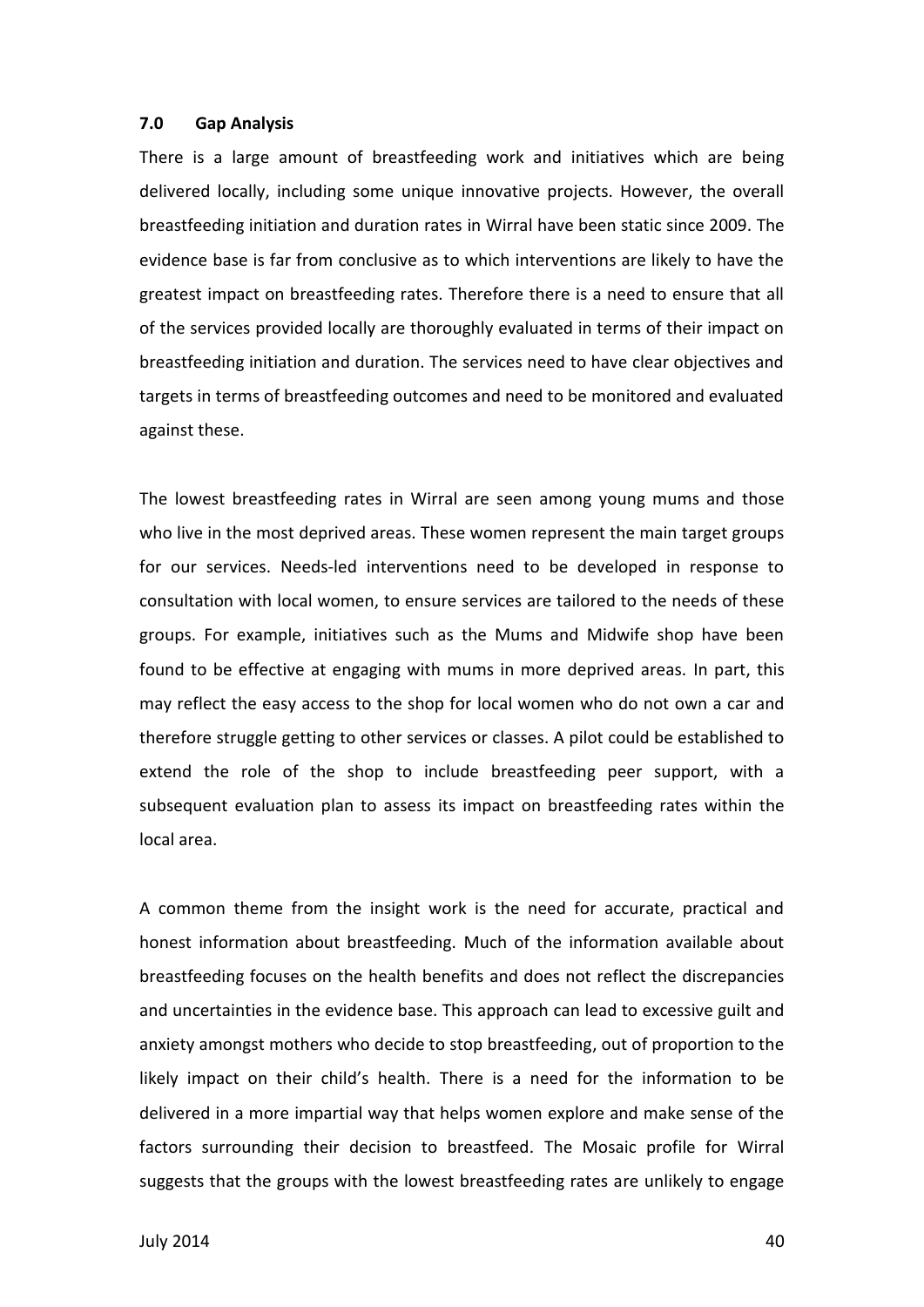or be influenced by the long term health benefits of breastfeeding. A focus on the shorter term, practical benefits may be more constructive. This could also shift the focus onto the benefits gained by breastfeeding, as oppose to the benefits lost by stopping. In addition, the insight work highlights the need for parents-to-be to get more 'real-life' insight into breastfeeding and consideration should be given to the feasibility of inviting breastfeeding mums to antenatal classes.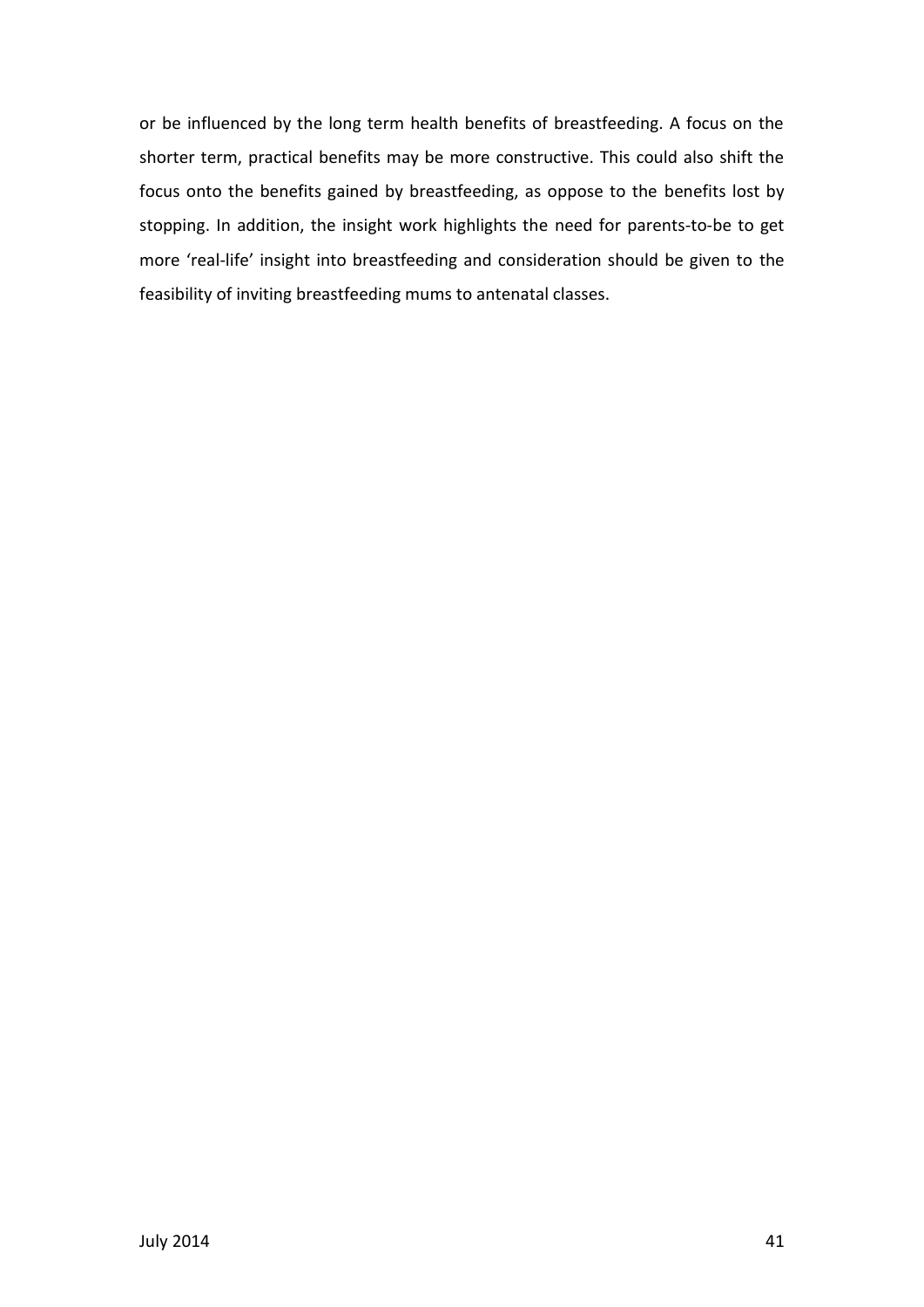#### **8.0 Conclusion and recommendations**

A women's decision to breastfeed is based on physical, psychological and social factors. Women need to be supported in their individual choices around infant feeding, and in the practicalities of feeding their baby. Encouraging more women to breastfeed involves action across three key areas; establishing breastfeeding as the norm, providing intense support in the first few hours and days after delivery, and giving longer term support in the weeks and months that follow. The support needs to be delivered in a holistic, non-judgemental way, which takes into consideration the mental and physical wellbeing of both the mother and baby.

The following recommendations are proposed for consideration:

- 1. A Wirral-wide strategy should be developed to direct the work of commissioners and local services to increase breastfeeding initiation and duration within the borough.
- 2. Detailed evaluations should be undertaken on all local services to explore the impact they have on breastfeeding rates, and whether they need to be adapted or re-aligned to make them more efficient.
- 3. All initiatives need to have clear aims and objectives, which should inform their subsequent evaluation. Interventions must be able to demonstrate an impact against their objectives or they should be discontinued.
- 4. The current resource distribution should be reviewed and consideration given to the most appropriate balance between antenatal, hospital postnatal and community postnatal support.
- 5. Further consultation should be done with those groups who have low breastfeeding uptake (such as mothers in deprived areas) with the view to developing needs-led antenatal and postnatal support.
- 6. Antenatal classes need to consider how they can make the practicalities of breastfeeding more explicit within their classes, for example, through the involvement of women who are currently breastfeeding.
- 7. The information provided to women about breastfeeding should be reviewed to ensure it provides a balanced view of infant feeding options.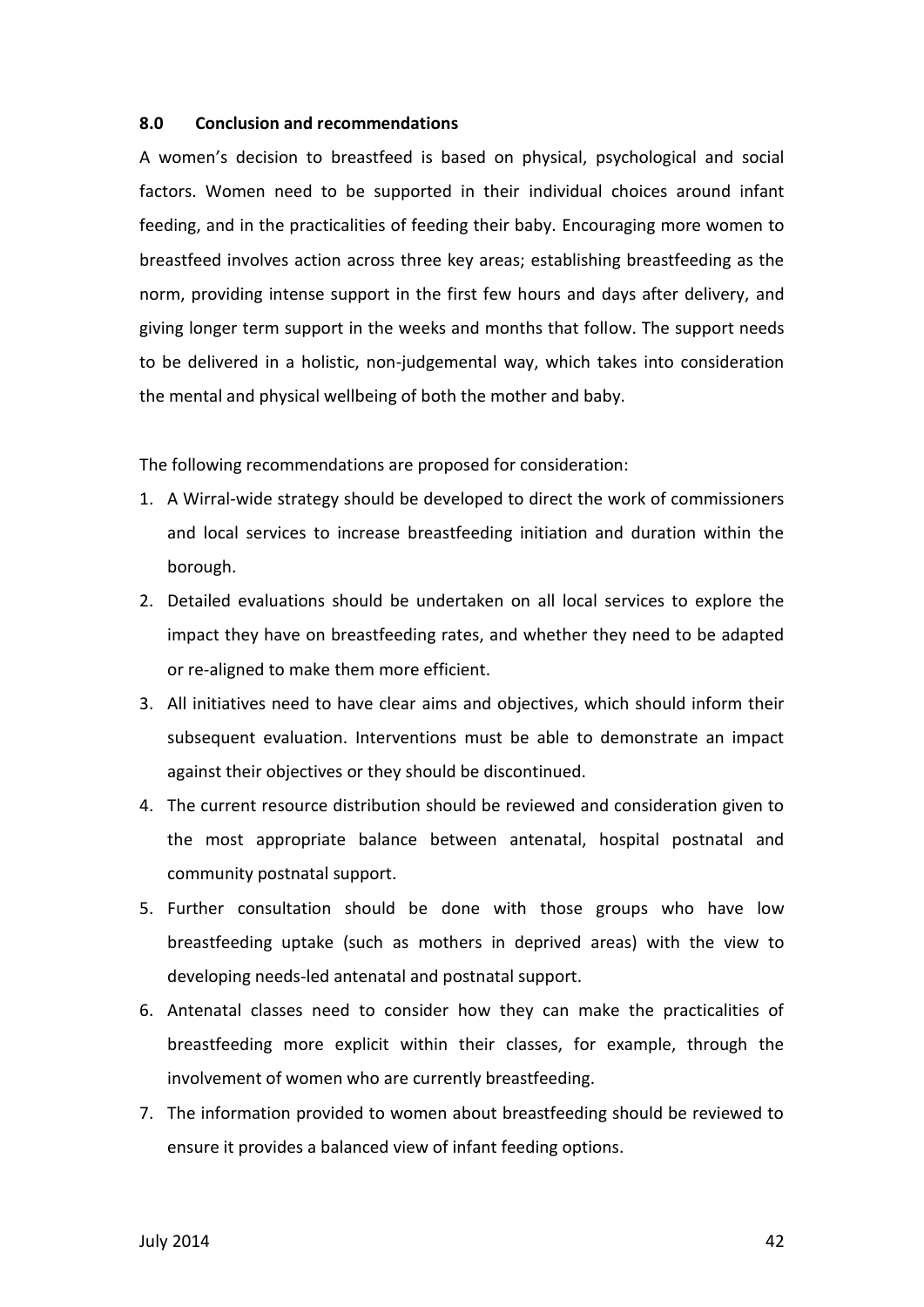- 8. A focus needs to be given to supporting women in the hours after birth and providing intensive, one-on-one support with the first few breastfeeds.
- 9. Local cafes, restaurants etc. should be encouraged to become breastfeeding friendly to allow more women to breastfeed in public.
- 10. The work done in local schools should be supported and developed further to establish breastfeeding as the norm amongst the next generation of parents.
- 11. Further insight work should be done to explore the decision making process underlying women's intention to breastfeed or bottle feed, in order to inform interventions to address cultural attitudes to breastfeeding.
- 12. The benefits of BFI accreditation, including the value of external audit and evaluation, should be carefully balanced against the financial costs involved. Consideration should be given to whether benefits could be obtained by incorporating the practices and processes involved in achieving BFI accreditation into service specifications.
- 13. There is a need to further develop the evidence base with regard to effective interventions to increase breastfeeding rates. In collaboration with local partners, research opportunities should be explored, for example, trialling of interventions targeted towards areas of deprivation or teenage parents.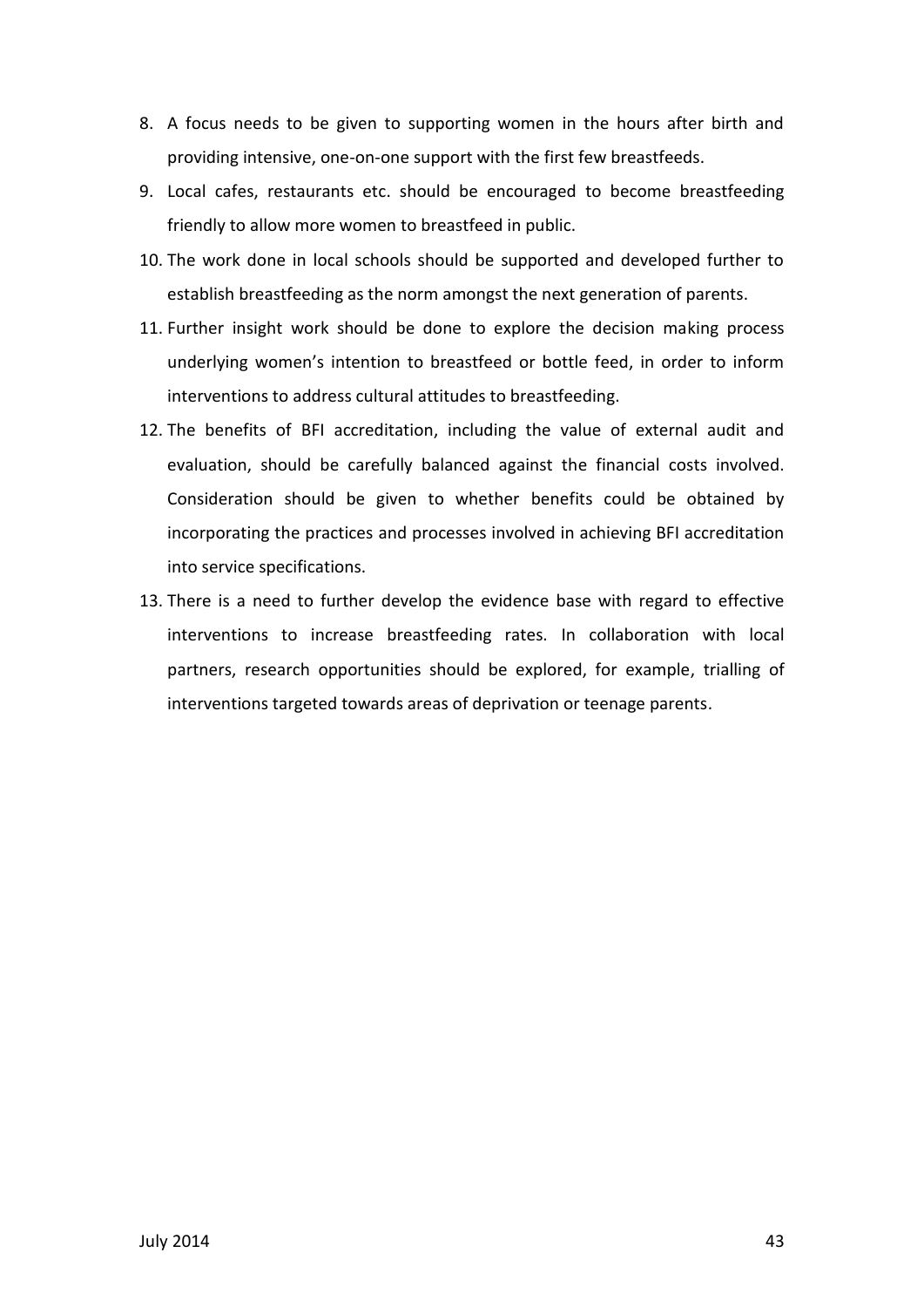# **References**

- 1. OECD Family database. *CO 1.5: Breastfeeding rates*. OECD Social Policy Division, Directorate of Employment, Labour and Social Affairs: Paris, 2009. <http://www.oecd.org/social/soc/oecdfamilydatabase.htm> (accessed 14<sup>th</sup> April 2014)
- 2. Department of Health. *Trend in initiation of breastfeeding, by PCT and SHA*. Department of Health, Integrated Performance Measure Return; 2013.
- 3. UNICEF. *Preventing disease and saving resources: the potential contribution of increasing breastfeeding rates in the UK*. UNICEF UK, 2012.
- 4. Dyson L, Renfrew M, McFadden A, et al. *Promotion of breastfeeding initiation and duration: Evidence into practice briefing*. National Institute for Health and Clinical Excellence: London, 2006.
- 5. World Health Organization. *Global strategy for infant and young child feeding: the optimal duration of exclusive breastfeeding*. World Health Organization: Fiftyfourth World Health Assembly, 2001.
- 6. Department of Health. *Infant Feeding Recommendation*. Department of Health: London, 2003.
- 7. Health and Social Care Information Centre. *Infant Feeding Survey – UK, 2010*: *Chapter 2, Tables*.<http://www.hscic.gov.uk/catalogue/PUB08694> (accessed 4th April 2014)
- 8. Department of Health. *Improving outcomes and supporting transparency: A public health outcomes framework for England, 2013-2016*. Department of Health: London, 2013.
- 9. Marmot M. *Fair Society Healthy Lives: The Marmot Review*. UCL Institute of Health Equity: London, 2010.
- 10. Wirral Joint Strategic Needs Assessment. *Wirral Population*. <http://info.wirral.nhs.uk/ourjsna/wirral2009-10/wirralpopulation/> (accessed 31<sup>st</sup> March 2014)
- 11. Wirral Joint Strategic Needs Assessment. *Children and Young People*. <http://info.wirral.nhs.uk/ourjsna/wirral2009-10/childrenandyoungpeople/> (accessed  $31<sup>st</sup>$  March 2014)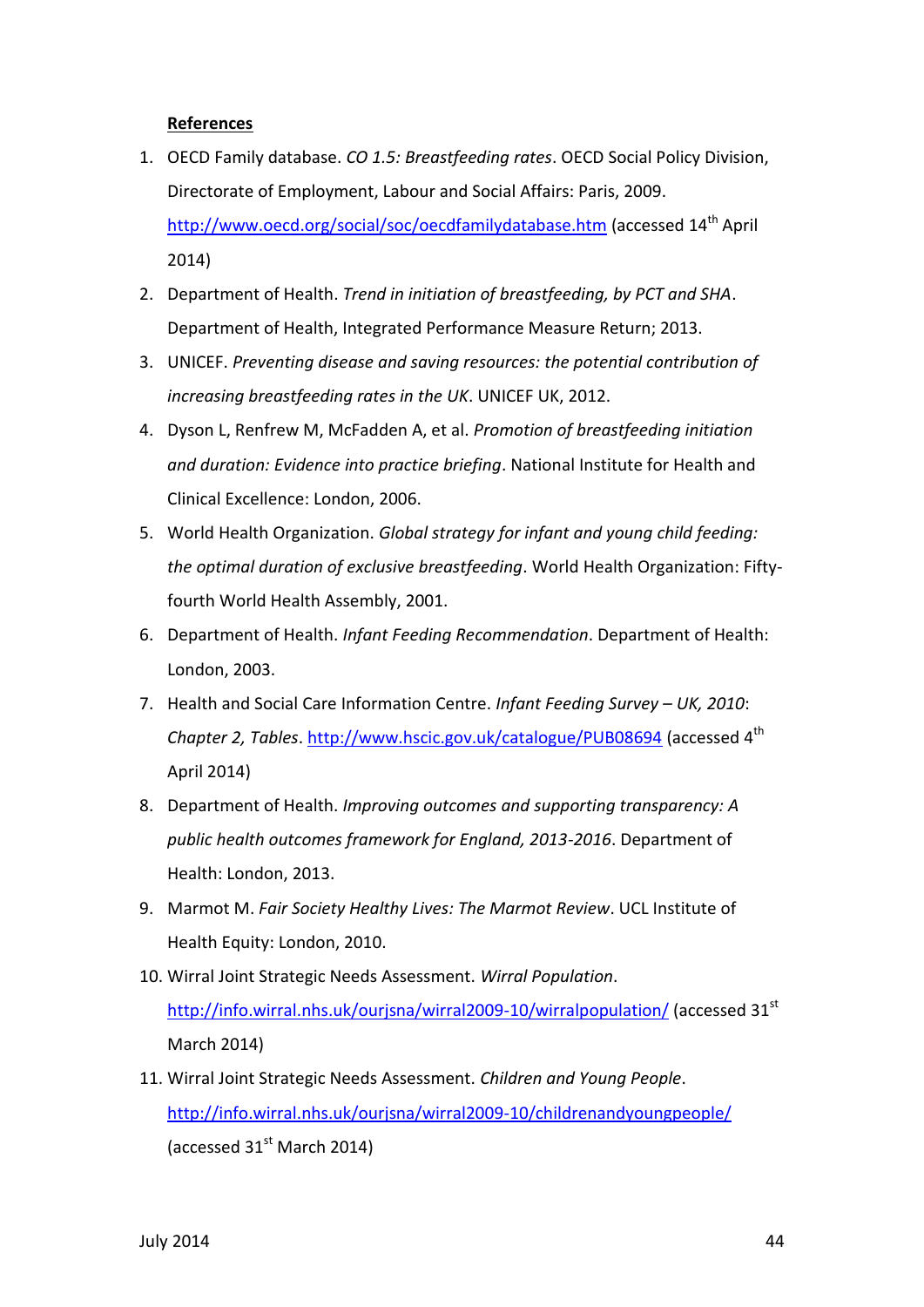- 12. Kinsella S. *Profile of Breastfeeding using Mosaic*. Wirral Council Performance & Public Health Intelligence Team: Wirral, 2013.
- 13. World Health Organization. *International Code of Marketing of Breast-milk Substitutes*. World Health Organization: Geneva, 1981.
- 14. NHS. *Breast milk it's amazing!* <http://www.amazingbreastmilk.nhs.uk/> (accessed  $21^{st}$  May 2014)
- 15. Child and Maternal Health Intelligence Network. Outcomes verses Expenditure Tools.<http://www.chimat.org.uk/outcomesvexpenditure> (accessed 7<sup>th</sup> April 2014)
- 16. The Foundation Years Trust. *Voices of Birkenhead Mothers*. The Foundation Years Trust; Birkenhead, 2014.
- 17. Tattersall A. *Exploring the infant feeding experience to understand why women do not initiate or continue to breastfeed: A small-scale qualitative study in the North West of England.* MPH dissertation; Liverpool John Moore's University, 2013.
- 18. UNICEF UK. *Health benefits of breastfeeding*. [http://www.unicef.org.uk/babyfriendly/about-baby-friendly/breastfeeding-in](http://www.unicef.org.uk/babyfriendly/about-baby-friendly/breastfeeding-in-the-uk/health-benefits/)[the-uk/health-benefits/](http://www.unicef.org.uk/babyfriendly/about-baby-friendly/breastfeeding-in-the-uk/health-benefits/) (accessed  $7<sup>th</sup>$  May 2014)
- 19. UNICEF UK. *Breastfeeding research – An overview*. [http://www.unicef.org.uk/BabyFriendly/News-and-](http://www.unicef.org.uk/BabyFriendly/News-and-Research/Research/Breastfeeding-research---An-overview/)[Research/Research/Breastfeeding-research---An-overview/](http://www.unicef.org.uk/BabyFriendly/News-and-Research/Research/Breastfeeding-research---An-overview/) (accessed 12<sup>th</sup> May 2014)
- 20. Horta B and Victoria C. *Short-term effects of breastfeeding: A systematic review on the benefits of breastfeeding on diarrhoea and pneumonia mortality*. World Health Organization, 2013.
- 21. Horta B, Bahl R, Martines J, Victoria C. *Evidence on the long-term effects of breastfeeding: Systematic reviews and meta-analyses*. World Health Organization, 2007.
- 22. Colen C, Ramey D. Is breast truly best? Estimating the effects of breastfeeding on long-term child health and wellbeing in the United States using sibling comparisons. *Social Science and Medicine*. 2014; 109: 55-65.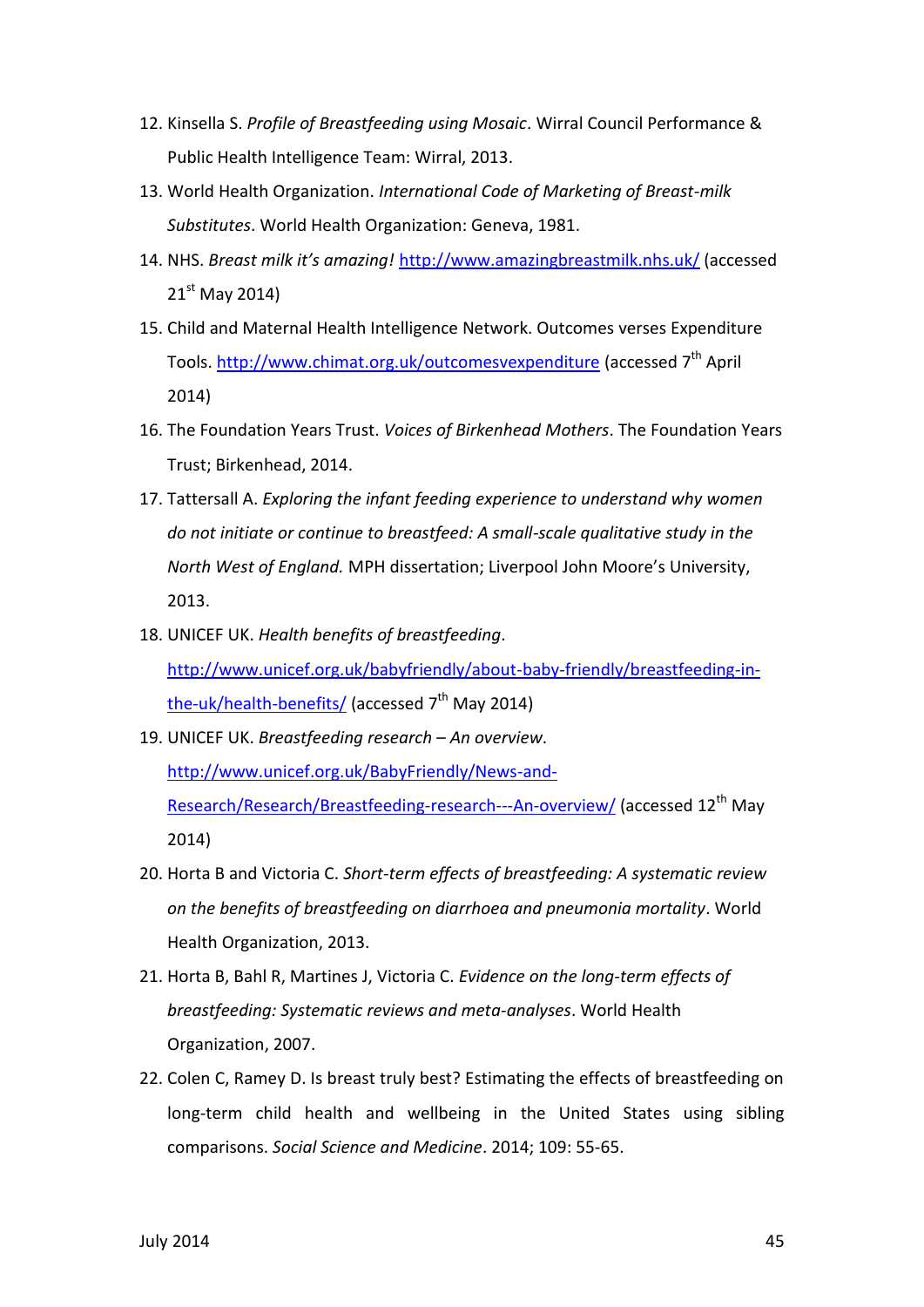- 23. Martin RM, Patel R, Kramer MS et al. Effects of promoting longer-term exclusive breastfeeding on adiposity and insulin-like growth factor-1 at age 11.5 years: a randomized trial. *JAMA*. 2013; 309(10): 1005-13.
- 24. Kramer MS. Breastfeeding and allergy: the evidence. *Ann Nutr Metab*. 2011; 59 Suppl 1: 20-26.
- 25. Guise JM, Austin D, Morris CD. Review of case-control studies related to breastfeeding and reduced risk of childhood leukaemia. *Pediatrics*. 2005; 116(5):e724-731.
- 26. Kramer MS, Kakuma R. Optimal duration of exclusive breastfeeding. *Cochrane Database of Systematic Reviews.* 2012, Issue 8. Art. No.: CD003517.
- 27. Fewtrell M, Wilson D, Booth I, Lucas A. Six months of exclusive breast feeding: how good is the evidence? BMJ. 2011; 342: c5955.
- 28. National Institute for Health and Clinical Excellence. *Routine postnatal care of women and their babies*. NICE clinical guideline 37. National Institute for Health and Clinical Excellence: London, July 2006.
- 29. Renfrew MJ, McCormick FM, Wade A, Quinn B, Dowswell T. Support for healthy breastfeeding mothers with healthy term babies. *Cochrane Database of Systematic Reviews* 2012, Issue 5. Art. No.: CD001141.
- 30. Dale J, Caramlau IO, Lindenmeyer A,Williams SM. Peer support telephone calls for improving health. *Cochrane Database of Systematic Reviews* 2008, Issue 4. Art. No.: CD006903.
- 31. Lavender T, Richens Y, Milan SJ, Smyth RMD, Dowswell T. Telephone support for women during pregnancy and the first six weeks postpartum. *Cochrane Database of Systematic Reviews* 2013, Issue 7. Art. No.: CD009338.
- 32. Dyson L, McCormick FM, Renfrew MJ. Interventions for promoting the initiation of breastfeeding. *Cochrane Database of Systematic Reviews* 2005, Issue 2. Art. No.: CD001688.
- 33. Lumbiganon P, Martis R, Laopaiboon M, Festin MR, Ho JJ, Hakimi M. Antenatal breastfeeding education for increasing breastfeeding duration. *Cochrane Database of Systematic Reviews* 2012, Issue 9. Art. No.: CD006425.